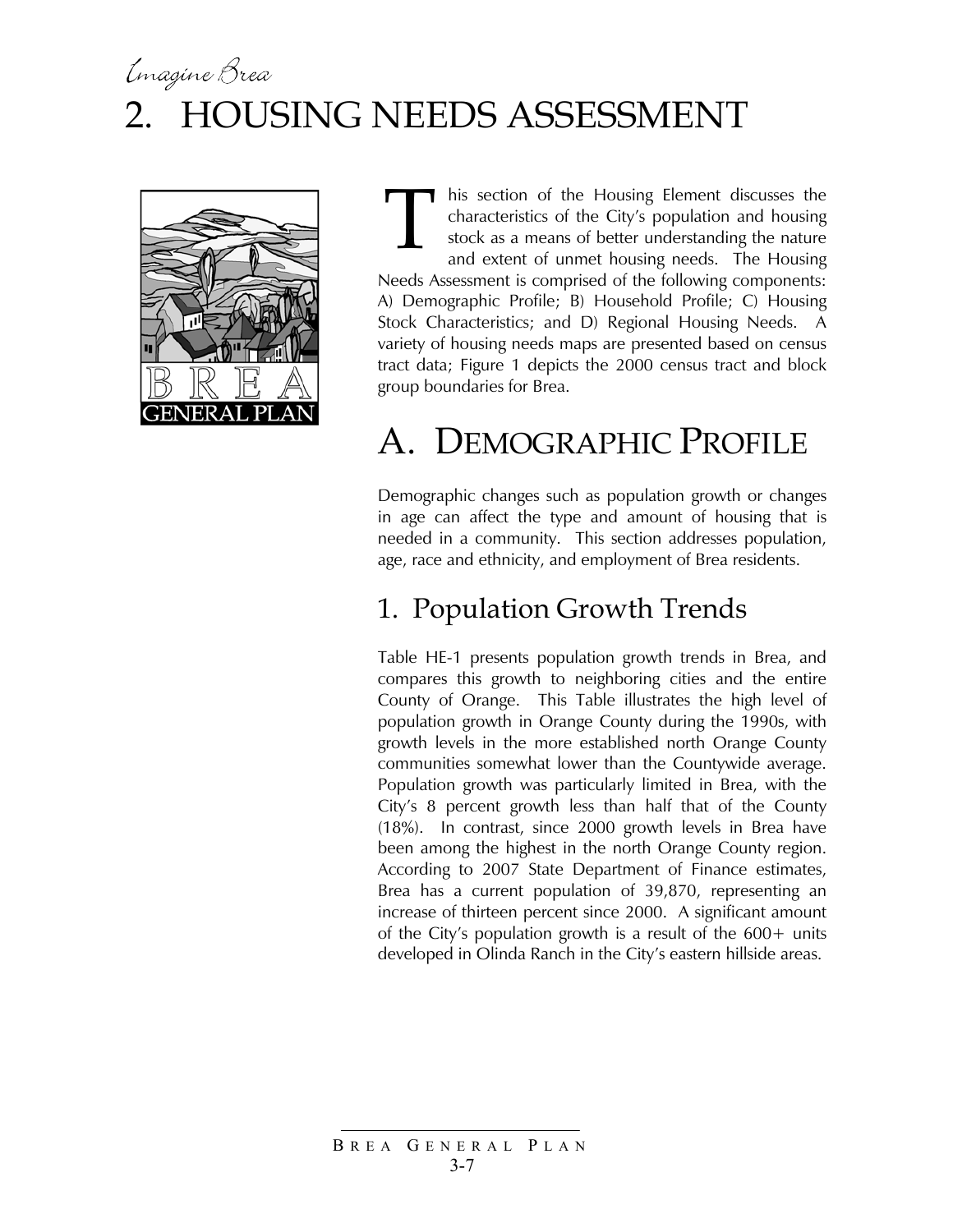|                      |           |           |           |       | <b>Percent Change</b> |  |
|----------------------|-----------|-----------|-----------|-------|-----------------------|--|
| <b>Jurisdiction</b>  | 1990      | 2000      | 2007      | 1990- | 2000-                 |  |
|                      |           |           |           | 2000  | 2007                  |  |
| <b>Brea</b>          | 32,873    | 35,410    | 39,870    | 8%    | 13%                   |  |
| Fullerton            | 114,144   | 126,003   | 137,367   | 10%   | 9%                    |  |
| La Habra             | 51,266    | 58,974    | 62,483    | 15%   | 6%                    |  |
| Placentia            | 41,259    | 46,488    | 51,597    | 13%   | 11%                   |  |
| Yorba Linda          | 52,422    | 58,918    | 67,904    | 12%   | 15%                   |  |
| <b>Orange County</b> | 2,410,556 | 2,846,289 | 3,098,121 | 18%   | 9%                    |  |

**Table HE-1 Regional Population Growth Trends 1990 – 2007** 

Source: 1990 and 2000 Census. State Department of Finance, May 2007.



According to Orange County Projections (OCP) 2006, the population of Brea is expected to grow to 45,416 by 2015, a 15 percent increase over the 2005-2015 period. OCP Projections show a slowing in growth after this time, with just a two percent increase in population between 2015-2025, and continued two percent growth between 2025-2035. These patterns of growth are consistent with projections Countywide that identify nearly 60 percent of the population increase through 2035 to occur within the 2005-2010 period.

B REA G ENERAL P LAN 3-8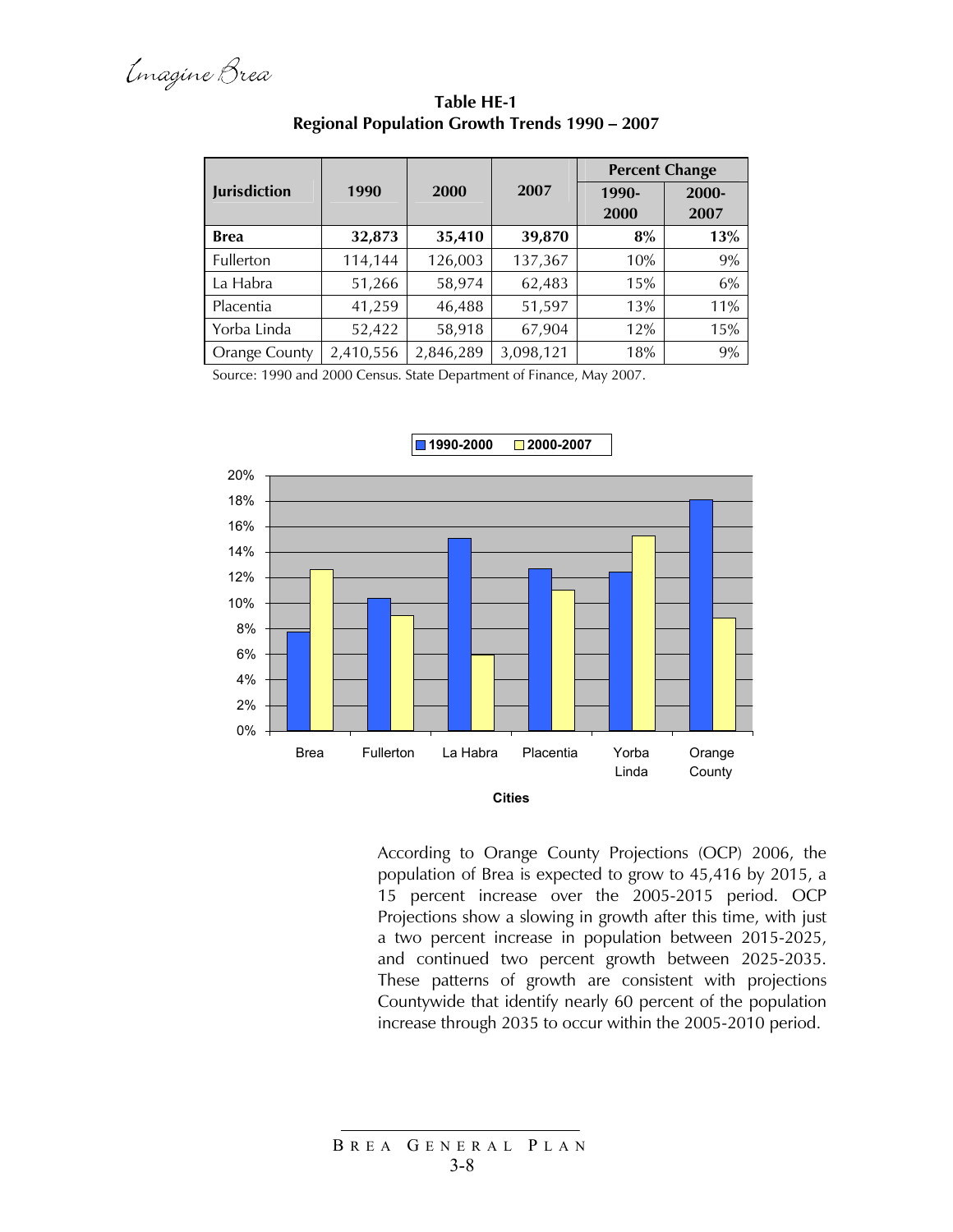Figure 1 Census Tract Boundaries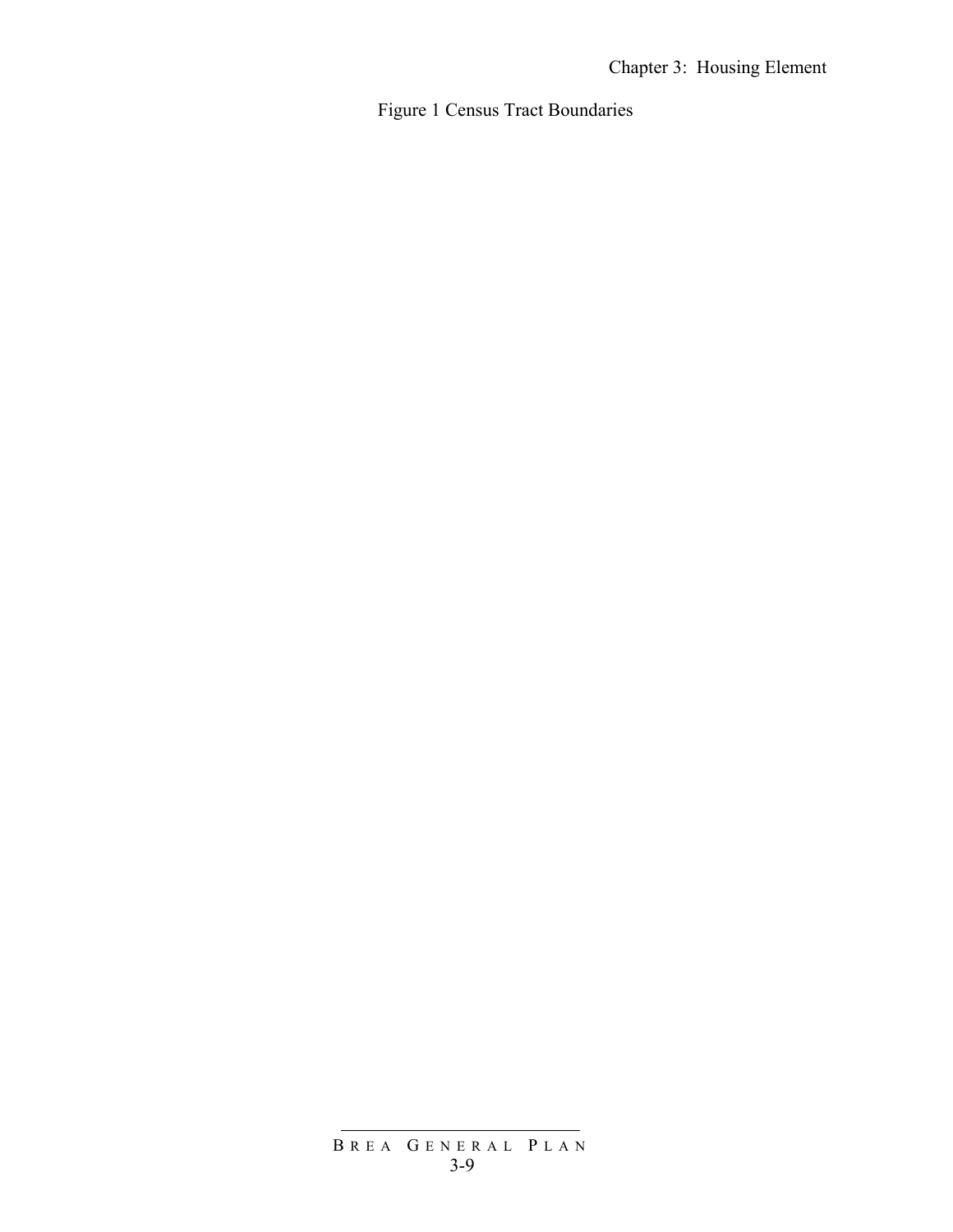Emagine Brea







### 2. Age Characteristics

Housing need is often affected by the age characteristics of residents in the community. Different age groups have different lifestyles, income levels, and family types that influence housing needs.

Traditionally, the assumption has been that young adults (20 to 34 years old) prefer apartments, low- to moderate-cost condominiums, and smaller single-family units. Adults between 35 and 65 years old provide the major market for moderate- to high-end apartments, condominiums, and single-family homes. The senior population (65 years and older) tends to demand low- to moderate-cost apartments and condominiums, group quarters, and mobile homes.

Table HE-2 displays the age distribution of the City's population in 1990 and 2000, and compares this with Orange County. As indicated by this Table, 26 percent of Brea's population in 2000 was comprised of children under the age of 18, fairly comparable to the 27 percent children Countywide. Over the past decade, the City experienced a significant increase in the proportion of school age children (5-17 years) from 17 to 20 percent. This growth in school age children did not lead to a corresponding increase in public school enrollment, with enrollment in the Brea School District remaining relatively stable during the 1990s. Since 2000, however, student enrollment has declined, from a high of 6,220 enrolled students in 2004 to a projected low of 5,965 enrolled students in 2008. The School District expects to see a reversal of this trend beginning in 2009. New development in the Pepper Tree Hills area is expected to increase student enrollment in 2009 to 6,150 students. $^1$ 

The biggest change to Brea's age profile occurred in the young adult (25-44 years) and middle age (45-64 years) groups. Both the proportion and number of young adults declined significantly over the decade, from 36 to 30 percent and dropping by over 1,000 residents. Conversely, the City's middle age population increased by over 1,700 residents and now comprises one-quarter of the population. Factors contributing to this shift in population's age structure include an aging in place of young adults into the middle age bracket, and the limited number of new young adults moving into the community due in part to Brea's high housing costs. In

1

<sup>&</sup>lt;sup>1</sup> Assistant Superintendent Skip Roland, Brea School District, June 2007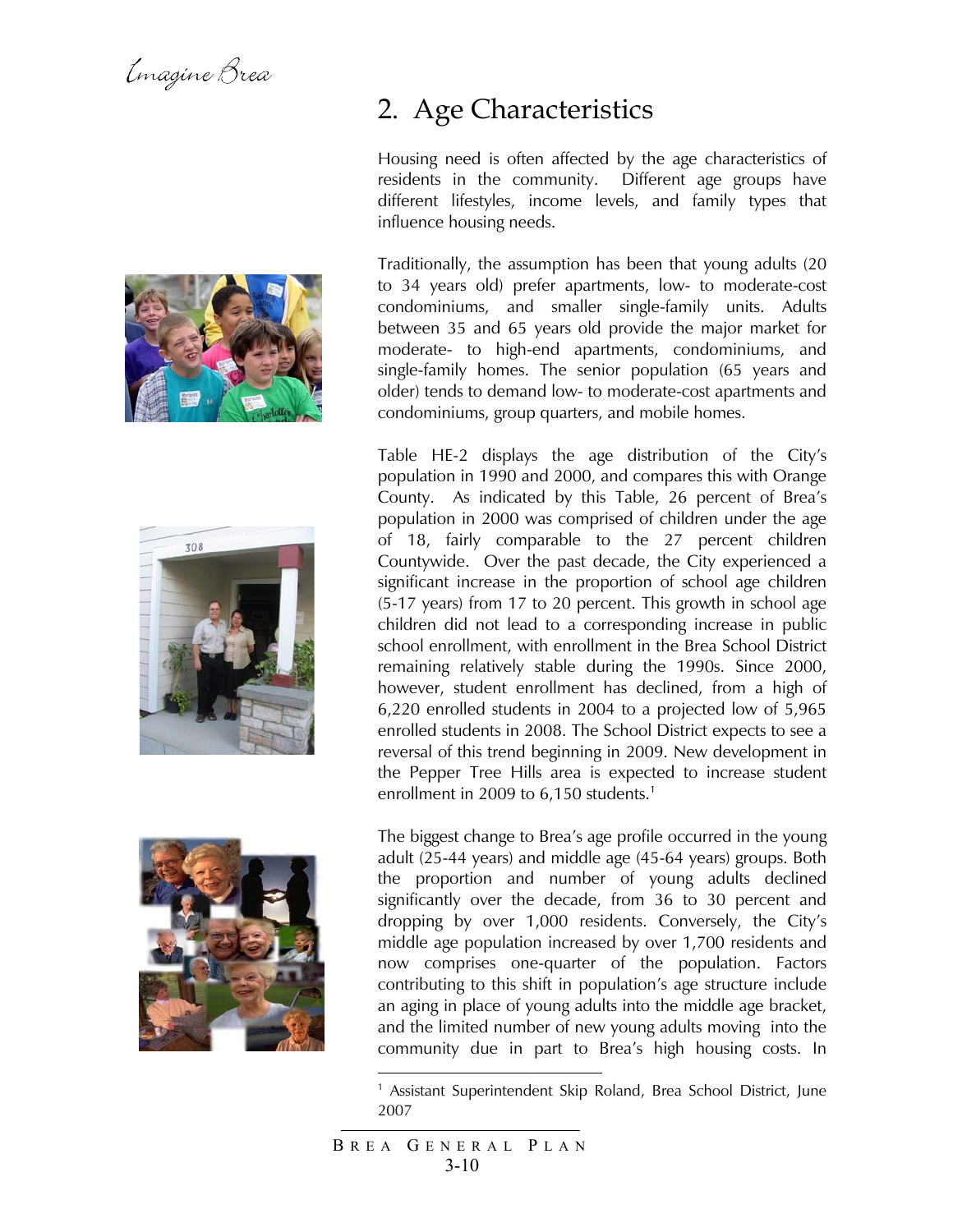addition to a growing middle age population, the City added nearly 1,000 seniors to its population over the decade. These population shifts have contributed to an overall aging of Brea's population: the 2000 Census puts Brea's median age at 36.4 years, well above the 33.5 years ten years prior.

|                               | 1990           |                | 2000           |                |                    |
|-------------------------------|----------------|----------------|----------------|----------------|--------------------|
| <b>Age Group</b>              | <b>Persons</b> | <b>Percent</b> | <b>Persons</b> | <b>Percent</b> | Orange Co.<br>$\%$ |
| Preschool $(<5 \text{ yrs})$  | 2,176          | 6%             | 2,145          | 6%             | 8%                 |
| School Age (5-17 yrs)         | 5,449          | 17%            | 6,937          | 20%            | 19%                |
| College Age (18-24 yrs)       | 3,583          | 11%            | 3,011          | 9%             | 9%                 |
| Young Adults (25-44 yrs)      | 11,791         | 36%            | 10,749         | 30%            | 33%                |
| Middle Age (45-64 yrs)        | 6,822          | 21%            | 8,545          | 24%            | 21%                |
| Seniors $(65 + \text{years})$ | 3,052          | 9%             | 4,023          | 11%            | 10%                |
| <b>Total Population</b>       | 32,873         | 100%           | 35,410         | 100%           | 100%               |
| <b>MEDIAN AGE</b>             |                | $33.5$ years   |                | $36.4$ years   | 33.3 years         |

### **Table HE-2 Age Distribution 1990 – 2000**

Source: U.S. Census 1990 and 2000.



 $1990$  2000

Age Groups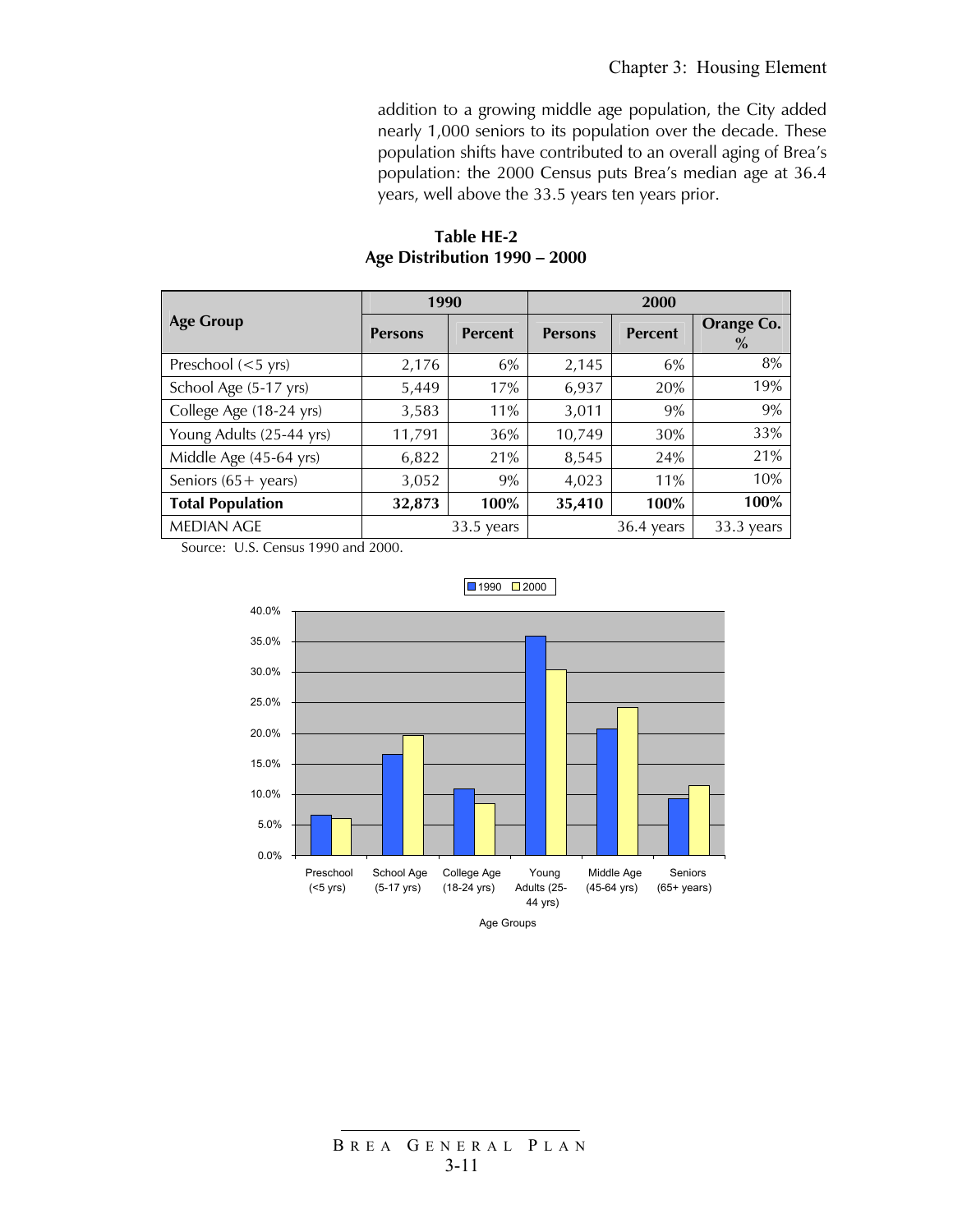Emagine Brea

### 3. Race and Ethnicity

Table HE-3 displays the racial/ethnic composition of Brea's population in 1990 and 2000, and compares this with the countywide distribution. White residents continue to comprise the vast majority of the City's population, although the proportion of Whites in Brea decreased from approximately three-quarters to two-thirds of the population over the decade. In contrast, Hispanic residents increased from 15 to 20 percent, Asians increased from 6 to 9 percent, and "Other" races increased from 1 to 3 percent. Despite Brea's increasing ethnic diversity, Brea remains less ethnically diverse than Orange County as a whole.

| Racial/                   | 1990           |                | 2000           |                |                    |  |
|---------------------------|----------------|----------------|----------------|----------------|--------------------|--|
| <b>Ethnic Group</b>       | <b>Persons</b> | <b>Percent</b> | <b>Persons</b> | <b>Percent</b> | Orange Co.<br>$\%$ |  |
| White                     | 25,359         | 77%            | 23,541         | 66%            | 51%                |  |
| Hispanic                  | 5,078          | 15%            | 7,205          | 20%            | 31%                |  |
| Asian/Pacific<br>Islander | 1,957          | 6%             | 3,255          | 9%             | 14%                |  |
| African American          | 332            | 1%             | 409            | 1%             | 1%                 |  |
| American Indian           | 115            | $< 1\%$        | 111            | $< 1\%$        | $< 1\%$            |  |

Other Race 32 <1% 889 3% 2% **Total Population 32,873 100% 35,410 100% 100%** 

#### **Table HE-3 Racial and Ethnic Composition 1990 – 2000**

Source: U.S. Census 1990 and 2000.





B REA G ENERAL P LAN 3-12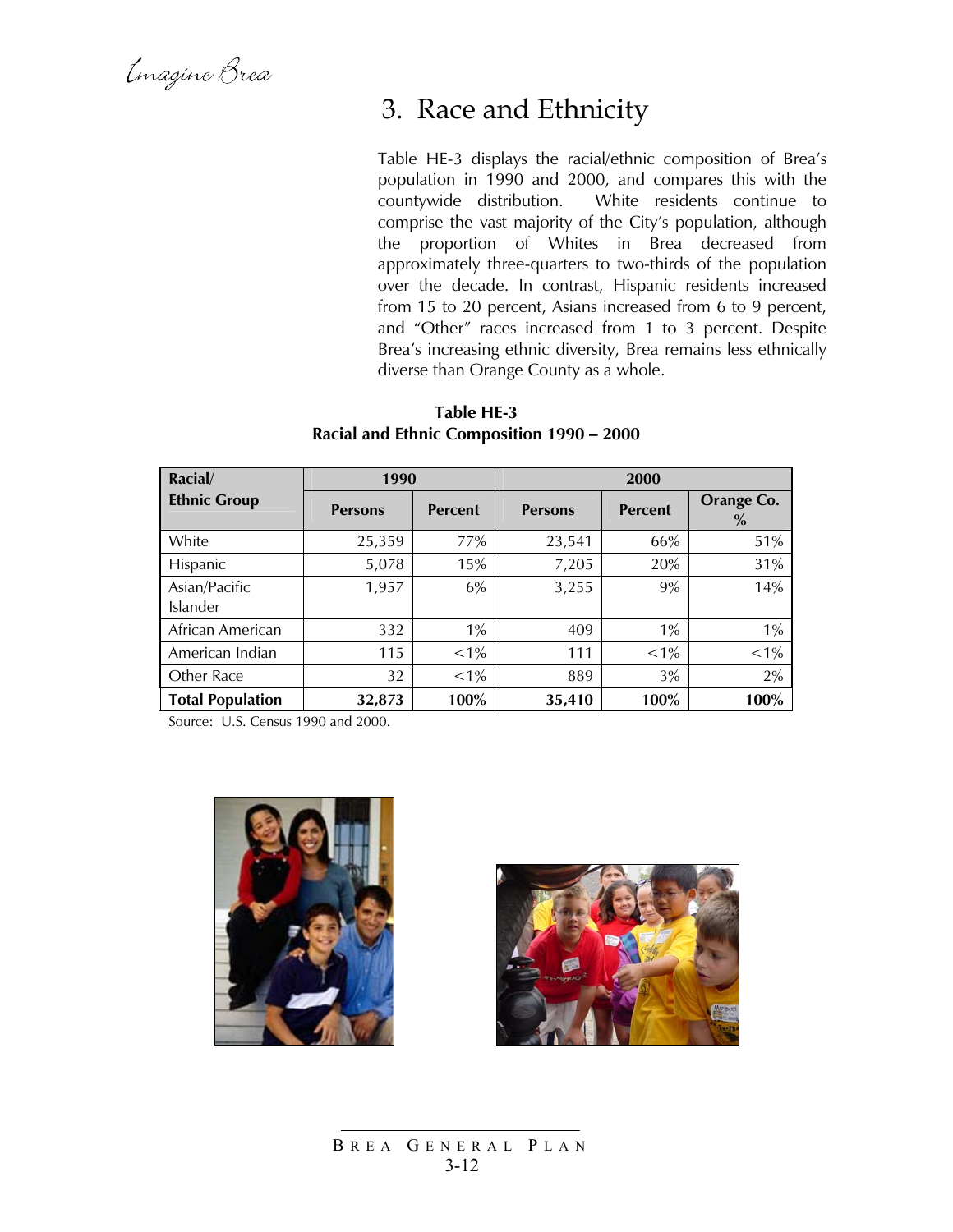### 4. Employment

Brea has a very strong employment base, with 1.15 jobs per resident, compared to the County with just .52 jobs per resident. The City's diversified employment includes five primary sectors: retail trade (27%), manufacturing (21%), services (20%), finance, insurance and real estate (12%), and wholesale trade (10%). Orange County Projections (OCP) 2006 document the City's 2005 employment base at 40,231 jobs, and projects an increase to 44,490 jobs by 2015, an eleven percent increase. Employment growth is projected to continue to occur in the City's five primary sectors.

According to the 2000 Census, 18,931 Breans were in the labor force. (The labor force includes employed and unemployed persons aged 16 years and above.) This represents a labor force participation rate of 70 percent. As shown in Table HE-4, most residents were employed in two occupational categories: managerial and professional specialty (44%); and sales, technical, and administrative support (31%). The numbers of residents employed in managerial/professional occupations has increased dramatically over the decade (from 37% in 1990 to 44% in 2000), indicating the City's transition to a predominately white collar community.

The City's unemployment rate in 2000 was 2.5 percent. According to the State Employment Development Department, Brea's unemployment rate in 2006 remained very low at 2.4 percent, about 1 percentage point lower than the countywide unemployment rate of 3.4 percent.

| <b>Job Category</b>                          | <b>Number</b> | % of Total<br>(2000) | % of Total<br>(1990) |
|----------------------------------------------|---------------|----------------------|----------------------|
| Managerial/Professional                      | 8,051         | 44%                  | 37%                  |
| Sales, Technical, Administrative (Support)   | 5,651         | 31%                  | 36%                  |
| Service Occupations                          | 1,948         | 11%                  | 8%                   |
| Construction, Extraction & Maintenance       | 894           | 5%                   | 9%                   |
| Production, Transportation & Material Moving | 1,663         | 9%                   | 9%                   |
| Farming, Forestry, & Fishing                 |               | 0%                   | 1%                   |
| <b>Total Employed Persons</b>                | 18,207        | 100%                 | 100%                 |

#### **Table HE-4 Occupation of Residents 1990 – 2000**

Source: U.S. Census 1990 and 2000.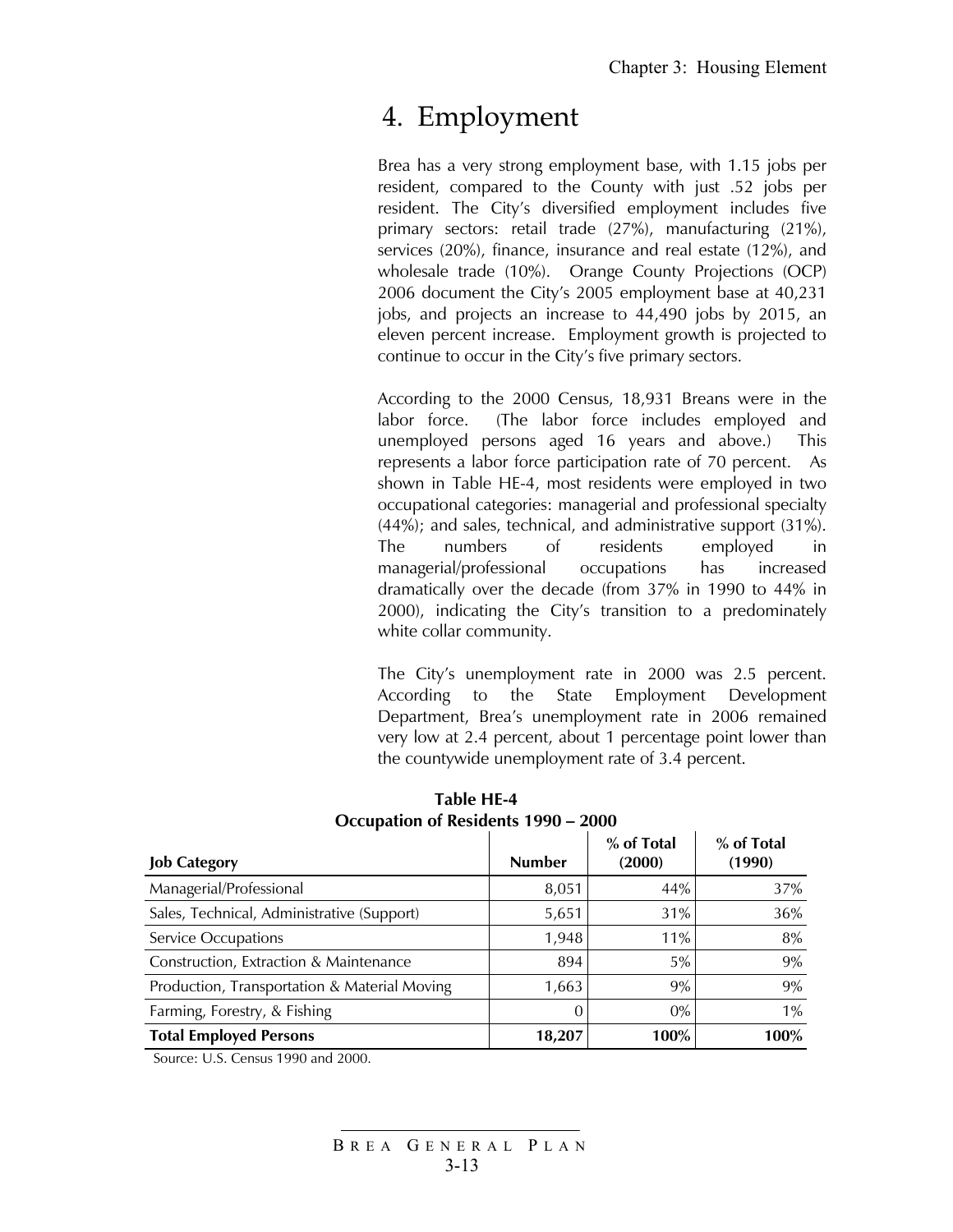Emagine Brea

## B. HOUSEHOLD PROFILE

Household type and size, income levels, and the presence of special needs populations all affect the type of housing needed by residents. This section details the various household characteristics affecting housing needs in Brea.

### 1. Household Type

A household is defined as all persons living in a housing unit. Families are a subset of households, and include persons living together related by blood, marriage, or adoption. A single person living alone is also a household. "Other" households are unrelated people residing in the same dwelling unit. Group quarters, such as dormitories or convalescent homes are not considered households.

According to the 2000 Census, 13,067 households reside in Brea, with an average household size of 2.70 persons (refer to Table HE-5). This represents a relatively stable household size (2.68) from 1990, and remains below the Orange County average household size of 3.00. In Brea, trends of an aging population with smaller households are offset by increases in the number of families with children, averaging out to little change in household size.

Families comprise the majority of households in Brea (71%), including families with children (34%), and those without children (37%). During the 1990s, the City experienced an increase in nearly 450 families with children, consistent with the increasing school age population and illustrating Brea's continued attractiveness as a family-oriented community.



B REA G ENERAL P LAN 3-14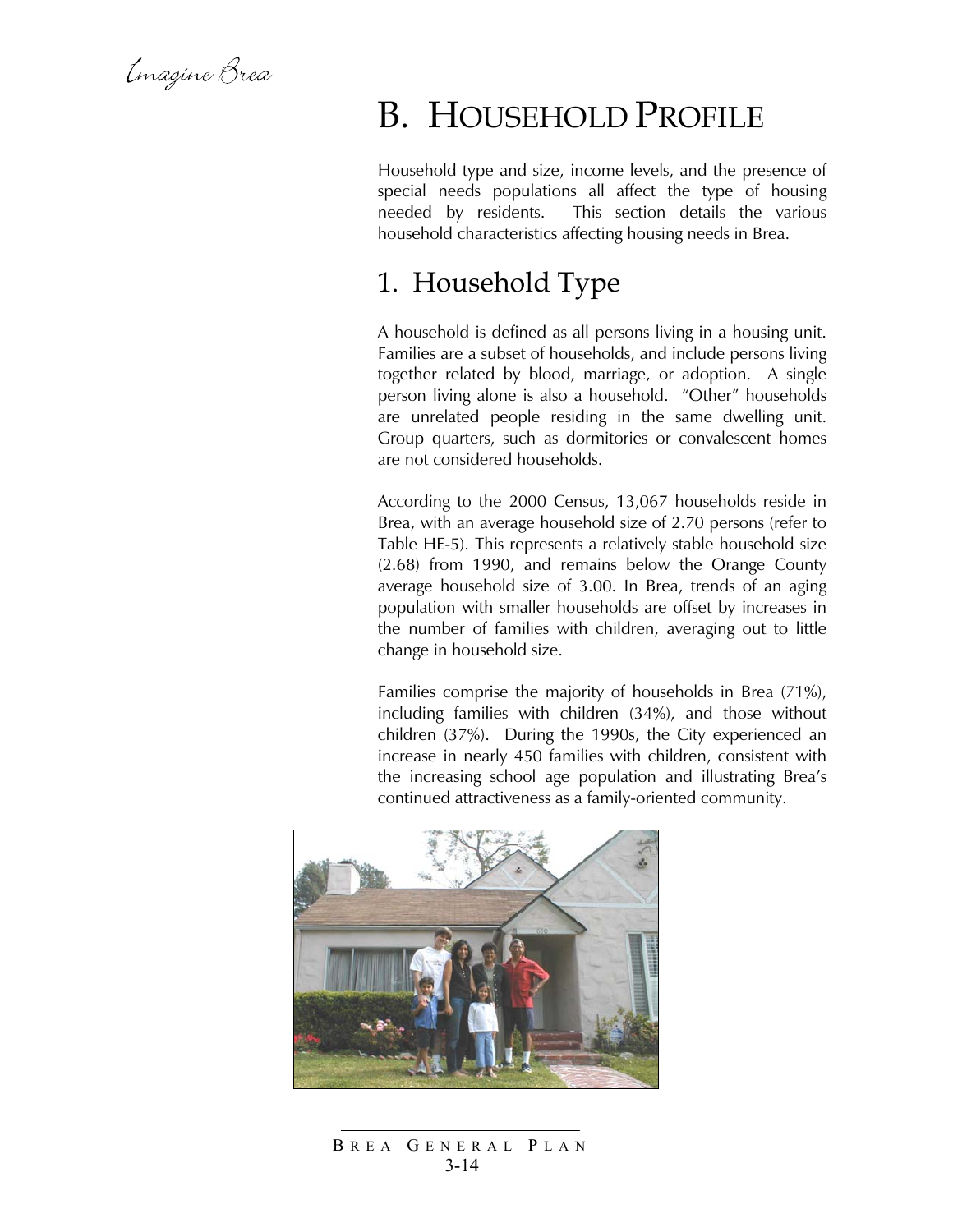| <b>Household Type</b>   | 1990              |                | 2000       | <b>Percent</b> |               |
|-------------------------|-------------------|----------------|------------|----------------|---------------|
|                         | <b>Households</b> | <b>Percent</b> | Households | <b>Percent</b> | <b>Change</b> |
| Families                | 8,624             | 70%            | 9,301      | 71%            | $+8%$         |
| With children           | 4,073             | 33%            | 4,515      | 34%            | $+11%$        |
| With no children        | 4,551             | 37%            | 4,786      | 37%            | $+5%$         |
| Singles                 | 2,656             | 22%            | 3,011      | 23%            | $+13%$        |
| Other non-families      | 944               | 8%             | 755        | 6%             | $-20%$        |
| <b>Total Households</b> | 12,224            | 100%           | 13,067     | 100%           | $+7%$         |
| Average Household Size  | 2.68              |                | 2.70       | $+1\%$         |               |
| Average Family Size     | 3.15              |                | 3.21       |                | $+2%$         |

**Table HE-5 Household Characteristics 1990 - 2000** 

Source: U.S. Census 1990 and 2000.

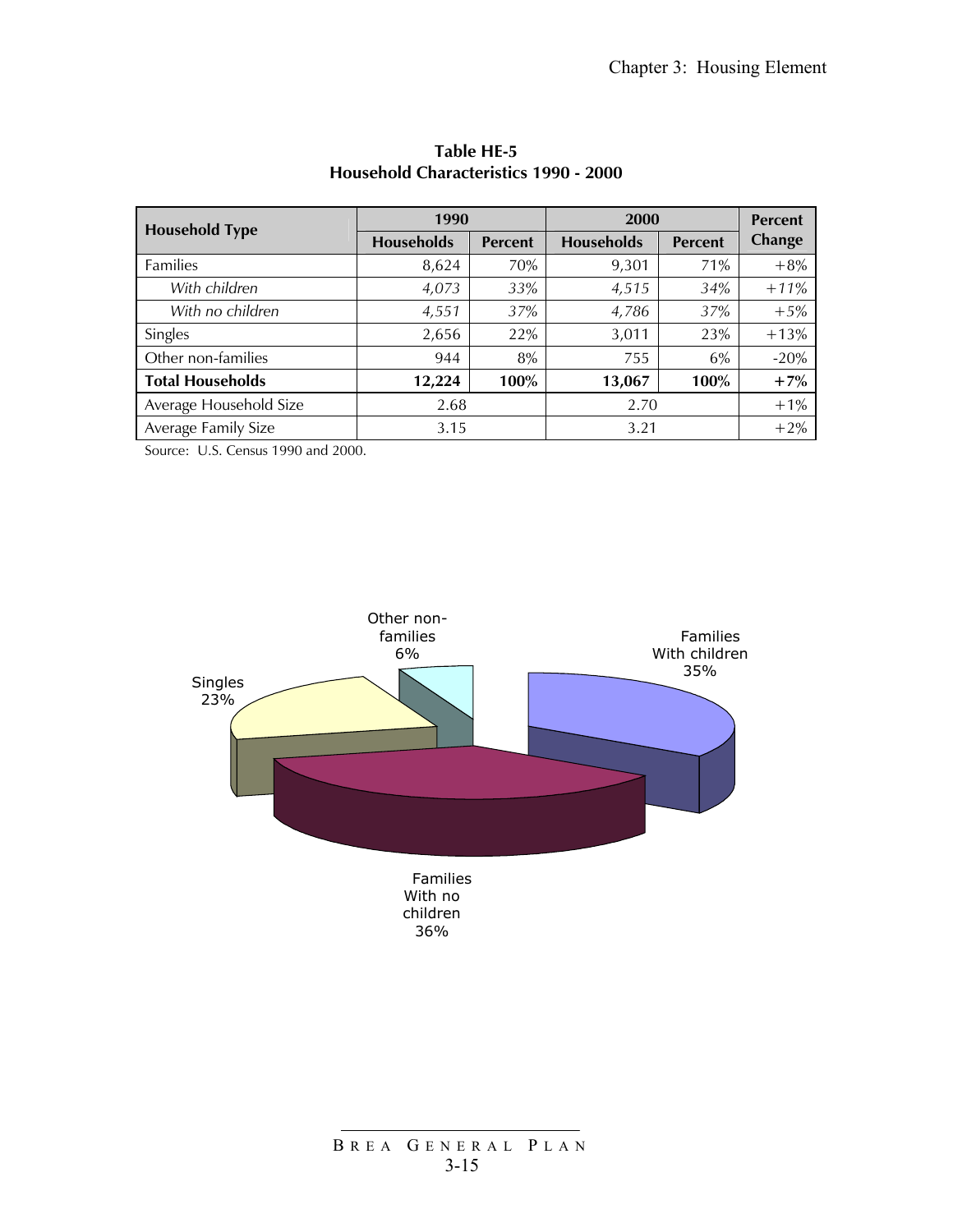Emagine Brea

### 2. Household Income

Household income is one of the most important factors affecting housing opportunity and determining a household's ability to balance housing costs with other basic necessities of life.

#### **Income Definitions**

The State and Federal government classify household income into several groupings based upon the relationship to the County (area) median income (AMI), adjusted for household size. The State of California utilizes the income groups presented in Table HE-6. However, federal housing programs utilize slightly different income groupings and definitions, with the highest income category generally ending at >95% AMI. For purposes of the Housing Element, the State income definitions are used throughout, except where the data has been compiled by the federal Department of Housing and Urban Development (HUD) and is specifically noted.

| <b>Table HE-6</b>              |
|--------------------------------|
| <b>State Income Categories</b> |

| <b>Income Category</b> | % Area Median Income<br>(AMI) |
|------------------------|-------------------------------|
| <b>Extremely Low</b>   | 0-30% AMI                     |
| Very Low               | 31-50% AMI                    |
| Low                    | 51-80% AMI                    |
| Moderate               | 81-120% AMI                   |
| Above Moderate         | $120% + AMI$                  |

Source: Section 5000093 of the California Health and Safety Code.

### Income **Characteristics**

Between 1990 and 2000, the median income in Brea grew from \$51,253 to \$59,759, an increase of 17 percent. While the median income in Brea remains slightly above that of Orange County (\$58,820), the City experienced significant increases in its lower and moderate income population, with households earning less than 95 percent AMI increasing from 30 to 45 percent. Nonetheless, Brea remains a predominantly above moderate income community, with over half of its households earning greater than 95 percent AMI.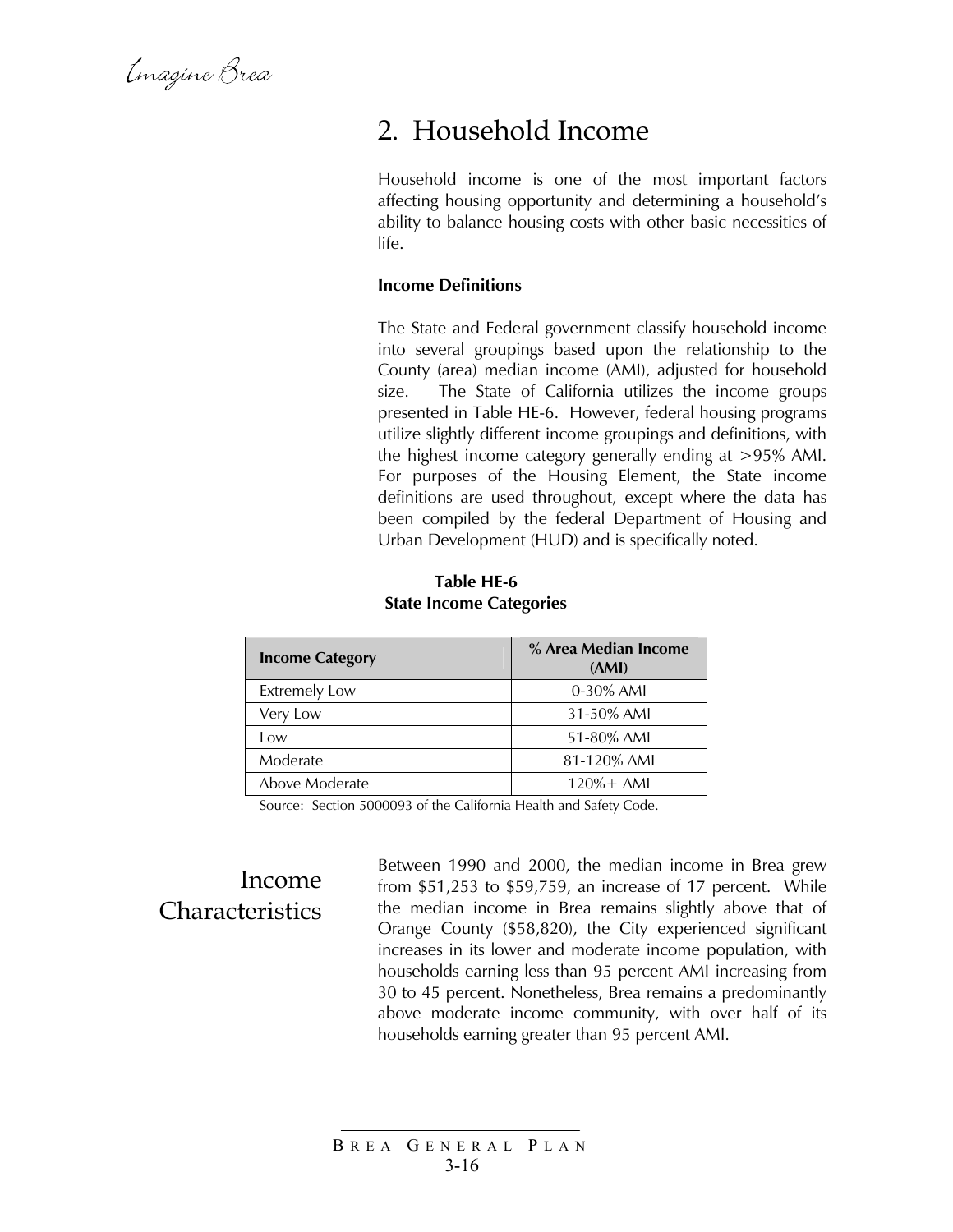| <b>Income Level</b>                   | 1990              |      | 2000              |               | <b>Percent</b> |
|---------------------------------------|-------------------|------|-------------------|---------------|----------------|
|                                       | <b>Households</b> | $\%$ | <b>Households</b> | $\frac{0}{0}$ | Change         |
| <b>Extremely Low</b><br>$(<30\%$ AMI) | 817               | 7%   | 1,078             | 8%            | $+32%$         |
| Very Low<br>$(31-50\% \text{ AMI})$   | 985               | 8%   | 1,234             | 9%            | $+25%$         |
| Low<br>$(51-80\% \text{ AMI})$        | 1,066             | 9%   | 2,151             | 17%           | $+102%$        |
| Moderate<br>$(81-95\%$ AMI)           | 770               | 6%   | 1,484             | 11%           | $+93%$         |
| Above Moderate<br>$(>95\%$ AMI)       | 8,586             | 70%  | 7,120             | 55%           | $-17%$         |
| Total                                 | 12,224            | 100% | 13,067            | 100%          | n/a            |

### **Table HE-7 Household Income Levels 1990 - 2000**

Source: SCAG Existing Housing Needs (HUD User WebPage).



#### $1990$  2000

B REA G ENERAL P LAN 3-17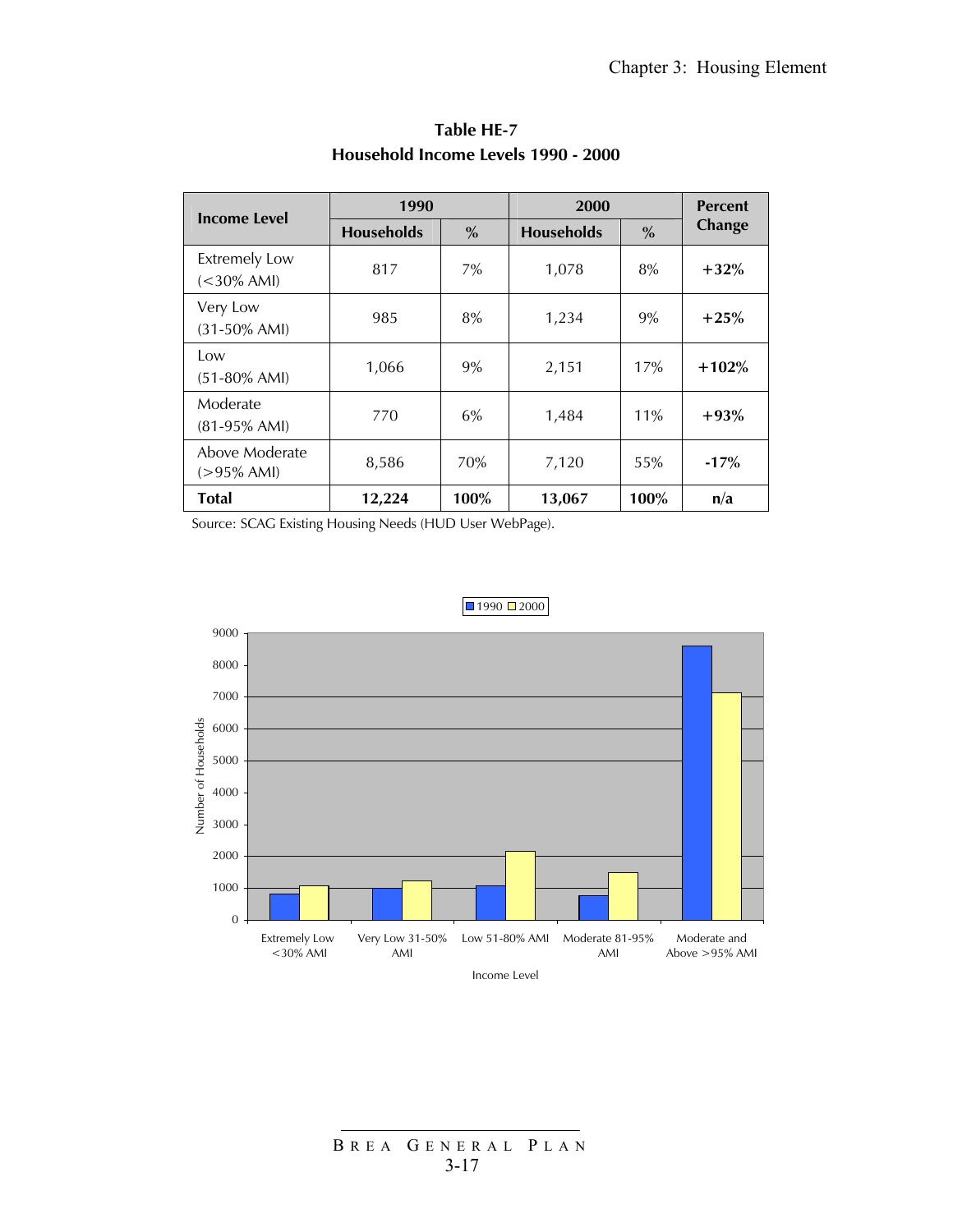Imagine Brea<br>Income by Household Type and Tenure

Table HE-8 shows the income level of Brea residents by household tenure. As could be expected, a significantly higher percentage of renter households (50%) were lower income (<80% AMI) compared to residents who owned their homes (25%). The median income of renter households was \$41,586, \$30,000 below the \$71,504 homeowner median.

### **Table HE-8 Income by Owner/Renter Tenure 2000**

| <b>Income Level</b>                   | <b>Renters</b>    |               | <b>Owners</b>     |               | <b>Total</b> |
|---------------------------------------|-------------------|---------------|-------------------|---------------|--------------|
|                                       | <b>Households</b> | $\frac{0}{0}$ | <b>Households</b> | $\frac{0}{0}$ | $\%$         |
| <b>Extremely Low</b><br>$(<30\%$ AMI) | 622               | 13%           | 456               | 5%            | 8%           |
| Very Low<br>$(31-50\% \text{ AMI})$   | 632               | 14%           | 602               | 7%            | 9%           |
| Low<br>$(51-80\% \text{ AMI})$        | 1,083             | 23%           | 1,068             | 13%           | 17%          |
| Moderate<br>$(81-95\% \text{ AMI})$   | 687               | 15%           | 797               | 10%           | 11%          |
| Above Moderate<br>$(>95\%$ AMI)       | 1,624             | 35%           | 5,496             | 65%           | 55%          |
| <b>Total</b>                          | 4,648             | 100%          | 8,419             | 100%          | 100%         |

Source: SCAG Existing Housing Needs (HUD User WebPage).



Renters Owners

Income Level

#### B REA G ENERAL P LAN 3-18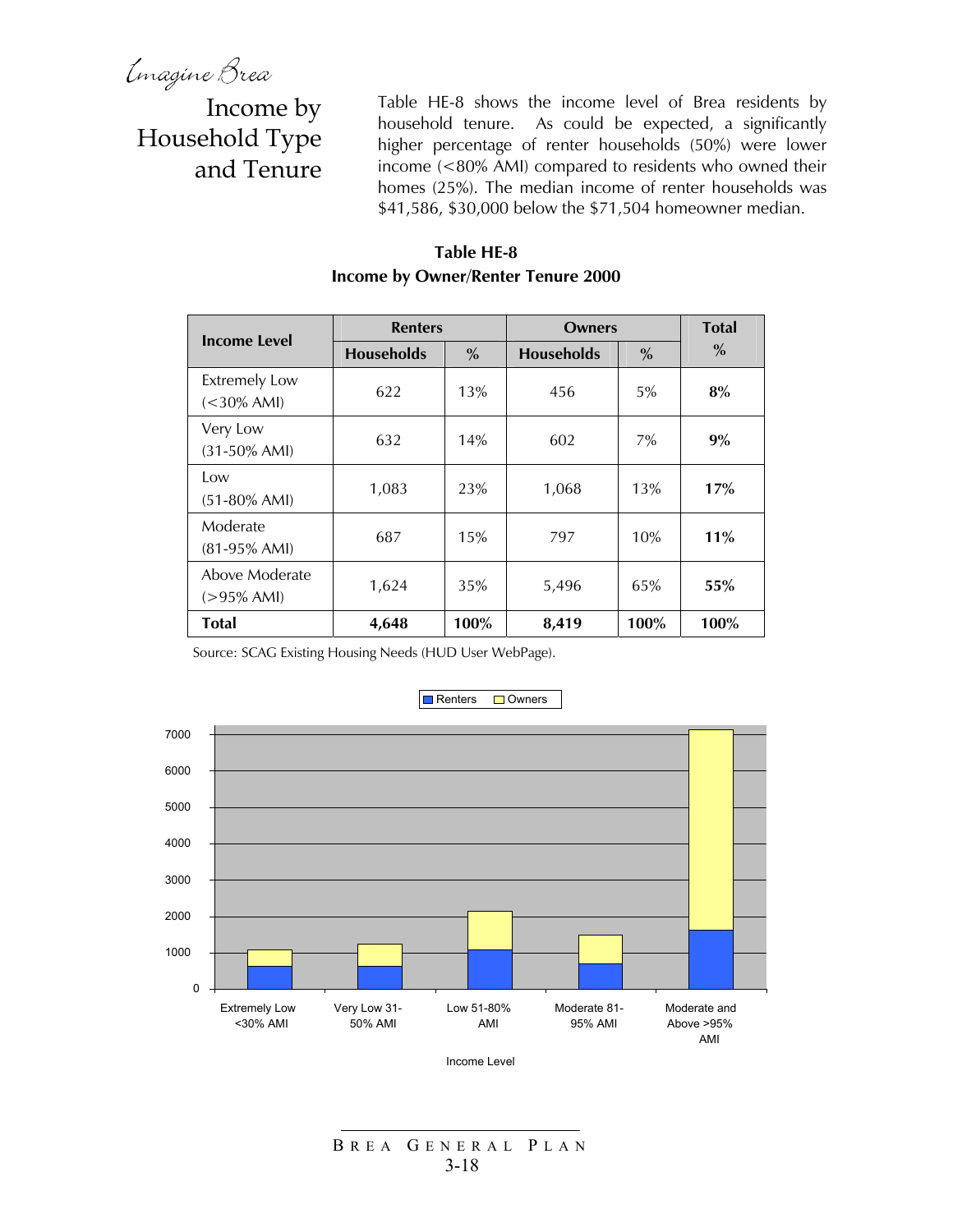While renters were more likely to have lower incomes than owners, there is also significant variation in income levels by household type, as presented in Table HE-9. Over half of Brea's elderly households have lower incomes, with approximately one-fifth having extremely low incomes; these elderly households are particularly vulnerable to any increase in housing costs. About one-quarter of small families and one-third of large families have lower incomes.

#### **Table HE-9 Income Level by Household Type 2000**

| <b>Income Level</b>                    | <b>Elderly</b> | <b>Small Family</b><br>$(2-4$ person) | <b>Large Family</b><br>$(5 + person)$ | <b>Other</b> |
|----------------------------------------|----------------|---------------------------------------|---------------------------------------|--------------|
| <b>Extremely Low</b><br>$(< 30\%$ AMI) | 463            | 269                                   | 99                                    | 227          |
| Very Low<br>$(31-50\% \text{ AMI})$    | 551            | 299                                   | 144                                   | 214          |
| Low<br>$(51-80\%$ AMI)                 | 557            | 879                                   | 244                                   | 478          |
| Moderate and Above<br>$(>80\%$ AMI)    | 1,212          | 4,838                                 | 1,011                                 | 1,582        |
| <b>Total</b>                           | 2,783          | 6,285                                 | 1,498                                 | 2,501        |

Source: SCAG Existing Housing Needs (HUD User WebPage)



B REA G ENERAL P LAN 3-19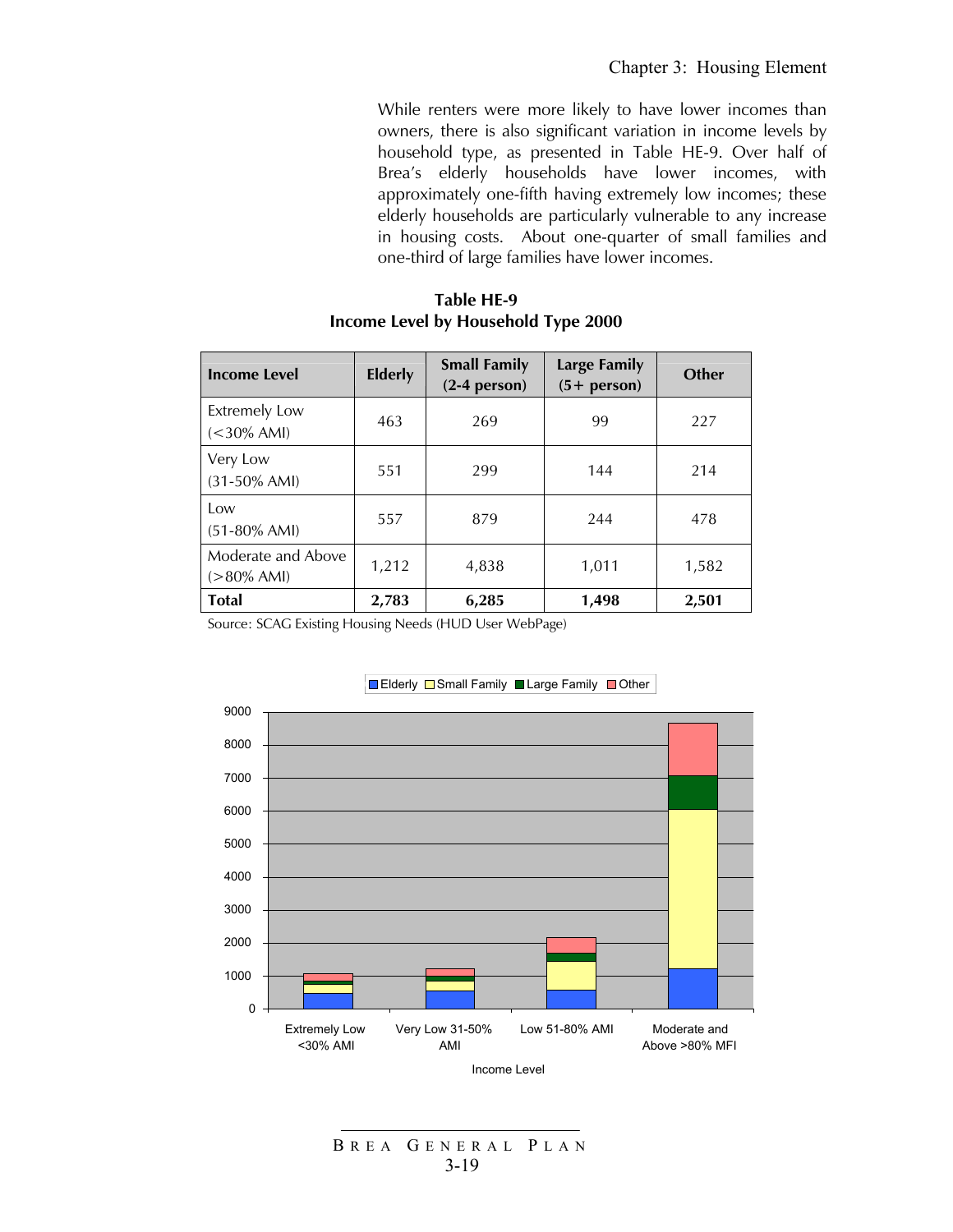Emagine Brea

### Households in Poverty

The federal government publishes national poverty thresholds that define the minimum income level necessary to obtain the necessities of life. For example, the 2000 U.S. poverty threshold for a family of four was \$17,463. As indicated in Table HE-10, about 5 percent of all Brea residents lived in poverty in 2000, an increase of 714 persons living below the poverty line since 1990. About 7 percent of all children under the age of 18 in Brea live in poverty. As a group, female-headed households with children are most impacted by poverty, with 14 percent of this group living in poverty.

Figure 2 illustrates levels of poverty in Brea by census block group. The highest concentrations of poverty (10-18%) are located in the southwest quadrant of the City, generally south of Birch Street and west of Randolph Street. These areas also correspond to high levels of renter households (Figure 4).

**Table HE-10 Poverty Status 1990 – 2000** 

|                           |                             | 1990           | 2000                        |                |  |
|---------------------------|-----------------------------|----------------|-----------------------------|----------------|--|
| <b>Groups in Poverty</b>  | Persons/<br><b>Families</b> | <b>Percent</b> | <b>Persons</b><br>/Families | <b>Percent</b> |  |
| Individuals               | 1,160                       | 4%             | 1,874                       | 5%             |  |
| Children (under 18)       | 297                         | 4%             | 603                         | 7%             |  |
| <b>Families</b>           | 146                         | 2%             | 318                         | 3%             |  |
| Female-Headed w/ Children | 57                          | 12%            | 92                          | 14%            |  |

Source: U.S. Census 1990 and 2000.



 $1990$  2000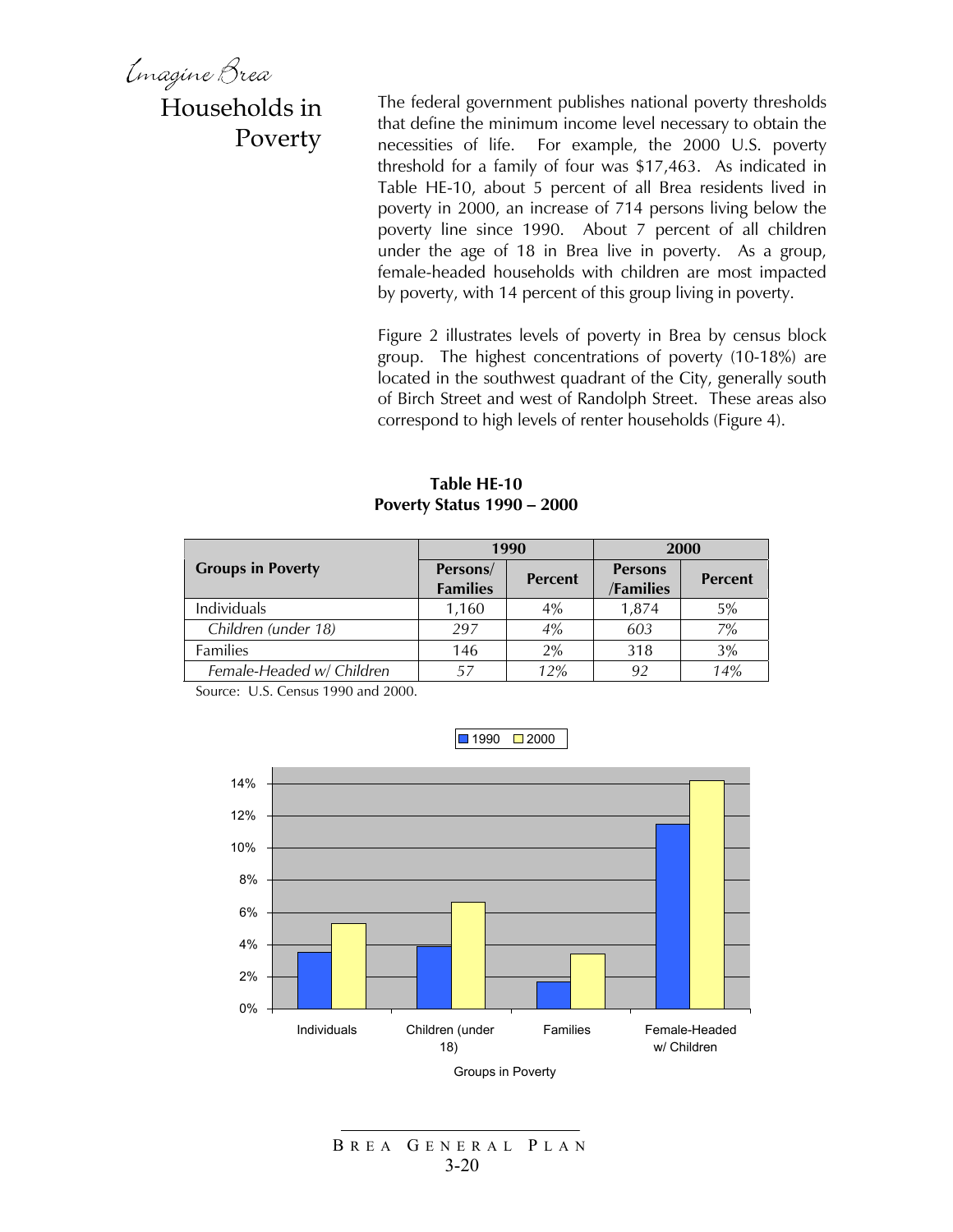Figure 2. Population in Poverty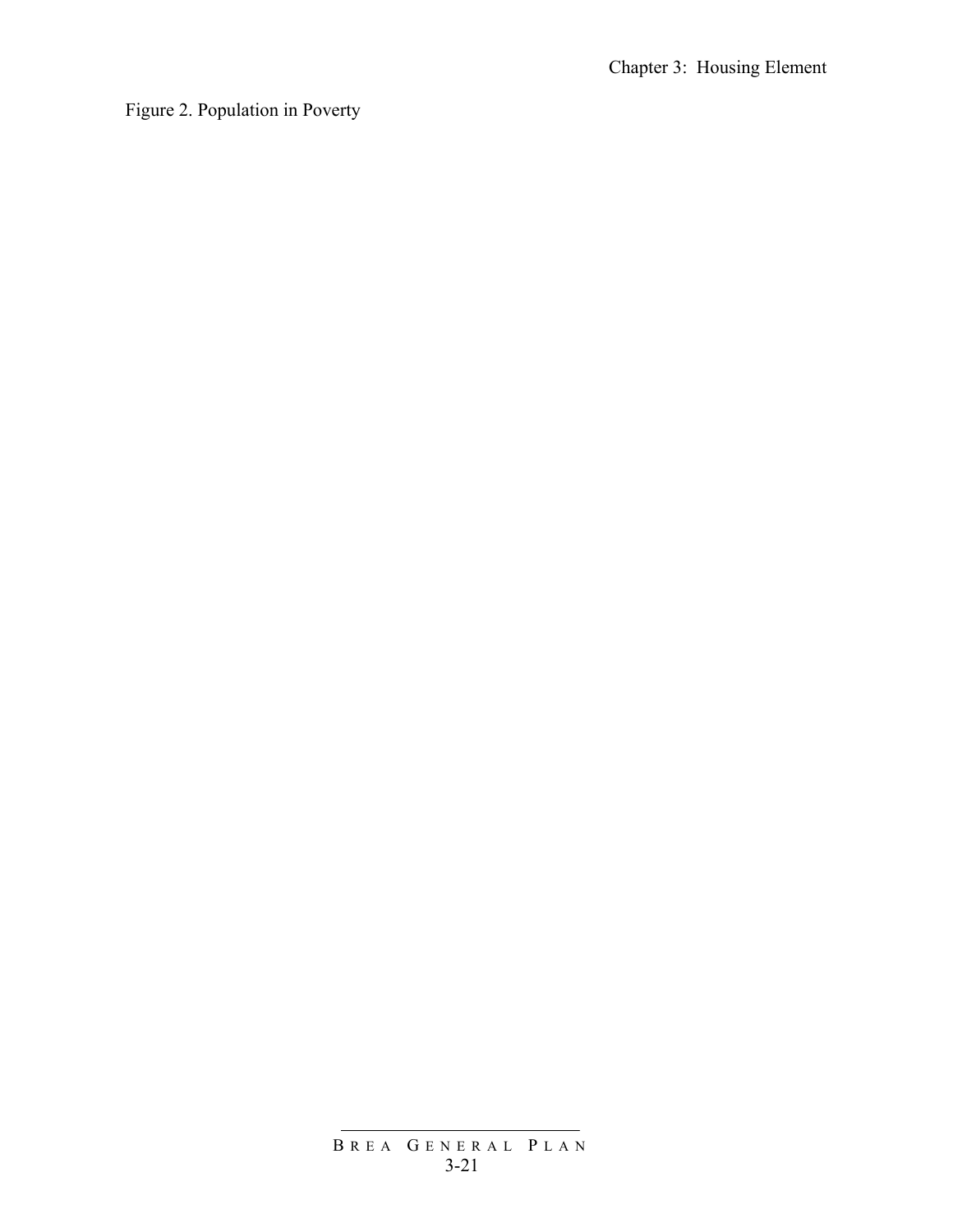### 3. Special Needs Populations

Special State law recognizes that certain households have more difficulty in finding decent and affordable housing due to special circumstances including, but not limited to the following: economic status, age, disability, household size and household type. Special needs populations in Brea include large households, the elderly, persons with disabilities, femaleheaded households, and the homeless. Table HE-11 summarizes the number of households or persons in each of these special needs groups in the City.

#### **Table HE-11 Special Needs Populations 2000**

| <b>Special Needs Groups</b>     | <b>Persons</b> | <b>Households</b> | <b>Percent</b> |
|---------------------------------|----------------|-------------------|----------------|
| Large Households                |                | 1,517             | 12%            |
| Renter                          |                | 463               | (30%)          |
| Owner                           |                | 1,054             | (70%)          |
| Seniors $(65+)$                 | 4,023          |                   | 11%            |
| With a Disability               | 1,554          |                   | (39%)          |
| Senior Households               |                | 2,543             | 20%            |
| Renter                          |                | 680               | (27%)          |
| Owner                           |                | 1,863             | (73%)          |
| Seniors Living Alone            | 1,091          |                   | (27%)          |
| Persons with Disability         | 5,204          |                   | 15%            |
| Female-Headed Households        |                | 3,388             | 26%            |
| with Related Children           |                | 652               | 19%            |
| Farmworkers*                    | 24             |                   | $< 1\%$        |
| <b>Total Persons/Households</b> | 35,410         | 13,067            |                |

Source: U.S. Census 2000.

\*Persons employed in Farming, Forestry or Fishing Occupations



B REA G ENERAL P LAN 3-22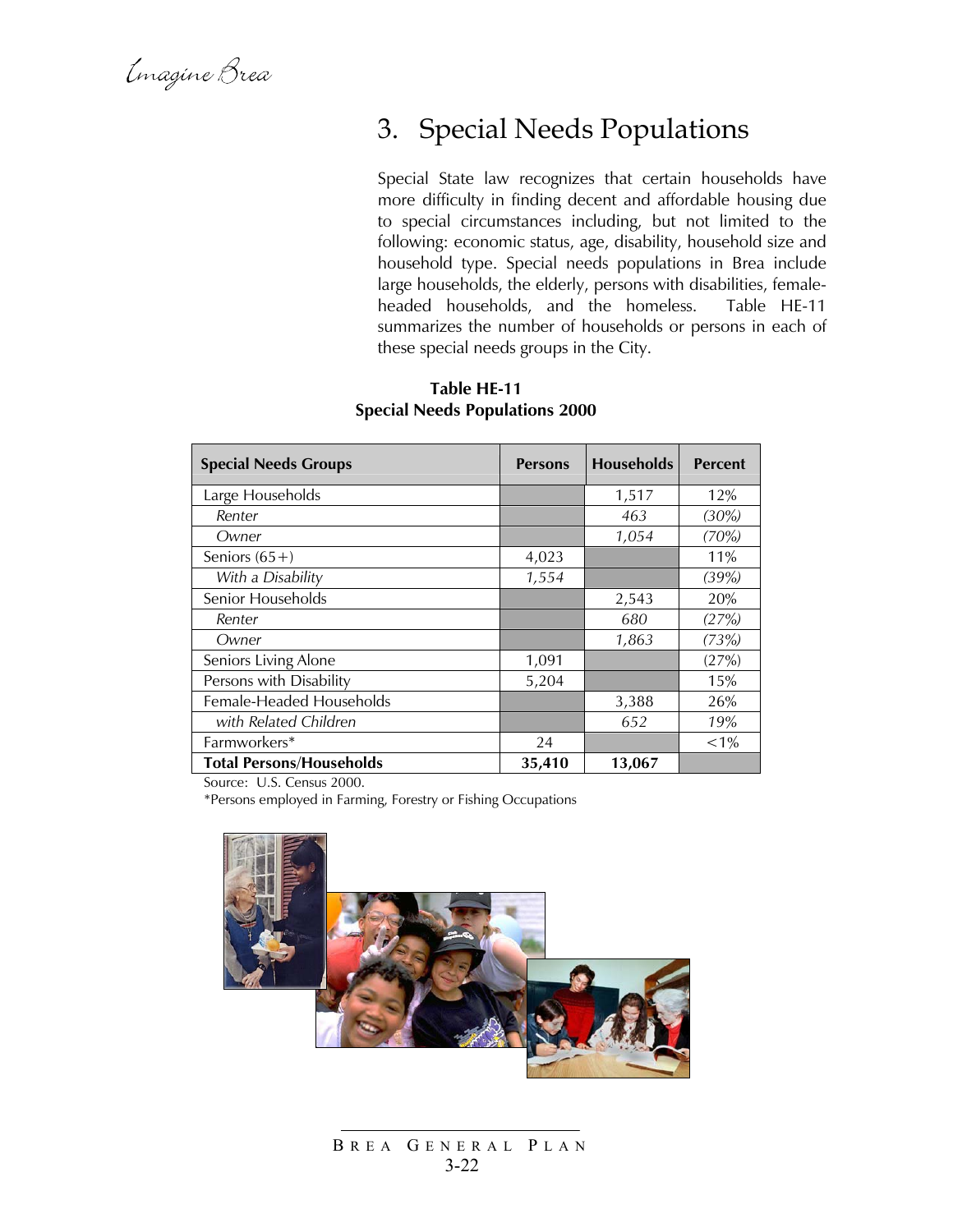### Large Households



Large households consist of five or more persons and are considered a special needs population due to the limited availability of affordable and adequately sized housing. The lack of large units is especially evident among rental units. Large households often live in overcrowded conditions, due to both the lack of large enough units, and insufficient income to afford available units of adequate size.

Brea is home to 1,517 large households, and at 12 percent of all households, represents a significant special needs group in the City. Of these large households, 30 percent are renters and the majority of these large renter households (61%) earn lower incomes. Based on the CHAS (Comprehensive Housing Affordability Strategy) Databook prepared by HUD, 81 percent of Brea's large renter households suffer from one or more housing problems, including housing overpayment, overcrowding and/or substandard housing conditions.

The CHAS Databook identifies 713 rental units in Brea with three or more bedrooms, in general, the appropriate sized unit for a large household of five or more members. In contrast, the City is home to 442 large renter households, indicating that Brea has an adequate supply of rental units for the City's large families. However, the fact that 40 percent of Brea's large renter households are overpaying for housing would indicate the ability to afford adequately sized units remains an issue for these households.

Through its Family Resource Center (FRC), the City provides youth and family services to meet the needs and concerns of families. Services include: individual and family counseling, parenting classes, debt management and financial workshops, plus health screenings, support groups and social service agency referrals. Most services are free or offered at low cost through the support of local sponsorships and grants. FRC offices are located within the Brea Community Center where numerous programs are conducted throughout the year.

Approximately 11 percent of Brea residents are over age 65, and about 20 percent of all households are headed by seniors. Most of the City's seniors are homeowners (73%), and about 27 percent of the City's elderly live alone. Almost 40 percent of elderly residents in Brea have some type of disability, which may limit their abilities to live independently. Figure 3 illustrates locations in Brea with high concentrations of senior households.

# Households

Senior

B REA G ENERAL P LAN 3-23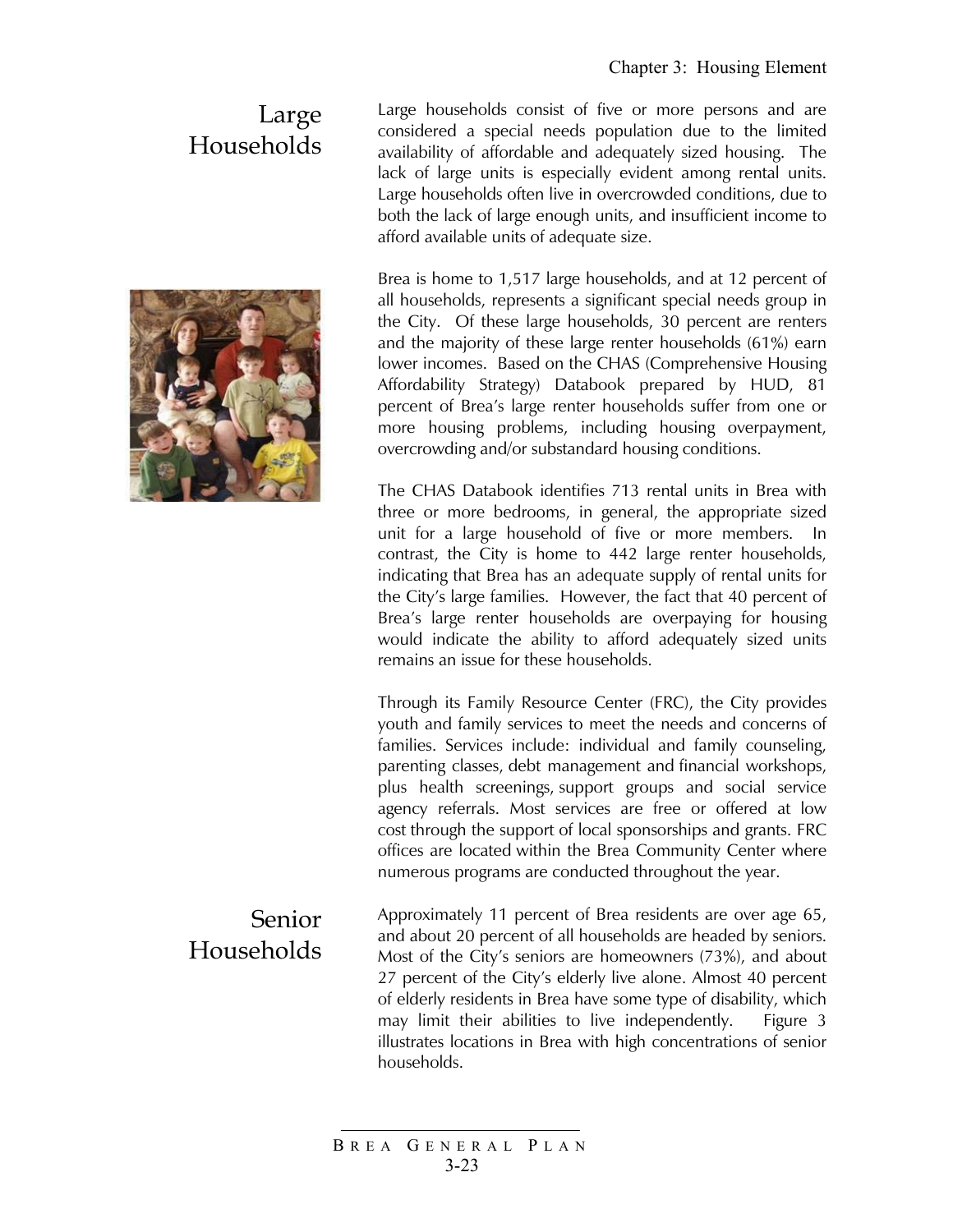Imagine Brea

 Figure 3 Senior Households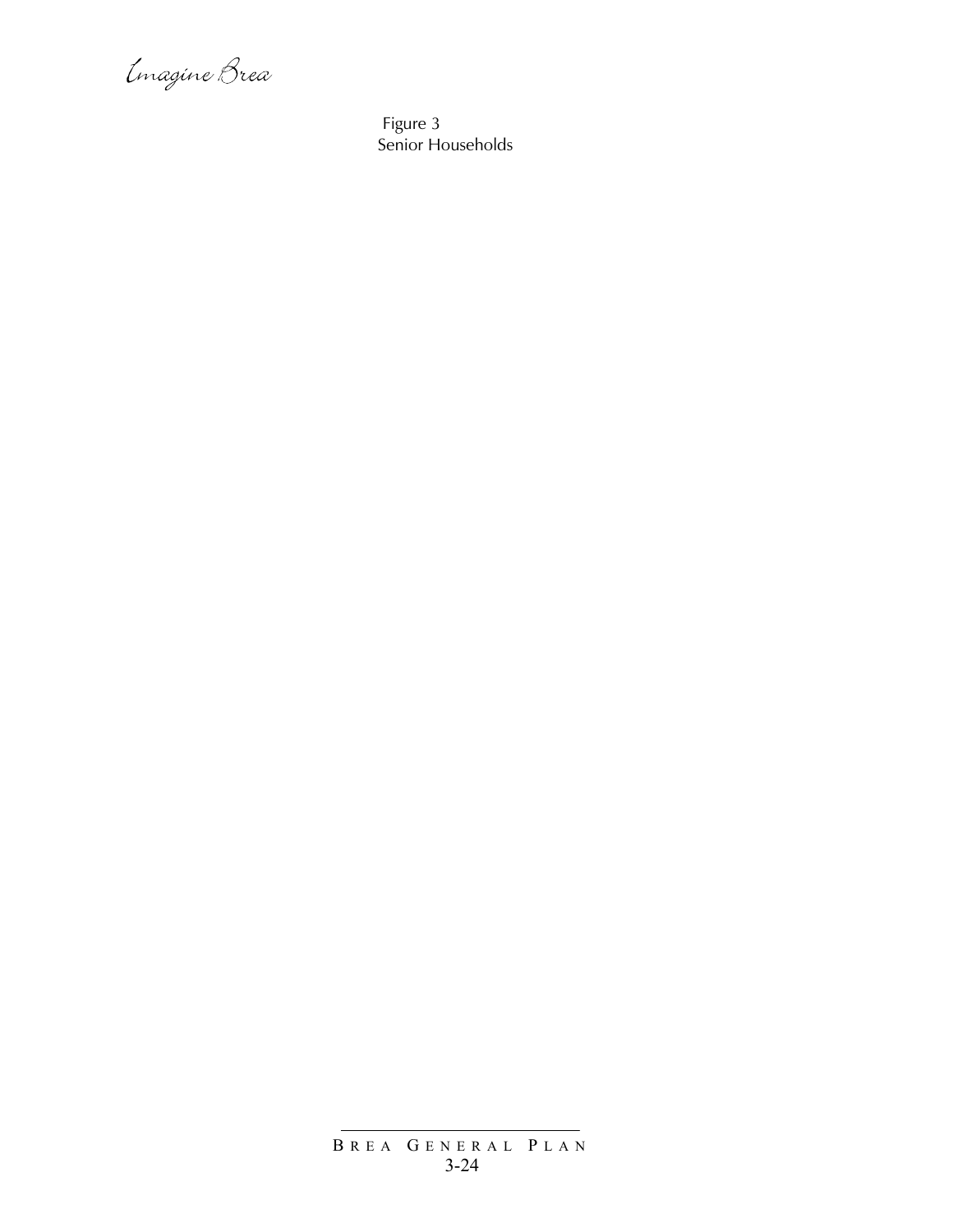

The elderly have a number of special needs including housing, transportation, health care, and other services. For those seniors who live on their own, many may not be able to maintain their homes or perform minor repairs as a result of their age and/or income limitations. Furthermore, the installation of grab bars and other assistance devices in the home may be needed. Rising rents are a particular concern due to the fact that most seniors are on fixed incomes. Of Brea's approximately 680 senior renter households, 80 percent are lower income. The City and its Redevelopment Agency have assisted in the development of five senior housing projects, providing approximately 250 rental units affordable to very low, low and moderate income households (refer to Table HE-23). The City also offers a rent subsidy program for lower income seniors, assisting 120 seniors monthly with rent subsidies of \$246 paid directly to the landlord. The State of California Community Care Licensing Division identifies eleven residential care homes for the elderly in Brea, providing 166 beds for seniors requiring 24 hour assisted living.

The Brea Senior Center offers many opportunities for seniors to learn new skills and share activities with other seniors. The Center works to meet the social, recreational and service needs of Brea's senior population. A variety of services are provided including: homemaker services, social services, health services, and recreational and educational activities. Free tax assistance is also provided.

The Senior Center is staffed with a paralegal from the Legal Aid Society of Orange County, offering seniors free assistance with questions regarding: landlord-tenant issues, creditor problems, contracts and leases, retirement benefits, defense against lawsuits, and other basic legal issues. The Brea Home Delivered Meals Program delivers three meals per weekday on a donation basis of \$4.50 per day to homebound seniors in Brea who cannot prepare their own meals.

Single-parent households typically have a special need for such services as childcare and health care. Female-headed households with children in particular tend to have lower incomes, which limits their housing options and access to supportive services. The 2000 Census reports 3,388 femaleheaded households in Brea; 652 of these households had children. Of those households with children, 14 percent lived in poverty. These households need assistance with housing subsidies, as well as accessible and affordable day care.

### Female-Headed Households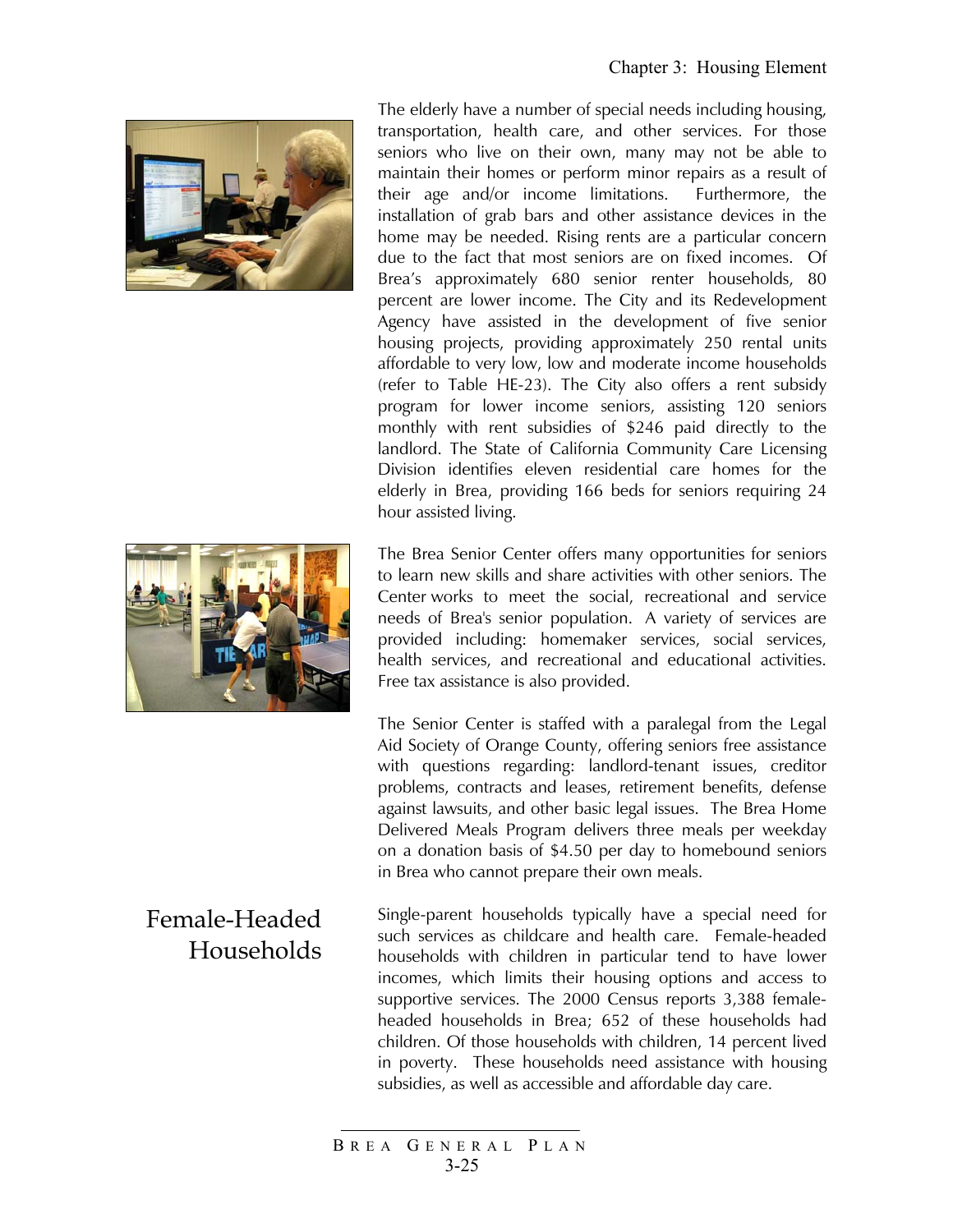Emagine Brea



The Brea Community Center offers after school programs during the school year with its After School Program and Homework Club. The After School Program runs Monday through Friday and provides youth with a variety of activities in a positive environment. The Homework Club provides Brea children, Grades 1-6, supervised help with their homework every weekday afternoon.

KidWatch Babysitting service is available at the Brea Community Center for adults attending classes or activities at the Center. Babysitting is available on a drop-in basis for children 18 months or older. The City also offers comprehensive sports programs for youth open to boys and girls of all ages and ability levels.

A disability is defined as a long lasting condition that impairs an individual's mobility, ability to work, or ability to care for them self. Persons with disabilities include those with physical, mental, or emotional disabilities. Disabled persons have special housing needs because of their fixed income, shortage of affordable and accessible housing, and higher health costs associated with their disability.

Approximately 15 percent of Brea residents (5,204 persons) have one or more disabilities. An estimated 1,977 residents have a physical disability, 2,109 residents have a work disability, and 2,262 have mobility/self-care limitations. Of the City's senior population, 39 percent have one or more types of disabilities.

The living arrangements for persons with disabilities depends on the severity of the disability. Many persons live at home in an independent environment with the help of other family members. To maintain independent living, disabled persons may require assistance. This can include special housing design features for the physically disabled, income support for those who are unable to work, and in-home supportive services for persons with medical conditions. Brea has two small group homes for adults with developmental disabilities: the Carmel Family Home and the Harvey Family Home, each with capacity for six adults.

**Accessibility Accommodations:** Both the federal Fair Housing Act and the California Fair Employment and Housing Act impose an affirmative duty on local governments to make reasonable accommodations (i.e. modifications or exceptions) in their zoning and other land use regulations when such accommodations may be necessary to afford disabled persons

#### B REA G ENERAL P LAN 3-26

### Persons with **Disabilities**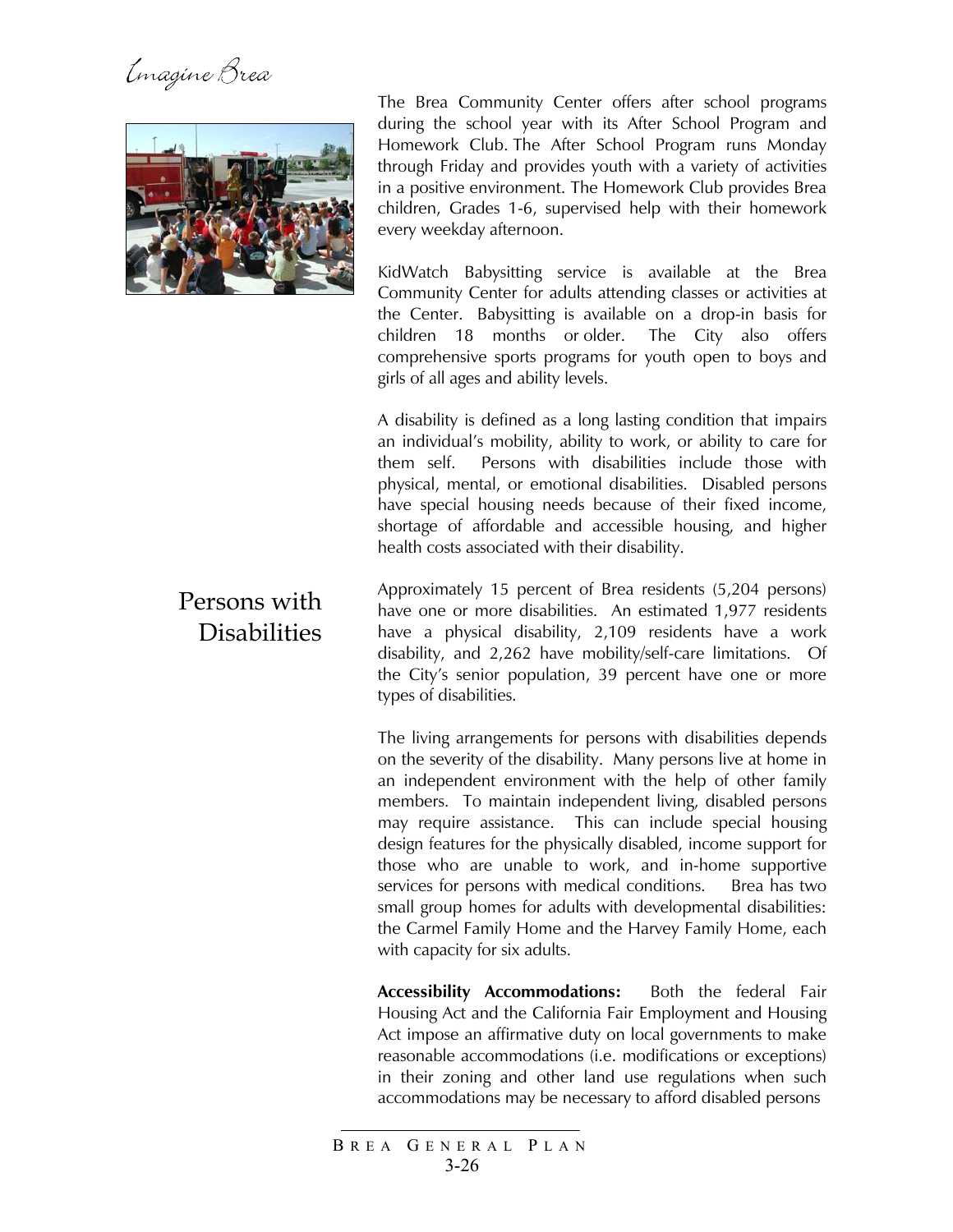an equal opportunity to use and enjoy a dwelling. For example, it may be a reasonable accommodation to allow ramps in the setbacks of properties that have already been developed to accommodate residents with mobility impairments. The City of Brea allows homeowners to build ramps into single-family dwellings to allow first floor access for physically disabled residents. Such ramps or guardrails (up to 30" in height) are permitted to intrude into the standards setbacks required under zoning, and are subject only to a building permit, eliminating the need to obtain a zoning variance. In order to better facilitate the provision of housing for persons with disabilities, the Housing Element establishes a program for the City to adopt specific, written procedures for reasonable accommodation requests.

The Brea Economic Development Department makes available grant funds to income qualified households for accessibility improvements.

In 2001, the Brea City Council supported a process that requests all residential homebuilders to address universal design principles when submitting proposed developments in the City. The goal of universal design is to accommodate a wide range of abilities including children, aging populations, and persons with disabilities by providing features in residential construction that enhance accessibility. The City has developed a brochure entitled *Universal Design Principles and Modifications for Residential Home Builders in Brea.*  Development Services staff provide this brochure to all residential developers proposing to build in Brea and request that plans incorporate universal design features to allow homeowners to gracefully age in place.

Farmworkers Farmworkers are traditionally defined as persons whose primary incomes are earned through seasonal agricultural work. Farm workers have special housing needs because they earn lower incomes than many other workers and move throughout the season from one harvest to the next. According to U.S. Census Data from 2000, 24 Brea residents were employed in farming, fishing or forestry industries, representing less than one percent of the City's total population. Given the extremely limited presence of farmworkers in the community, the City has no specialized housing programs targeted to this group beyond overall programs for housing affordability.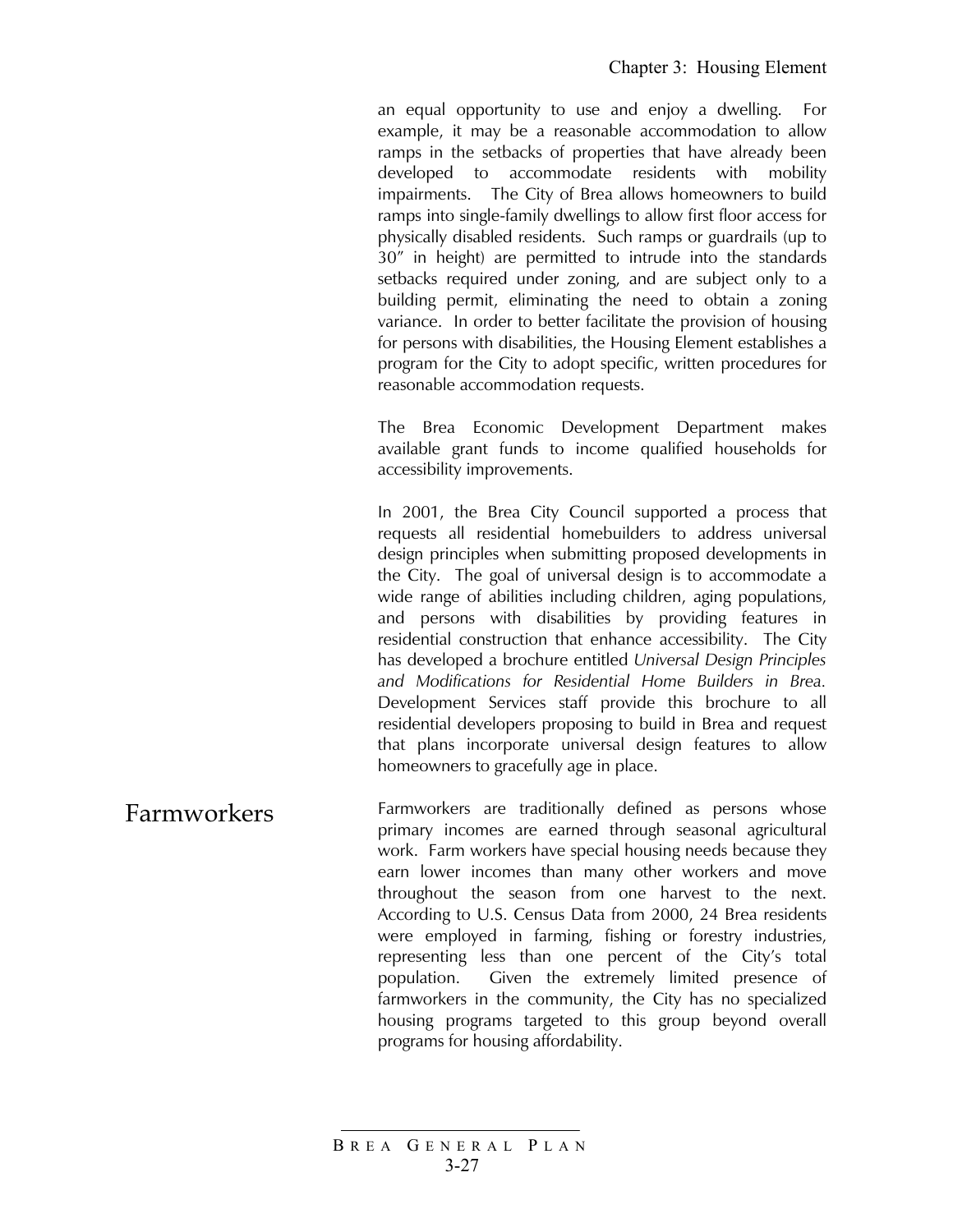Emagine Brea Homeless



The City's Community Services Department operates the Brea Family Resource Center, offering a range of services to persons and families at-risk of homelessness, including: case management and referrals; transportation assistance, (bus passes, gas cards); food vouchers; and one-time rental assistance. The Family Resource Center is staffed with a supervisor and full time case manager, and is funded through Brea General Fund revenues. Services provided through the Center are primarily funded through non-profit service agencies and fundraising activities. The Center's supervisor conducts extensive community outreach throughout Brea to inform residents of services available through the Center.

During 2006/07, the Family Resource Center assisted 109 individuals with crisis intervention, including emergency rental assistance and motel vouchers. Of those assisted, 27 were homeless, although none of the homeless were Brea residents. According to Family Center staff, although the City does have a transitional housing facility, the City does not have a permanent homeless population. Annual reporting of homeless youth by the Brea Olinda Unified School District to the County Department of Education confirms the limited homeless population in Brea, with 3 homeless youth reported in 2005-07, and 13 in 2006-07 (Note: School Districts' definition of homeless include families sharing housing with others on a temporary basis).

The Family Resource Center serves as an "out station" for the Salvation Army, serving approximately 8,000 persons in need annually. The Resource Center works closely with two local non-profit human services agencies in fundraising and providing assistance to persons at-risk of homelessness. Active Christians Today operates a food pantry and provides emergency clothing, and the Brea Emergency Council works with low income residents in preventing homelessness. These two service agencies assist in funding the One Time Rental Assistance Program to provide necessary funds to low income households to prevent eviction.

Table HE-12 lists the major homeless shelters and facilities in nearby north Orange County jurisdictions. The Family Resource Center provides case management and referral of homeless to these and other shelters in Orange County. Within Brea, the Sheepfold Christian organization operates a transitional housing facility for battered and homeless women and their children. The Sheepfold can house up to six families, and all services and daily necessities are provided free of charge.

B REA G ENERAL P LAN 3-28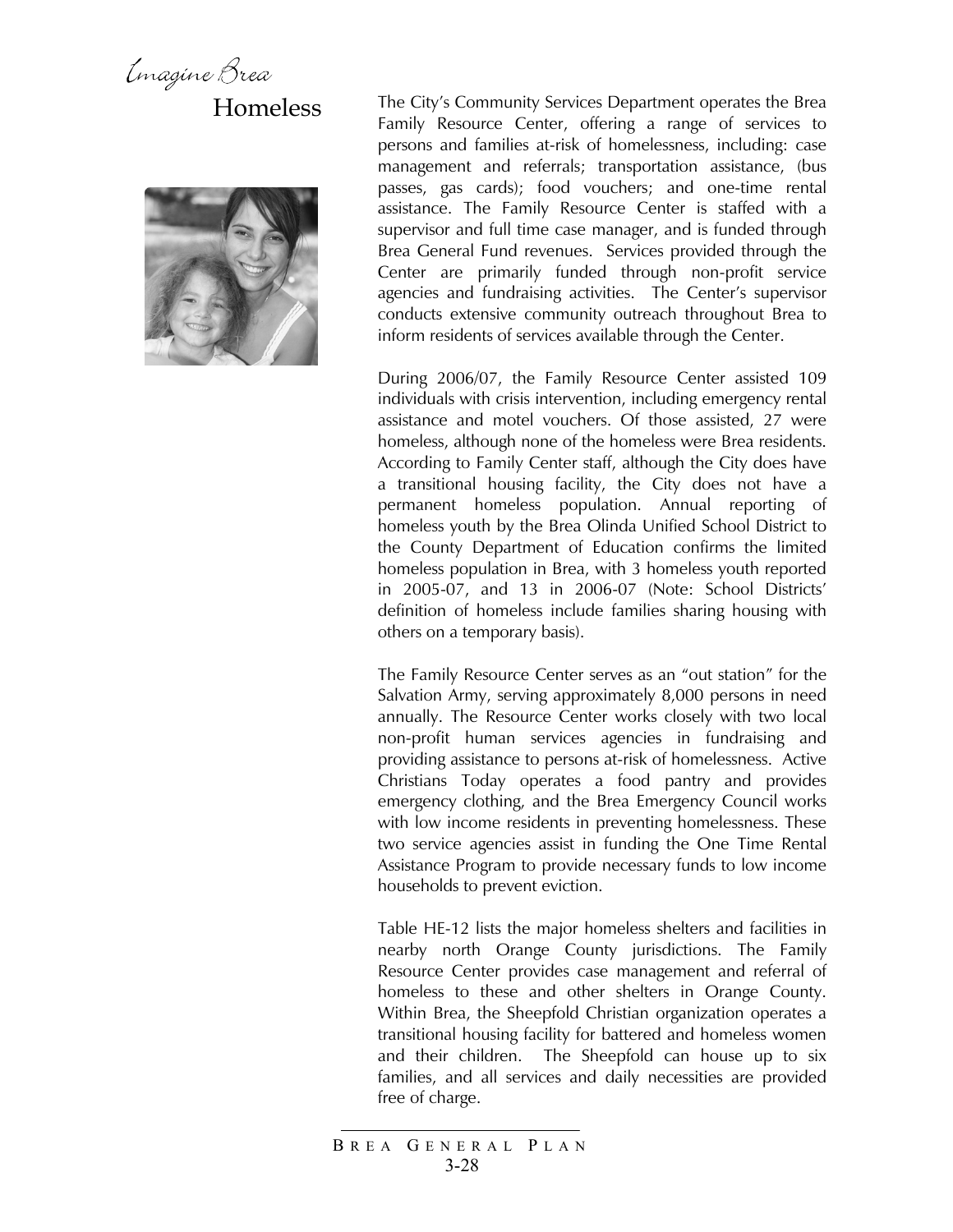| Table HE-12                                                               |
|---------------------------------------------------------------------------|
| <b>Inventory of Homeless Facilities and Services- North Orange County</b> |

| Organization                                                                                                         | Beds and/or Services Provided                                                                                                                                                                                                                                                                                                                                                                                                                         |
|----------------------------------------------------------------------------------------------------------------------|-------------------------------------------------------------------------------------------------------------------------------------------------------------------------------------------------------------------------------------------------------------------------------------------------------------------------------------------------------------------------------------------------------------------------------------------------------|
| City of Brea Community Services Department<br>Brea Family Resource Center<br>695 Madison Way, Brea<br>(714) 990-7776 | Provides individual and family counseling, parenting<br>classes, debt management and financial workshops, plus<br>health screenings, support groups and social service<br>agency referrals. Emergency assistance includes case<br>management, motel lodging, rental assistance and shelter<br>referral. Most services are free or low cost through the<br>support of local sponsorships and grants.                                                   |
| Active Christians Today<br>5855 Walnut Avenue, Brea<br>$(714)529 - 6776$                                             | Operates a food pantry, provides emergency clothing,<br>rental and utility bill assistance.                                                                                                                                                                                                                                                                                                                                                           |
| <b>Brea Emergency Council</b><br>1 Civic Center Drive, Brea<br>$(714)671 - 4452$                                     | Homeless prevention services, including rental and utility<br>Community Christmas food and gift<br>bill assistance.<br>basket program.                                                                                                                                                                                                                                                                                                                |
| <b>Brea Ministerial Association</b><br>North Hills Church<br>3000 E. Birch Street, Brea<br>$(714)529-1642$           | Consortium of churches in Brea. Provide emergency<br>housing in extreme crisis situations.<br>Meet monthly -<br>location alternates among churches.                                                                                                                                                                                                                                                                                                   |
| Sheepfold Women's Services<br>Anaheim, CA<br>$(714)$ 237-1444<br>(Transitional Housing Facility in Brea)             | Transitional housing facility in Brea for battered and<br>homeless women and their children with capacity for up<br>to 6 families. House Managers help each resident to<br>establish a financial plan and explore housing and<br>employment options. Women's Service Center in<br>Anaheim provides a range of services, including helping<br>to enroll children in school, assistance with legal<br>obligations, and medical and dental appointments. |
| Anaheim Interfaith Shelter<br>P.O. Box 528<br>Anaheim, CA 92815<br>$(714) 774 - 8502$                                | Provides transitional housing and supportive services for<br>nine homeless families for a 6-9 month period. Adults<br>must be employed full time or in school with part-time<br>employment. Eighty percent of family income is<br>designated for savings. Weekly case management, goal<br>setting and budgeting are required.                                                                                                                         |
| H.I.S. House<br>907 N. Bradford St.<br>Placentia, CA 92870<br>$(714)$ 993-5774                                       | Provides 40 beds for families and individuals for up to 6<br>months. Services include financial planning, parenting<br>classes, drug and health education, moving assistance,<br>counseling, and job training.                                                                                                                                                                                                                                        |
| Lutheran Social Services<br>2560 N. Santiago<br>Orange, CA 92867<br>$(714)685 - 1800$                                | limited transportation,<br>Provides clothing,<br>referrals,<br>prescriptions, utilities and rental assistance (when funds<br>are available), counseling and English as a Second<br>Language (ESL) classes.                                                                                                                                                                                                                                            |
| New Vista Shelter<br>(Fullerton Interfaith Emergency Services)<br>Fullerton, CA 92634<br>$(714) 680 - 3691$          | Provides transitional housing, food, and basic supplies<br>for up to 120 days. Case management, life skills<br>childcare<br>classes, assistance<br>with<br>other<br>and<br>living essentials are also supplied.                                                                                                                                                                                                                                       |

Source: Karen Warner Associates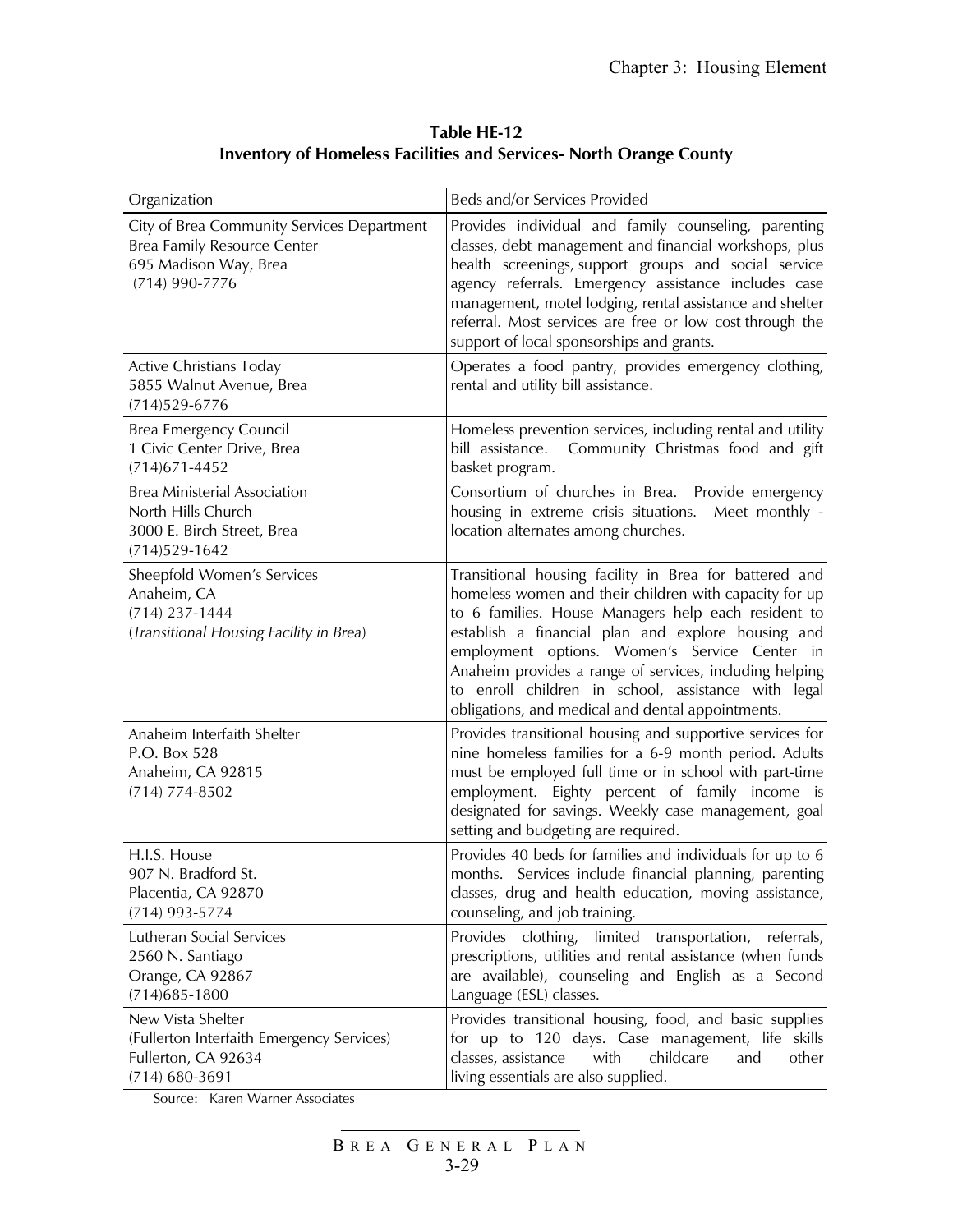Emagine Brea

# C. HOUSING STOCK **CHARACTERISTICS**

This section identifies the characteristics of Brea's physical housing stock. This includes an analysis of housing growth trends, housing conditions, housing prices and rents, and housing affordability.

### 1. Housing Growth

Table HE-13 displays housing production in the City, compared to neighboring cities and the entire Orange County region. Between 1990 and 2000, Brea's housing stock grew by 5 percent, in contrast to the County of Orange which evidenced a growth rate approximately double that of Brea. During the 2000s, housing growth dropped somewhat throughout the region, but growth in Brea actually continued to increase. Brea has added 1,190 new units since 2000.

According to the State Department of Finance (2007), Brea currently has a housing stock of 14,517 units, representing an increase of about 9 percent since 2000. Whereas during the 1990s the majority of housing developed received some form of assistance from the Brea Redevelopment Agency, housing developed during the current decade has resulted almost entirely from private market development. Residential development in Olinda Ranch contributed over 600 units to the housing stock.



B REA G ENERAL P LAN 3-30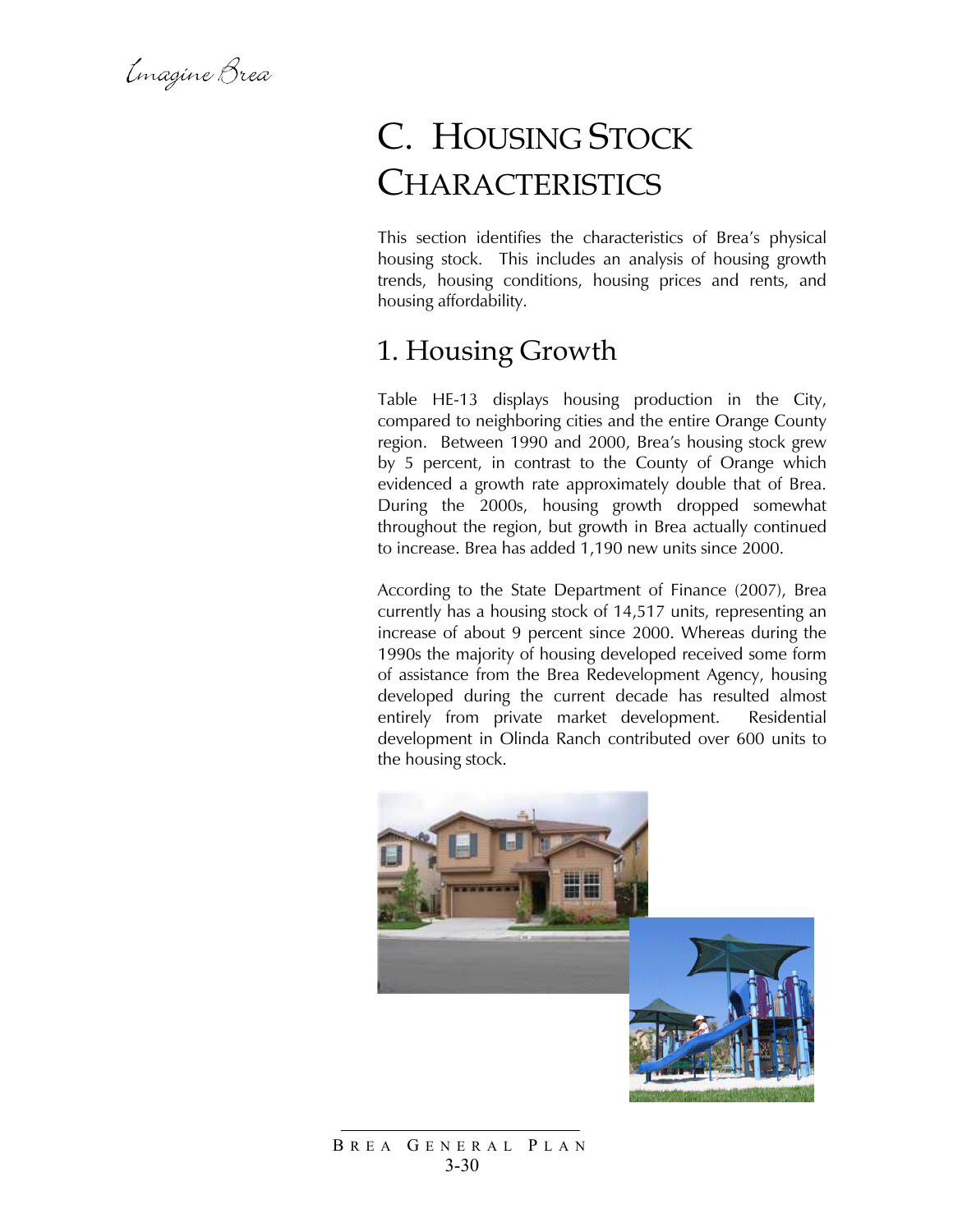|                      |         |         |           | <b>Percent Change</b> |       |  |
|----------------------|---------|---------|-----------|-----------------------|-------|--|
| <b>Jurisdiction</b>  | 1990    | 2000    | 2007      | 1990-                 | 2000- |  |
|                      |         |         |           | 2000                  | 2007  |  |
| <b>Brea</b>          | 12,648  | 13,327  | 14,517    | 5.4%                  | 8.9%  |  |
| Fullerton            | 42,956  | 44,771  | 47,061    | 4.2%                  | 5.1%  |  |
| La Habra             | 18,670  | 19,441  | 19,902    | 4.1%                  | 2.4%  |  |
| Placentia            | 13,733  | 15,326  | 16,436    | 11.6%                 | 7.2%  |  |
| Yorba Linda          | 17,341  | 19,567  | 21,783    | 12.8%                 | 11.3% |  |
| <b>Orange County</b> | 875,072 | 969,484 | 1,024,692 | 10.8%                 | 5.7%  |  |

**Table HE-13 Regional Housing Growth Trends** 

Source: U.S. Census 1990 and 2000. Department of Finance 2007 Population and Housing Estimates.



Cities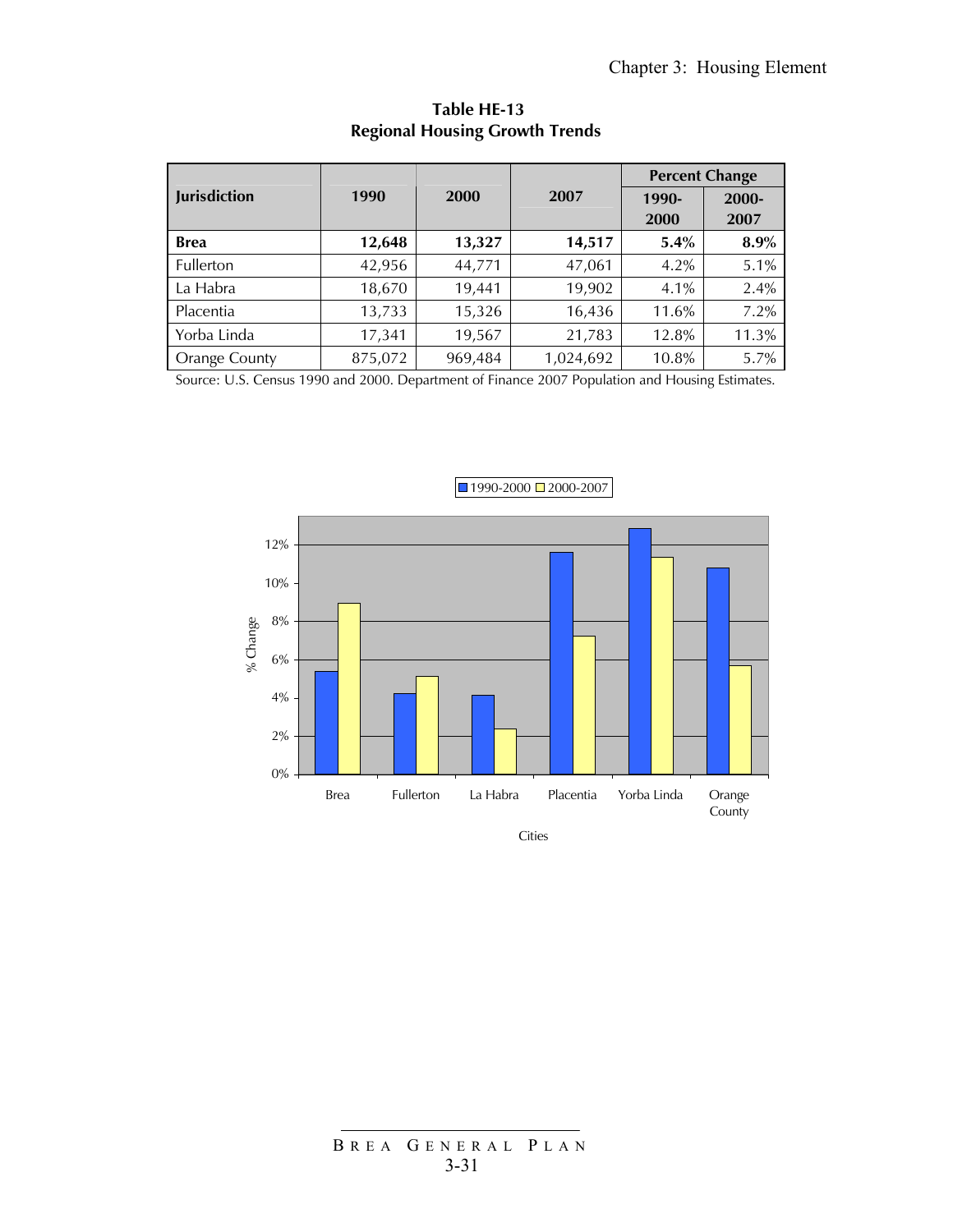Emagine Brea

### 2. Housing Type and Tenure

Table HE-14 presents the mix of housing types in Brea. Unlike many urbanized communities, single-family homes have increased slightly in relative proportion and number over the past two decades, from 56 percent (7,100 units) in 1990 to 58 percent (8,488 units) in 2007. In comparison, the proportion of multi-family units has decreased from 30 to 28 percent. Still, the mix of multi-family housing in Brea is relatively high in comparison to the nearby cities of Placentia and Yorba Linda, where the vast majority of housing is single-family homes and where apartments are limited in supply. Brea also contains five mobile home parks with capacity for 870 mobile homes, including the 100 space Rancho Brea Mobile Home Park with 60 affordable spaces purchased by a non-profit with Redevelopment Agency assistance.

| <b>Unit Type</b>            | 1990         |                |              | 2000           | 2007         |                |
|-----------------------------|--------------|----------------|--------------|----------------|--------------|----------------|
|                             | <b>Units</b> | <b>Percent</b> | <b>Units</b> | <b>Percent</b> | <b>Units</b> | <b>Percent</b> |
| Single-Family (SF) Detached | 7,170        | 56%            | 7,477        | 56%            | 8,488        | 58%            |
| <b>SF</b> Attached          | 779          | 6%             | 1,073        | 8%             | 1,095        | 8%             |
| <b>Total Single-Family</b>  | 7,949        | 62%            | 8,554        | 64%            | 9,583        | 66%            |
| 2 to 4 Units                | 466          | 4%             | 426          | 3%             | 563          | 4%             |
| 5 or more units             | 3,232        | 26%            | 3,461        | 26%            | 3,501        | 24%            |
| <b>Total Multi-Family</b>   | 3,698        | 30%            | 3.887        | 29%            | 4,064        | 28%            |
| <b>Mobile Homes</b>         | 894          | 8%             | 857          | 7%             | 870          | 6%             |
| Other (Boat, RV, Van, etc)  | 107          |                | 10           |                |              |                |
| <b>Total Housing Units</b>  | 12,648       | 100%           | 13,327       | 100%           | 14,517       | 100%           |
| <b>Vacancy Rate</b>         | 3.4%         | --             | $2.0\%$      |                | 1.9%         |                |

**Table HE-14 Housing Type 1990 - 2007** 

Source: U.S. Census 1990 and 2000. Dept of Finance 2007 Population and Housing Estimates.

Housing tenure refers to whether a housing unit is owned or rented. Tenure influences residential mobility, with owner units generally evidencing lower turnover rates than rental housing. Housing tenure has remained constant in Brea between the 1990 and 2000 Census, with homeowners comprising 64 percent of the City's households, and renters comprising the remaining 36 percent. At 61 percent, the homeownership rate in Orange County is slightly below that of Brea.

B REA G ENERAL P LAN 3-32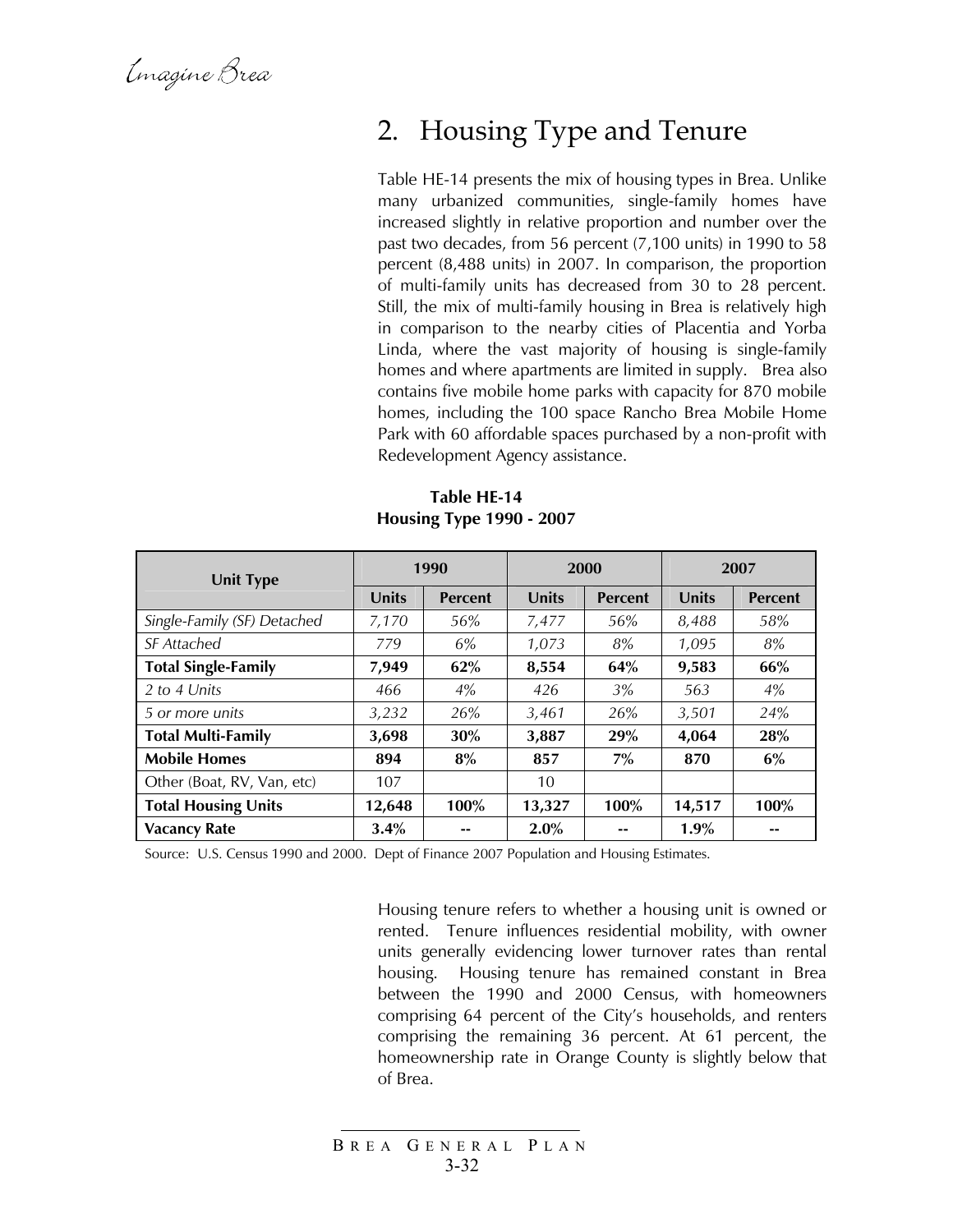| <b>Occupied</b>      |                         | 1990 | 2000   |                |  |  |
|----------------------|-------------------------|------|--------|----------------|--|--|
| <b>Housing Units</b> | Units<br><b>Percent</b> |      | Units  | <b>Percent</b> |  |  |
| Renter               | 4,460                   | 36%  | 4,675  | 36%            |  |  |
| Owner                | 7,764                   | 64%  | 8,392  | 64%            |  |  |
| Total                | 12.224                  | 100% | 13,067 | 100%           |  |  |

#### **Table HE-15 Housing Tenure**

Source: U.S. Census 1990 and 2000.

As indicated in Figure 4, the highest concentrations of renter households are generally located in Brea's central core, and off South Brea Boulevard around Imperial Highway in particular. Two other concentrations of renters are evident: 1) multi-family neighborhoods north of Lambert, west of North Brea Boulevard; and 2) the neighborhood immediately east of the 57 freeway between Birch and Lambert.

Vacancy Rate A vacancy rate measures the overall housing availability in a community and is often a good indicator of how efficiently for-sale and rental housing units are meeting the current demand for housing. A vacancy rate of five percent for rental housing and two percent for ownership housing is generally considered healthy and suggests that there is a balance between the demand and supply of housing. A lower vacancy rate may indicate that households are having difficulty in finding housing that is affordable, leading to overcrowding or households having to pay more than they can afford. A low vacancy rate or a particularly 'tight' housing market may also lead to high competition for units, raising rental and housing prices substantially.

> As measured by the 2000 Census, the residential vacancy rate in Brea was 0.5 percent for homeowners and 2.1 percent for renters, indicating vacancy rates well below optimal levels. Since that time, rental vacancies in the City's apartment complexes have increased somewhat, from 5.3 percent in 2006, to 6.4 percent in  $2^{nd}$  quarter 2007 (Real Facts – Brea Apartment Survey). Within the greater North Orange County submarket, of which Brea is a part, the overall apartment vacancy was 3.5 percent in  $2006^2$ , well below Brea's 5.3 percent vacancy rate for the same period.

1

<sup>2</sup> *2007 Southern California Multi-family Market Report,* Casden Forecast, USC Lusk Center for Real Estate.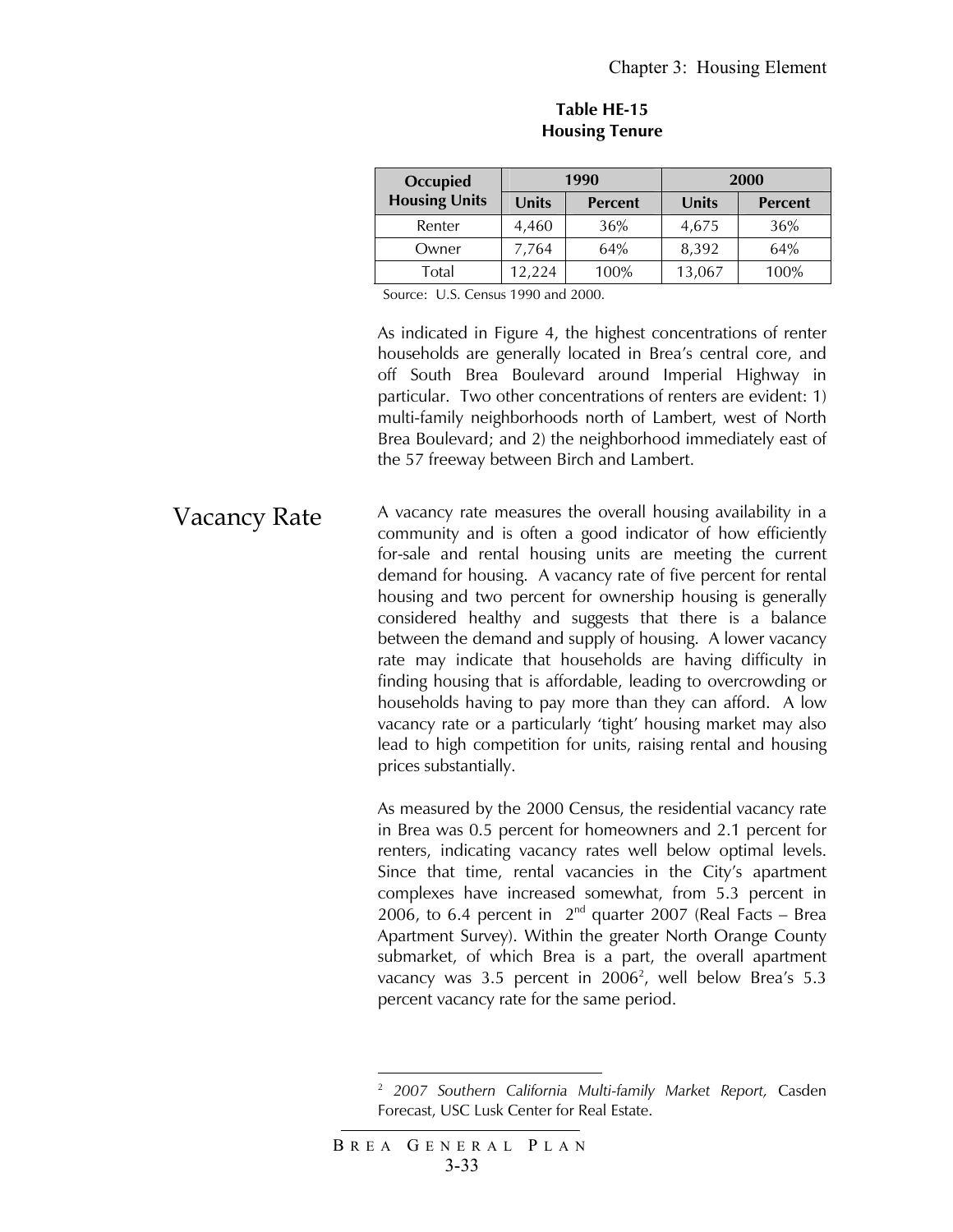Linagine Brea<br>Figure 4 Renter-Occupied Units (Tenure)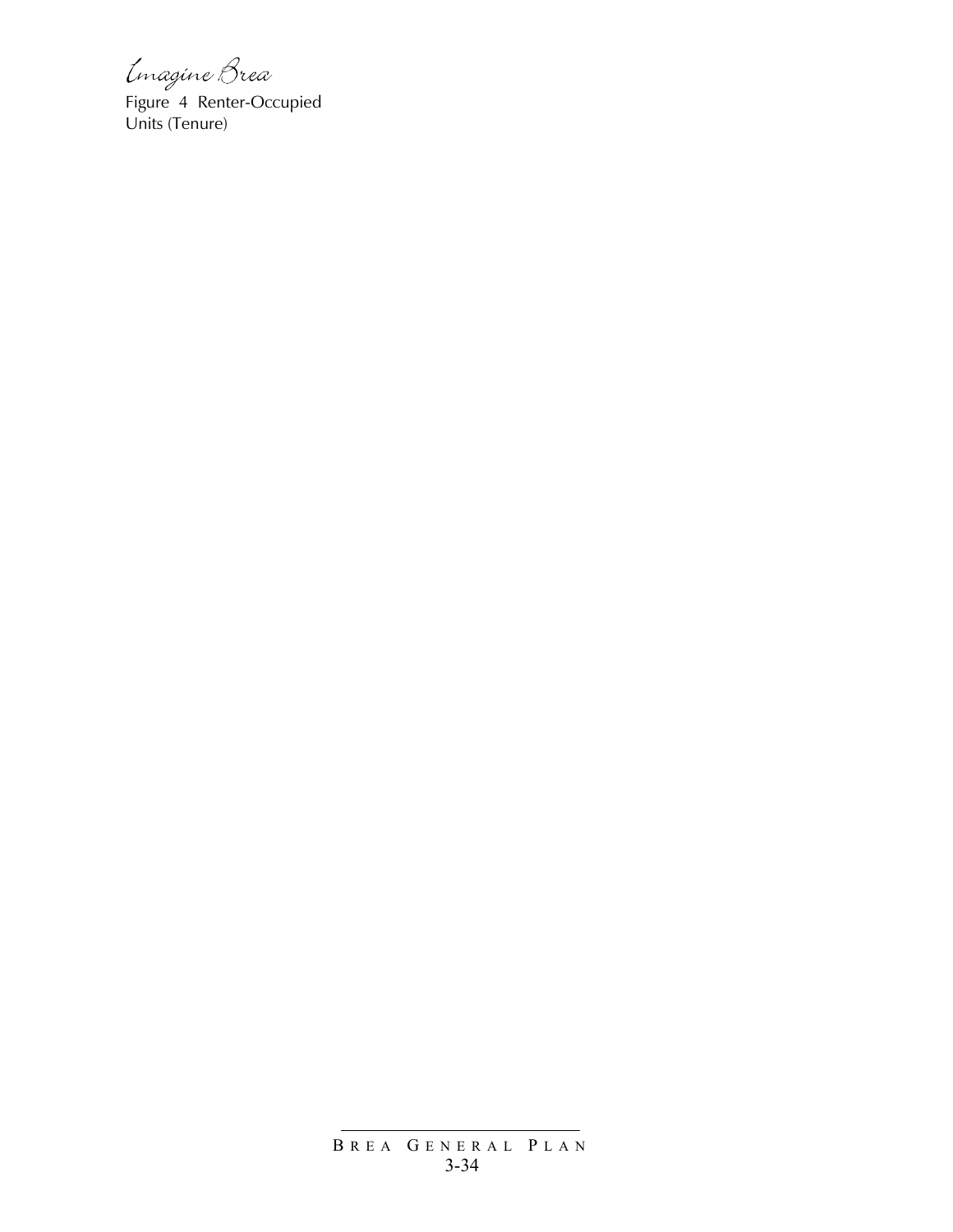### 3. Age and Condition of Housing



**Brea Single-Family Neighborhood** 

The age of a community's housing stock can provide an indicator of overall housing conditions. Typically housing over 30 years in age is likely to have rehabilitation needs that may include new plumbing, roof repairs, foundation work and other repairs. As indicated by Table HE-16, a large majority of Brea's housing stock is at or approaching the 30-year age mark. Generally, Brea's renter-occupied housing is newer than its owner-occupied housing. Among owner-occupied units, 44 percent are over 30 years in age, whereas only 21 percent of renter-occupied units are over 30 years.

 **Table HE-16 Age of Housing Stock 2000**

| <b>Year Structure</b><br><b>Built</b> | <b>Renter</b><br><b>Occupied</b><br><b>Housing</b> | <b>Percent</b><br><b>Renter</b> | Owner<br><b>Occupied</b><br><b>Housing</b> | <b>Percent</b><br>Owner | <b>Total</b><br><b>Percent</b> |
|---------------------------------------|----------------------------------------------------|---------------------------------|--------------------------------------------|-------------------------|--------------------------------|
| 1990-2000                             | 580                                                | 13%                             | 580                                        | 7%                      | 9%                             |
| 1980-1989                             | 1,338                                              | 29%                             | 1,637                                      | 19%                     | 23%                            |
| 1970-1979                             | 1,729                                              | 37%                             | 2,535                                      | 30%                     | 33%                            |
| 1960-1969                             | 609                                                | 13%                             | 2,190                                      | 26%                     | 21%                            |
| 1950-1959                             | 198                                                | 4%                              | 1,169                                      | 14%                     | 10%                            |
| 1940-1949                             | 102                                                | 2%                              | 156                                        | 2%                      | 2%                             |
| 1939 or earlier                       | 105                                                | 2%                              | 139                                        | 2%                      | 2%                             |
| <b>Total</b>                          | 4,661                                              | 100%                            | 8,406                                      | 100%                    | 100%                           |

Source: U.S. Census 2000.



B REA G ENERAL P LAN 3-35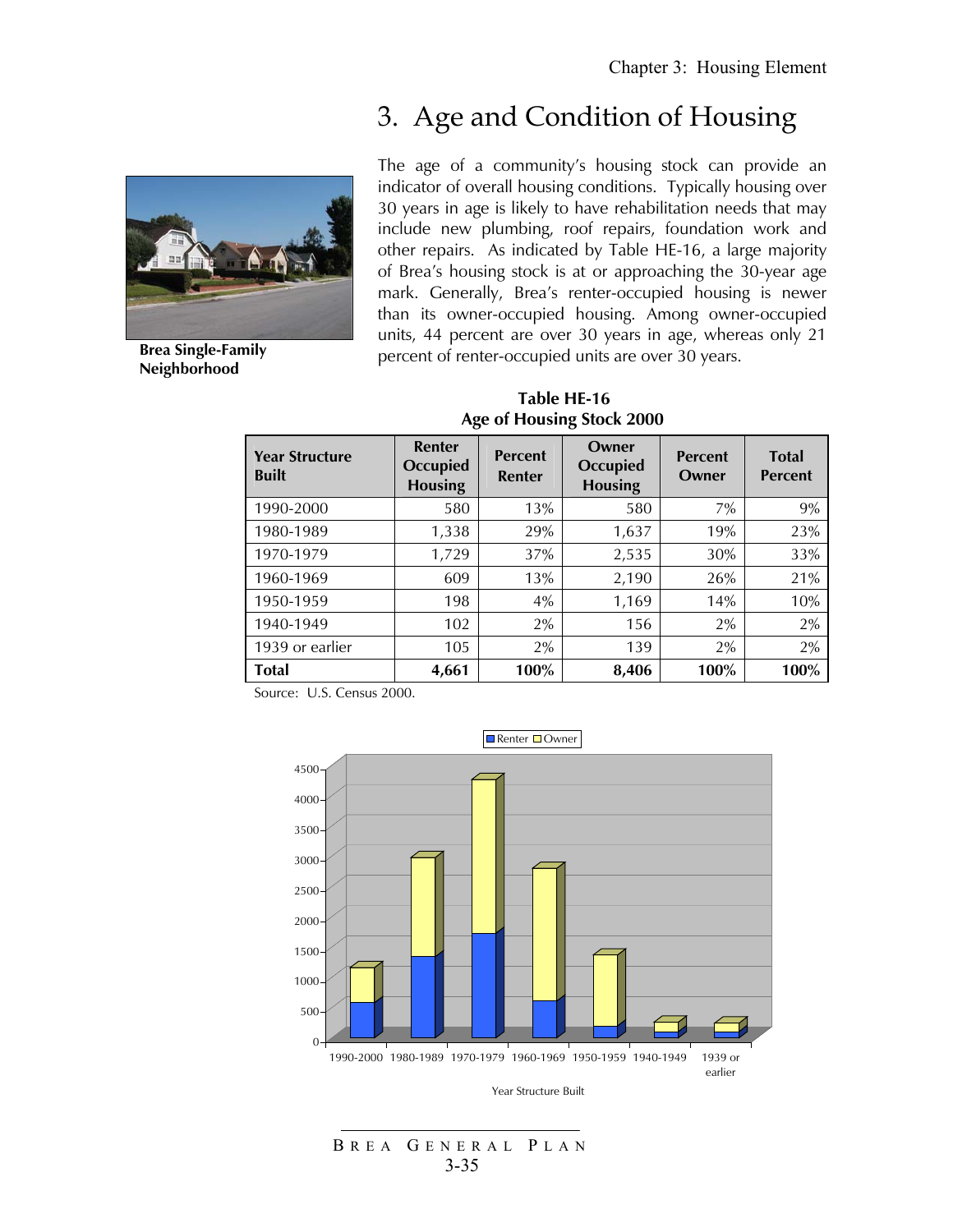Emagine Brea

Most of Brea's housing stock is in good condition, although like most cities, there are a number of areas showing scattered deterioration. To address these conditions, in 1999 the City prepared a *Neighborhood Enhancement Plan* which identified six "Focus Neighborhoods" for focused code enforcement and rehabilitation efforts. In 2005, a Core Group of interdepartmental City staff members re-evaluated conditions in the Focus Neighborhoods, as well additional neighborhoods, to ensure those neighborhoods exhibiting deteriorated housing remained the focus of attention. As a result of the Core Group's findings, the 1999 Neighborhood Enhancement areas were refined into seven areas, and a Neighborhood Coordinator position was activated to provide additional education and outreach. Figure 5 presents the current Neighborhood Enhancement boundaries, and Table HE-17 summarizes the characteristics in each area.

### **Table HE-17 Neighborhood Enhancement Areas**

|    | <b>Land Use</b>                                                                                            | <b>Neighborhood Conditions</b>                                                                                                                                   |
|----|------------------------------------------------------------------------------------------------------------|------------------------------------------------------------------------------------------------------------------------------------------------------------------|
| #1 | - Land use: 9 single-family homes, 9 condo units, 3<br>apartment complexes<br>- Average unit age: 1930     | - Single-family housing stock 70+<br>years old and deteriorating                                                                                                 |
| #2 | - Land use: 199 single-family homes, 2 apartment<br>complexes totaling 6 units<br>- Average unit age: 1953 | - Scattered single-family homes<br>evidencing deferred maintenance<br>High renter population<br>Possible high renter overcrowding                                |
| #3 | - Land use: 34 single-family homes, 30<br>condominium units, 6 apt complexes<br>- Average unit age: 1932   | - Scattered single-family homes<br>evidencing deferred maintenance<br>Rental in need of upgrading<br>High renter population<br>High proportion senior households |
| #4 | - Land use: 21 single-family homes, 5 condos, 3<br>apartment complexes<br>- Average unit age: 1957         | - Scattered single-family homes<br>evidencing deferred maintenance<br>- High renter population                                                                   |
| #5 | - Land use: 218 single-family homes, 10<br>condominium units, 4 apt complexes<br>- Average unit age: 1944  | - Few single-family homes evidencing<br>some deferred maintenance<br>High renter population<br>- Alleyways need attention                                        |
| #6 | - Land use: 147 single-family homes, 24<br>condominium units, 10 apt complexes<br>- Average unit age: 1940 | - Some older apartment complexes in<br>need of rehabilitation<br>High renter population<br>Possible high renter overcrowding                                     |
| #7 | - Land use: 9 apartment buildings/fourplexes<br>- Average unit age: 1968                                   | - Deteriorated fourplex properties<br>Redevelopment Agency recently<br>purchased 16 units for rehabilitation<br>and provision as affordable housing              |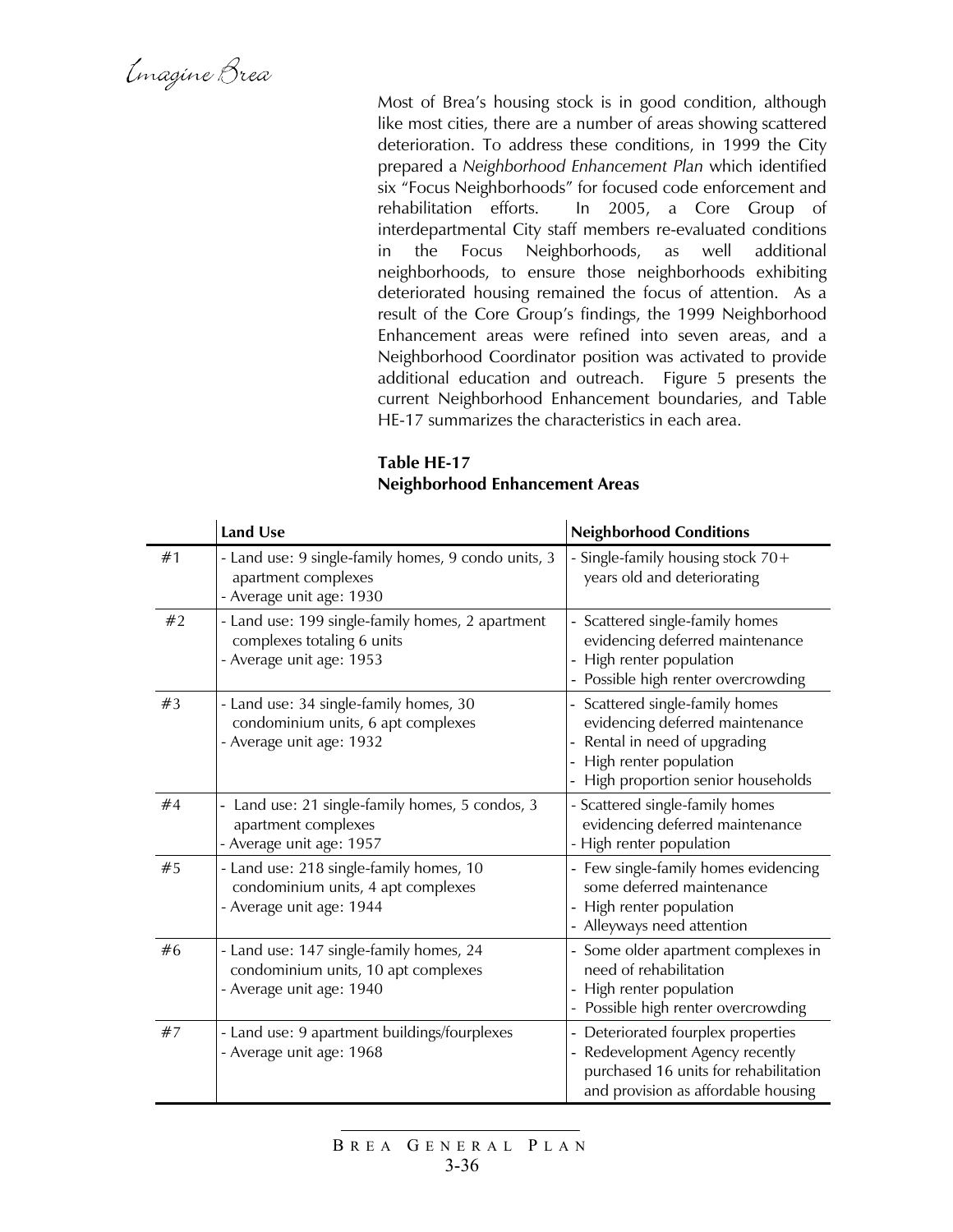Figure HE-5 Neighborhood Enhancement Areas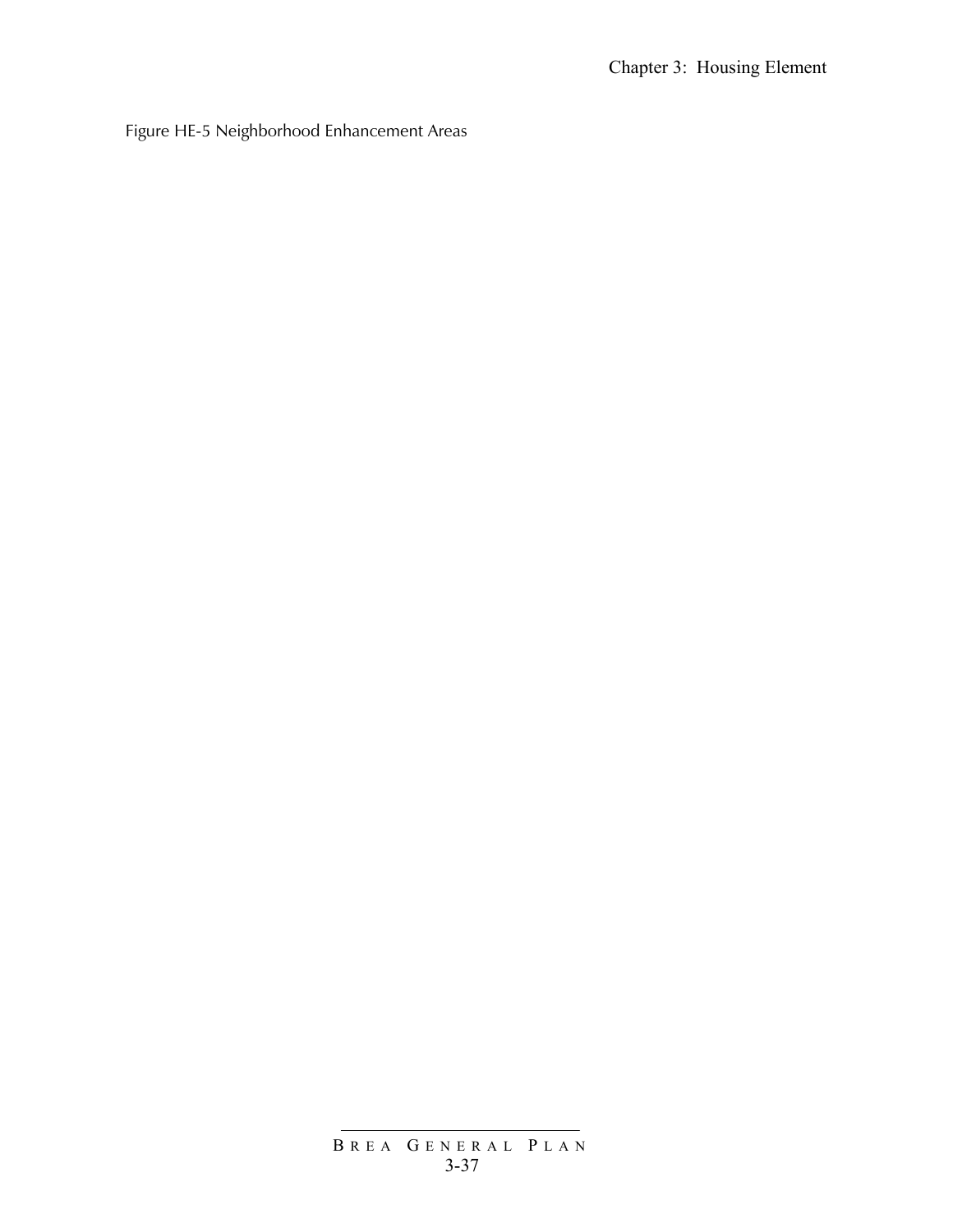Emagine Brea

### Rental Housing Market

### 4. Housing Costs and Affordability

The following section begins by presenting current information on housing sales prices and rents in Brea and the North Orange County subregion. The affordability of the local housing market to different income levels is then presented.

#### **Regional Trends**

According to the USC/Casden Multi-Family Market Report<sup>3</sup>, the supply of apartments in Orange County far exceeded demand during 2006. The North Orange County submarket, of which Brea is a part, witnessed a negative net absorption of 170 units, in contrast to an absorption of 600 units in 2005. Rents increased by 5.9 percent in North Orange County to an average of \$1,350 per month. Despite the increase in rents, the rental market in North Orange County remained tight, with a 2006 apartment vacancy rate of 3.5 percent. However, within the City of Brea, apartment vacancies were at a healthy 5.3 percent in 2006. With two new apartment projects in Brea planned to come on line in the near future (Olen Pointe and Tonner Hills Apartments, totaling over 350 units), the City should be able to maintain a healthy 5 percent rental vacancy rate.

#### **Brea Rents**

As illustrated in Table HE-18, during the 2nd quarter of 2007, the average rents in Brea ranged from \$1,030 for a studio, \$1,238 for a one-bedroom, and \$1,558 to \$1,601 for a twobedroom (1 to 2 bath).

In order to examine rental trends within a longer time frame, Table HE-18 also provides information on the history of rental costs for the 2,003 units in Brea's eight major apartment complexes from 2001 through the second quarter of 2007. As indicated by this data, overall rents increased by seven percent during 2001-2003, and another fifteen percent during 2004-2006, for an average annual rent increase of around four percent in each of the last four years. In contrast, comparing average 2nd quarter 2006 rent levels (\$1,348) with the year-long average 2006 rent level (\$1,357) indicates an increase of one percent in what equates to a six month period, confirming the rent increases for the past four years.

1

<sup>3</sup> *2007 Southern California Multi-family Market Report,* Casden Forecast, USC Lusk Center for Real Estate.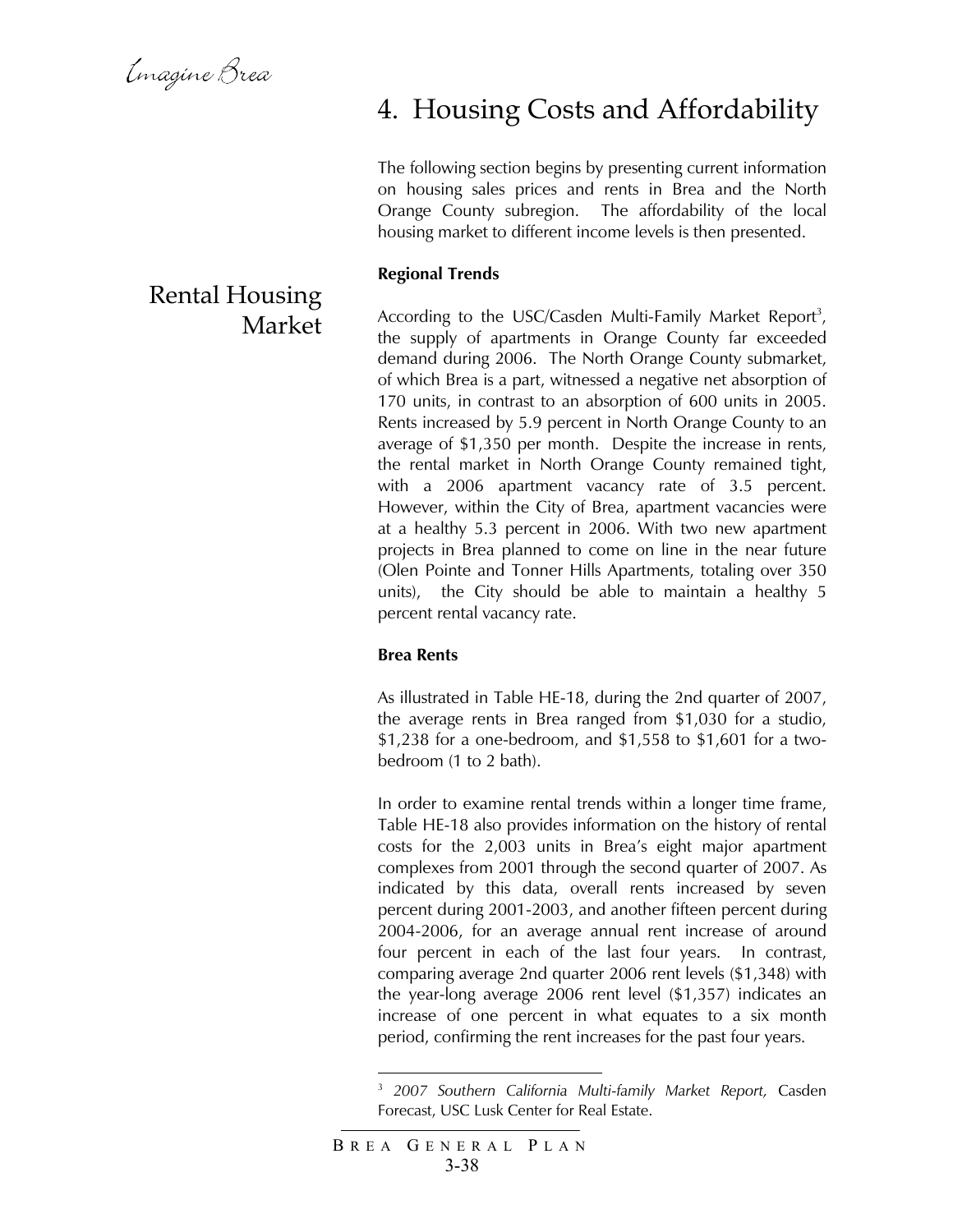| Unit<br><b>Type</b><br>(Bd/Bth) | 2001    | 2002    | 2003    | 2004    | 2005    | 2006    | 2Q<br>2007 | $\%$<br><b>Change</b><br>$2001 -$<br>2003 | $\%$<br><b>Change</b><br>$2004 -$<br>2006 | $\frac{0}{0}$<br><b>Change</b><br>2Q 2006-<br>2Q 2007 |
|---------------------------------|---------|---------|---------|---------|---------|---------|------------|-------------------------------------------|-------------------------------------------|-------------------------------------------------------|
| Studio                          | \$840   | \$873   | \$905   | \$925   | \$1,099 | \$1,083 | \$1,030    | 8%                                        | 17%                                       | $-6%$                                                 |
|                                 | \$948   | \$975   | \$1,006 | \$1,044 | \$1,166 | \$1,223 | \$1,238    | 6%                                        | 17%                                       | 2%                                                    |
| 2/1                             | \$1,188 | \$1,227 | \$1,292 | \$1,353 | \$1,476 | \$1,525 | \$1,558    | 9%                                        | 13%                                       | 3%                                                    |
| 2/2                             | \$1,258 | \$1,294 | \$1,337 | \$1,386 | \$1,505 | \$1,572 | \$1,601    | 6%                                        | 13%                                       | 3%                                                    |
| 2TH                             | \$1,123 | \$1,170 | \$1,271 | \$1,392 | \$1,515 | \$1,525 | \$1,598    | 13%                                       | 10%                                       | 3%                                                    |
| Average                         | \$1,064 | \$1,096 | \$1,135 | \$1,180 | \$1,304 | \$1,357 | \$1,376    | 7%                                        | 15%                                       | $2\%$                                                 |

#### **Table HE-18 Annual Rent Trends By Unit Type 2001-2007**

Source: REALFACTS, July 2007.Note: TH= Townhomes

In tracking year-to-year rent increases, REALFACTS identifies Brea as evidencing the lowest increase of any of the 23 Orange County area cities surveyed during second quarter 2006 – second quarter 2007. The average rent increase in Brea during this period was two percent. Jurisdictions in the REALFACTS survey with the highest rent increase over the past year were as follows:

| Orange          | 14.2%     |
|-----------------|-----------|
|                 |           |
| Placentia       | 8.9%      |
| Westminster     | 8.4%      |
| La Habra        | 8.0%      |
| Fountain Valley | 6.8%      |
| Costa Mesa      | 6.4%      |
| Irvine          | 6.3%      |
| Aliso Viejo     | 6.3%      |
| Newport Beach   | 6.0%      |
| Garden Grove    | 6.0%      |
| (Brea)          | $(2.0\%)$ |

Average rent levels in second quarter 2007 among the 23 surveyed jurisdictions was \$1,551, substantially higher than Brea's average rents of \$1,376. This would indicate that while rents have risen in Brea over the past year, they are still within the average range for the greater Orange County area. In contrast, REALFACTS documents average rents of \$2,012 in Newport Beach, \$1,850 in Irvine, \$1,695 in Aliso Viejo, \$1,586 in Orange, and \$1,578 in Costa Mesa.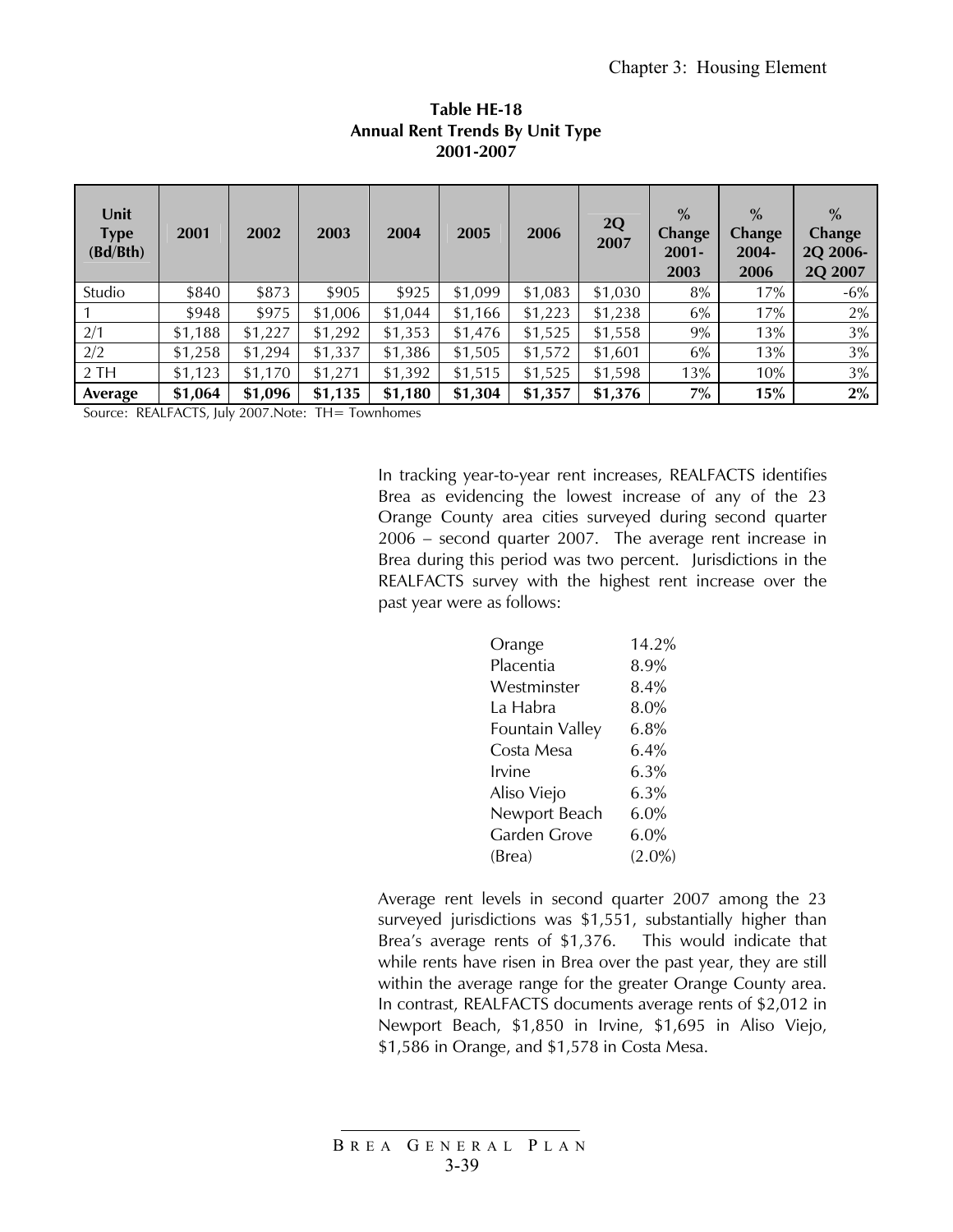### Homeownership Market

Occupancy levels in Brea's 2,003 surveyed units have fluctuated somewhat, from 95.3% in 2004, to 92.9% in 2005, and 94.7% in 2006. Second quarter 2007 occupancy levels were measured at 93.6%, the fourth lowest among the 23 Orange County cities surveyed. As a matter of reference, rental vacancy levels of around 5% (95% occupancy) are considered ideal by SCAG for sufficient tenant mobility.

### **Regional Trends**

Southern California is experiencing a significant decline in the volume of single-family and condominium sales, placing downward pressure on home prices. DataQuick reports sales have been dropping for the past two years, with the initial decline in sales just coming off the frenzied pace of 2004 and 2005 and not putting that much downward pressure on prices. However, beginning in January 2007, Southern California sales prices were about two percent below the prior year's levels; as of December 2007, prices were down 13 percent from the prior year.

Within Orange County, prices fell 10 percent between December 2006 – December 2007. More remarkable is the decline in sales volume – a 42 percent drop in the number of single-family homes sold. Slow sales, flat appreciation, and subprime lending activity have all contributed to significant increases in foreclosures, with the number of mortgage default notices in Southern California the highest in ten years.

#### **Brea Housing Sales**



**New Housing in Olinda Ranch** 

Table HE-19 compares single-family and condominium sales prices in Brea and nearby communities by zip code during calendar year 2007. A total of 249 single-family homes were sold within central Brea (zip code 92821) during 2007, commanding a median sales price of \$610,000. Another 45 single-family homes were sold within the Carbon Canyon area (zip code 92823) for a median sales price of \$699,000. Median housing prices in Brea were closest to those in Placentia (\$625,000) and Fullerton (\$555,000-\$805,000), and comparable to the County as a whole (\$688,000). Singlefamily home prices fell by 7 percent in central Brea and 8 percent in the eastern Carbon Canyon area, a somewhat greater decline than in most surrounding areas and the County as a whole (-0.2%).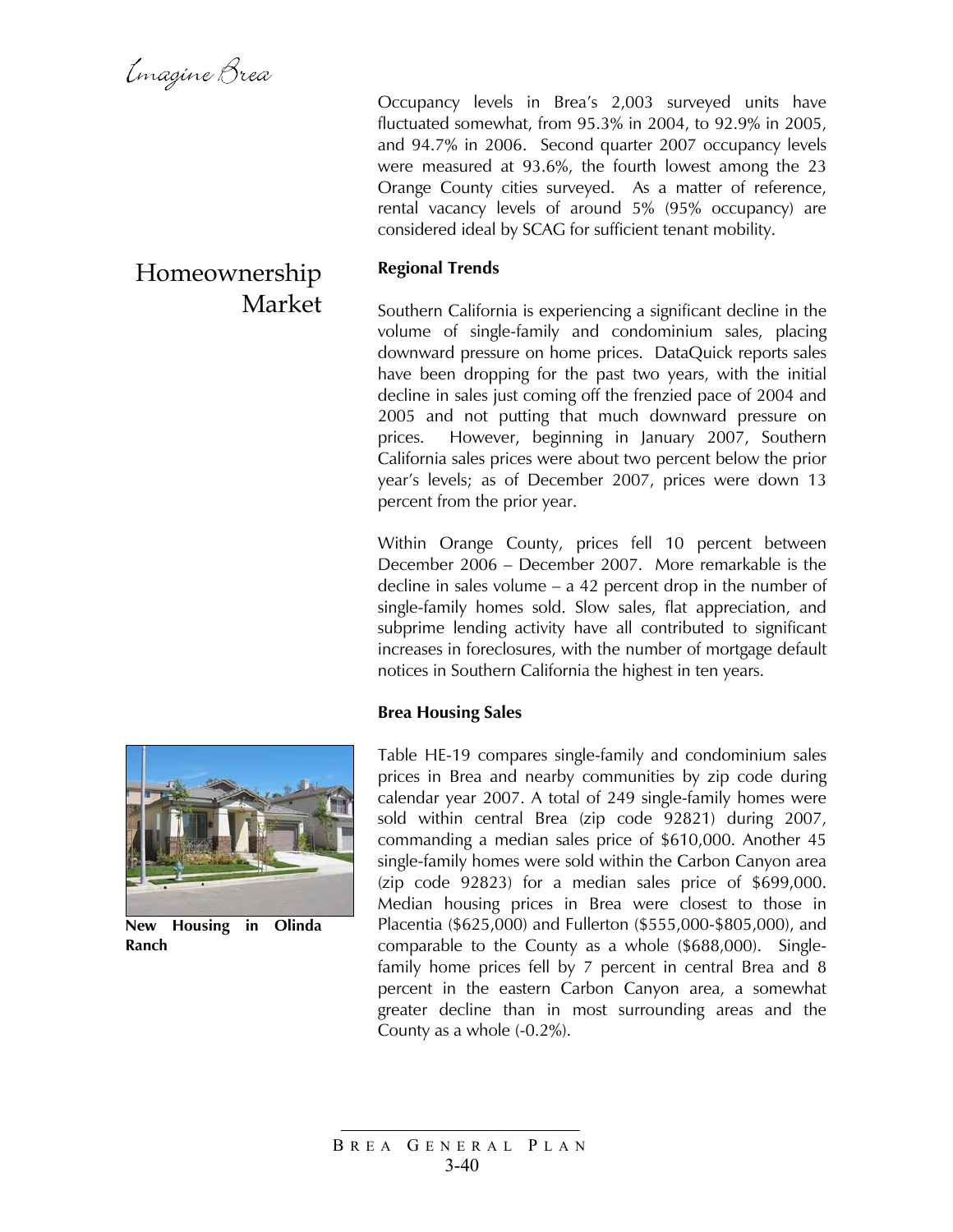Only 33 condominiums were sold in Brea in 2007, indicative of the limited number of condominium projects in the City. With a median sales price of \$408,000, condominium values in Brea were most comparable to those in Yorba Linda, although approximately 10 percent below the Countywide median of \$447,000. Condominium values in Brea declined 20 percent during 2007 compared to the prior year, a substantially greater drop than other North Orange County communities and the County as a whole.

#### **Table HE-19 Single-Family Homes and Condominium Sales 2007 Brea and Nearby Communities**

| Community        | <b>Zip</b><br>Code | #<br><b>Homes</b><br>Sold | <b>Median</b><br><b>Home Price</b> | $\frac{0}{0}$<br>Change<br>from 2006 | #<br><b>Condos</b><br>Sold | <b>Median</b><br><b>Condo Price</b> | $\frac{0}{0}$<br>Change<br>from 2006 |
|------------------|--------------------|---------------------------|------------------------------------|--------------------------------------|----------------------------|-------------------------------------|--------------------------------------|
| <b>Brea</b>      | 92821              | 249                       | \$610,000                          | $-6.9%$                              | 33                         | \$408,000                           | $-20.0\%$                            |
|                  | 92823              | 45                        | \$699,000                          | $-8.0\%$                             | n/a                        | n/a                                 | N/a                                  |
| Fullerton        | 92831              | 146                       | \$605,000                          | $-7.6%$                              | 56                         | \$368,000                           | 0.7%                                 |
|                  | 92832              | 99                        | \$555,000                          | $-5.1%$                              | 17                         | \$229,000                           | 32.4%                                |
|                  | 92833              | 350                       | \$630,000                          | 2.4%                                 | 100                        | \$475,000                           | 0%                                   |
|                  | 92835              | 177                       | \$805,000                          | 3.9%                                 | 31                         | \$354,000                           | $-7.1%$                              |
| La Habra         | 90631              | 336                       | \$585,000                          | 0.8%                                 | 80                         | \$340,000                           | $-4.4%$                              |
| Placentia        | 92870              | 294                       | \$625,000                          | $-3.1%$                              | 61                         | \$404,000                           | $-1.4%$                              |
| Yorba Linda      | 92886              | 397                       | \$820,000                          | 4.2%                                 | 80                         | \$401,000                           | $-3.0\%$                             |
|                  | 92887              | 179                       | \$850,000                          | $-4.4%$                              | 43                         | \$410,000                           | $-10.4%$                             |
| Orange<br>County | All Zip<br>Codes   | 16,499                    | \$688,000                          | $-0.2%$                              | 6,751                      | \$447,000                           | $-1.8%$                              |

Source: DQNews – 2007 Los Angeles Times Zip Code Chart, http://www.dqnews.com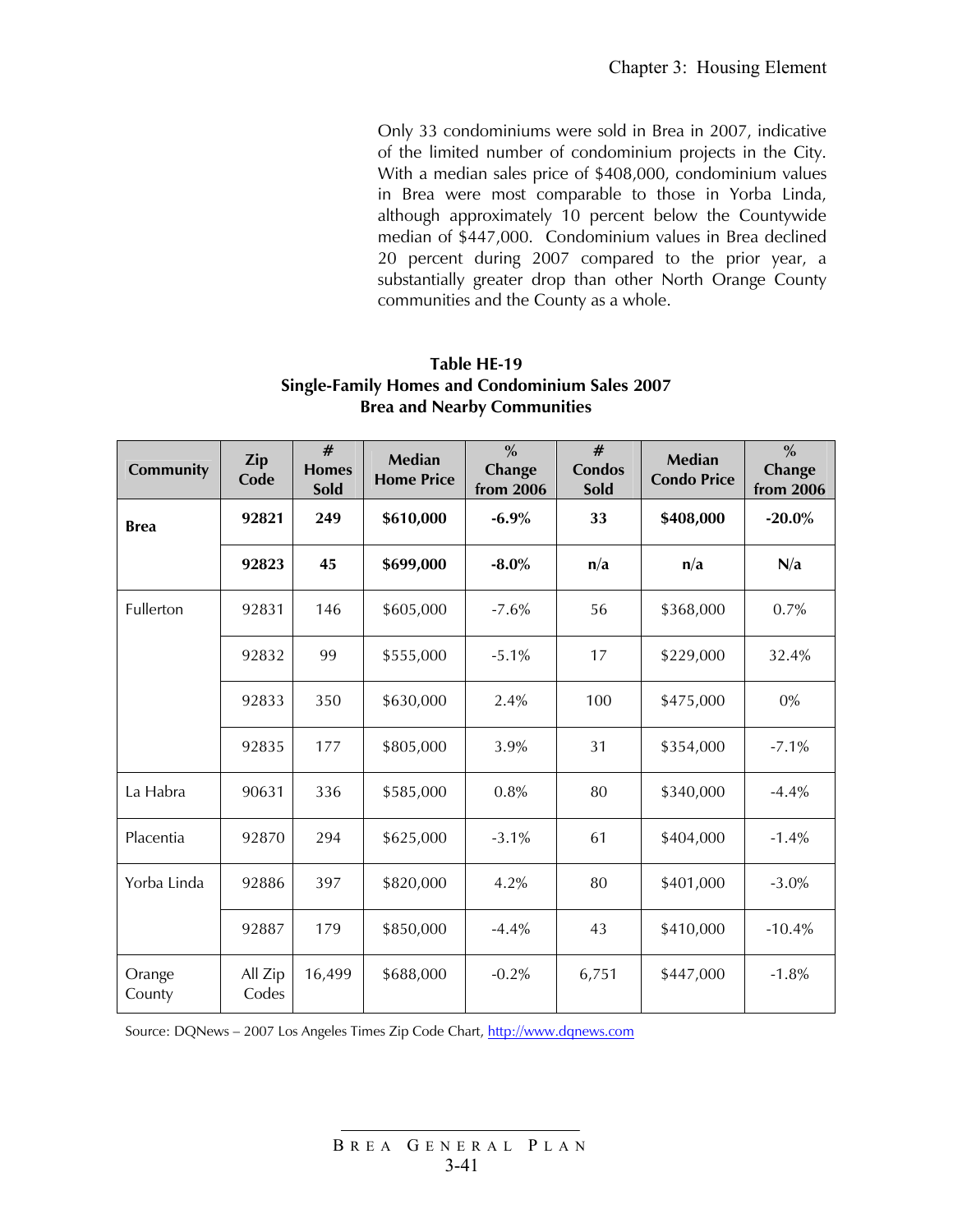Emagine Brea

While the prior Table HE-19 provides an overview of the subregional housing sales market, the following Table HE-20 provides detailed information on all sales of existing and new single-family homes and condominiums within Brea during calendar year 2007. A total of 294 single-family home sales were recorded during this period. Three- and four-bedroom units were the most prevalent homes sold, characteristic of Brea's newer single-family housing stock of larger sized units. For example, the average unit size among the 136 threebedroom units sold was 1,720 square feet, and the average year built was 1970. Median sales prices ranged from \$485,000 (two-bedroom) to \$770,000 (five-bedroom) depending on size, amenities and location. The overall median home price in Brea was \$615,000 for a 1,770 square foot home, comparable to the \$610,000 and \$699,000 median prices recorded for the 92821 and 92823 zip codes (Table HE-19).

Only 26 units sold in Brea were condominiums. Median prices for condominiums ranged from \$300,000 (onebedroom) to \$530,000 (three-bedroom), with an overall median price of \$382,000 for a 1,045 square foot unit. Condominiums continue to offer a lower cost homeownership option in Brea relative to comparably sized single-family homes.

| Table HE-20                                      |
|--------------------------------------------------|
| <b>Home and Condominium Sales Prices in Brea</b> |
| January 1 - December 31, 2007                    |

| #<br><b>Bdrms</b> | <b>Units</b><br>Sold | <b>Price Range</b>    | Median<br><b>Price</b> | Avg. Unit<br><b>Size</b> | Avg. Lot<br><b>Size</b> | Avg. Year<br><b>Built</b> |
|-------------------|----------------------|-----------------------|------------------------|--------------------------|-------------------------|---------------------------|
|                   | Single- Family Homes |                       |                        |                          |                         |                           |
|                   |                      | \$432,000             | \$432,000              | 930 sq. ft.              | 7,000 sq. ft.           | 1922                      |
| $\overline{2}$    | 42                   | \$325,000-\$899,000   | \$485,000              | 1,170 sq. ft.            | 7,415 sq. ft.           | 1955                      |
| 3                 | 136                  | \$281,000-\$1,075,000 | \$591,000              | 1,720 sq. ft.            | 5,940 sq. ft.           | 1970                      |
| $\overline{4}$    | 94                   | \$342,000-\$1,000,000 | \$650,000              | 1,990 sq. ft.            | 6,715 sq. ft.           | 1969                      |
| 5                 | 21                   | \$575,000-\$2,275,000 | \$770,000              | 2,610 sq. ft.            | 8,580 sq. ft.           | 1966                      |
| <b>Total</b>      | 294                  | \$281,000-\$2,275,000 | \$615,000              | 1,770 sq. ft.            | 6,685 sq. ft.           | 1966                      |
| Condominiums      |                      |                       |                        |                          |                         |                           |
|                   | 7                    | \$268,000-\$360,000   | \$300,000              | 725 sq. ft.              |                         | 1980                      |
| $\overline{2}$    | 14                   | \$343,000-\$525,000   | \$390,000              | 1,180 sq. ft.            |                         | 1981                      |
| 3                 | 5                    | \$455,000-\$580,000   | \$530,000              | 1,480 sq. ft.            |                         | 1984                      |
| Total             | 26                   | \$268,000-\$580,000   | \$382,000              | 1,045 sq. ft.            |                         | 1980                      |

Source: Dataquick On-Line Real Estate Database. Compiled by Karen Warner Associates.

B REA G ENERAL P LAN 3-42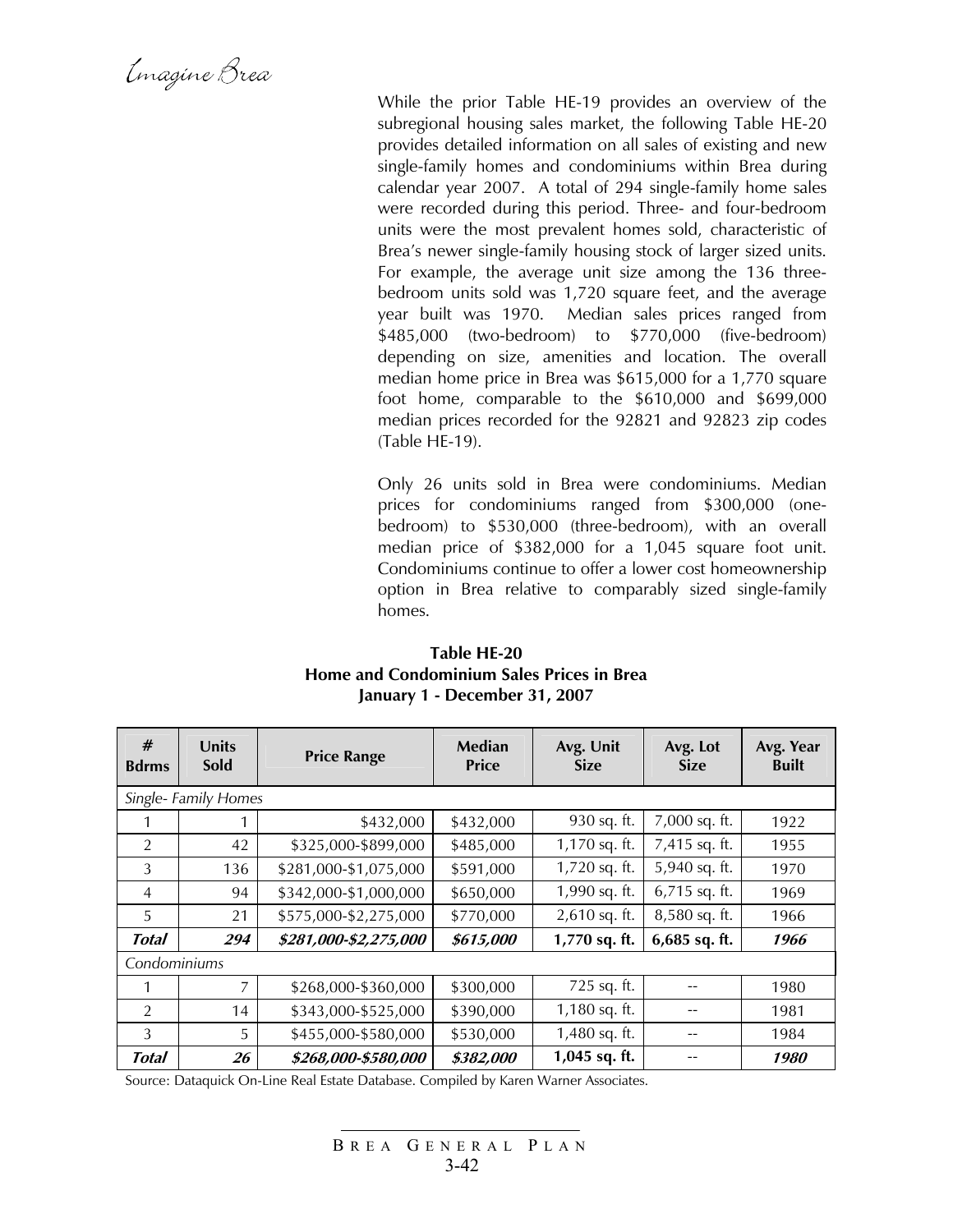### Housing Affordability

The affordability of housing in Brea can be assessed by comparing market rents and sales prices with the amount that households of different income levels can afford to pay for housing. Compared together, this information can reveal who can afford what size and type of housing as well as indicate the type of households that would most likely experience overcrowding or overpayment.

California Health and Safety Code<sup>4</sup> defines affordable owner and rental housing costs as follows:

Affordable Ownership Housing Cost – moderate income

- ¾ Housing costs consist of mortgage debt service, homeowner association dues, insurance, utility allowance and property taxes.
- $\triangleright$  Affordable costs are up to 35% of the defined household income.
- ¾ Affordable costs for moderate income households are based on a standard of 110% of area median income for a household size equal to one more person than the number of bedrooms in the unit.

Affordable Renter Housing Cost

- $\triangleright$  Housing costs include rent plus utilities paid for by the tenant.
- $\triangleright$  Affordable costs are up to 30% of the defined household income
- ¾ Affordable rents are based on a standard of 50% AMI for very low income households; 60% AMI for low income households; and 110% AMI for moderate income households for a household size equal to one more person than the number of bedrooms in the unit.

The HUD published 2007 Area Median Income (AMI) for a four-person household in Orange County is \$78,700.

1

<sup>4</sup> Health and Safety Code Section 50052.5 establishes affordable housing cost, and Section 50053 establishes affordable rents.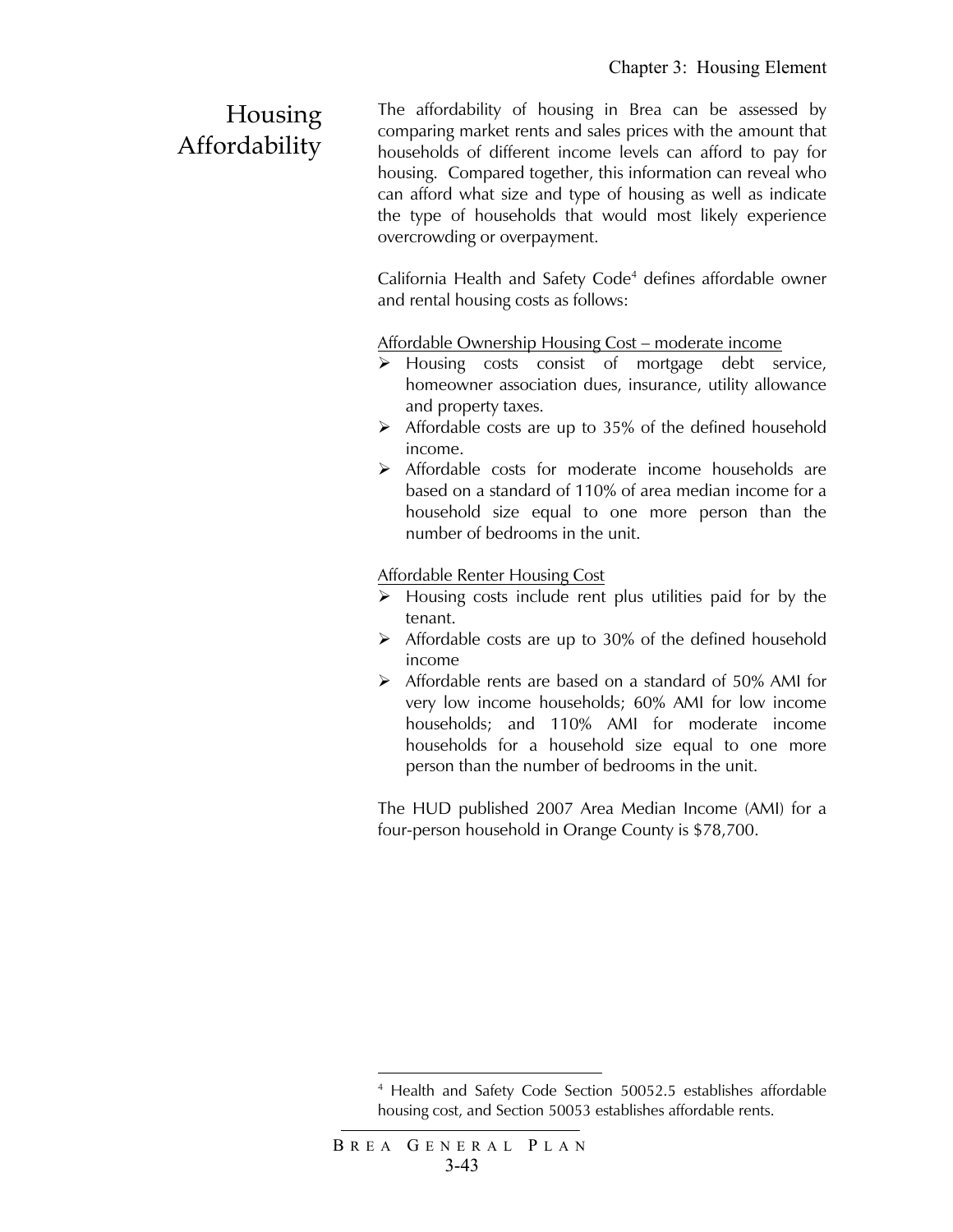Emagine Brea

Homeowner Affordability

Based on these definitions of income and affordable housing cost, Table HE-21 presents the maximum affordable purchase price for moderate income households (110% AMI), and compares this with market sales prices for single-family homes and condominiums in Brea as previously documented in Table HE-20. As illustrated below, median single-family home prices in Brea are well beyond the level of affordability for moderate income households. For example, the maximum affordable purchase price for a moderate income four person household is \$306,500, whereas the median priced three bedroom home in Brea is \$591,000, an affordability gap of \$284,500.

Escalation in sales prices over the past several years have placed even condominiums out of reach to households earning moderate incomes. As shown in Table HE-21, the maximum affordable purchase price for a three person household is \$278,500, whereas the median priced twobedroom condominium in Brea sells for \$390,000, an affordability gap of \$111,500.

| <b>Moderate Income</b>                   | 1 Bedroom   | 2 Bedroom   | 3 Bedroom   | 4 Bedroom   |
|------------------------------------------|-------------|-------------|-------------|-------------|
| <b>Affordable Housing Cost</b>           | (2 persons) | (3 persons) | (4 persons) | (5 persons) |
| Household Income @ 110% Median           | \$69,300    | \$77,880    | \$86,570    | \$93,500    |
| Income Towards Housing @ 35% Income      | \$24,255    | \$27,258    | \$30,300    | \$32,725    |
| Less Ongoing Expenses:                   |             |             |             |             |
| Maintenance/Insurance/HOA                | (\$2,700)   | (\$3,000)   | (\$3,200)   | ( \$3,600)  |
| Utilities                                | ( \$924)    | (\$1,080)   | (\$1,596)   | (\$1,704)   |
| Taxes (1.10% affordable hsg price)       | (\$2,727)   | (\$3,065)   | (\$3,370)   | ( \$3,625)  |
| <b>Total Ongoing Housing Expenses</b>    | \$6,351     | \$7,145     | \$8,166     | \$8,929     |
| Income Available for Mortgage            | \$17,904    | \$20,113    | \$22,134    | \$23,796    |
| Supportable Mortgage @ 6.5% interest     | \$236,100   | \$265,200   | \$291,900   | \$313,800   |
| Homebuyer Downpayment (5%)               | \$11,800    | \$13,300    | \$14,600    | \$15,700    |
| <b>Maximum Affordable Purchase Price</b> | \$247,900   | \$278,500   | \$306,500   | \$329,500   |
| Brea Median Single-Family Sales Price    | \$432,000   | \$485,000   | \$591,000   | \$650,000   |
| Brea Median Condo Sales Price            | \$300,000   | \$390,000   | \$530,000   | n/a         |

**Table HE-21 2007 Maximum Affordable Housing Cost (Orange County)** 

Source: Karen Warner Associates; Keyser Marston Associates.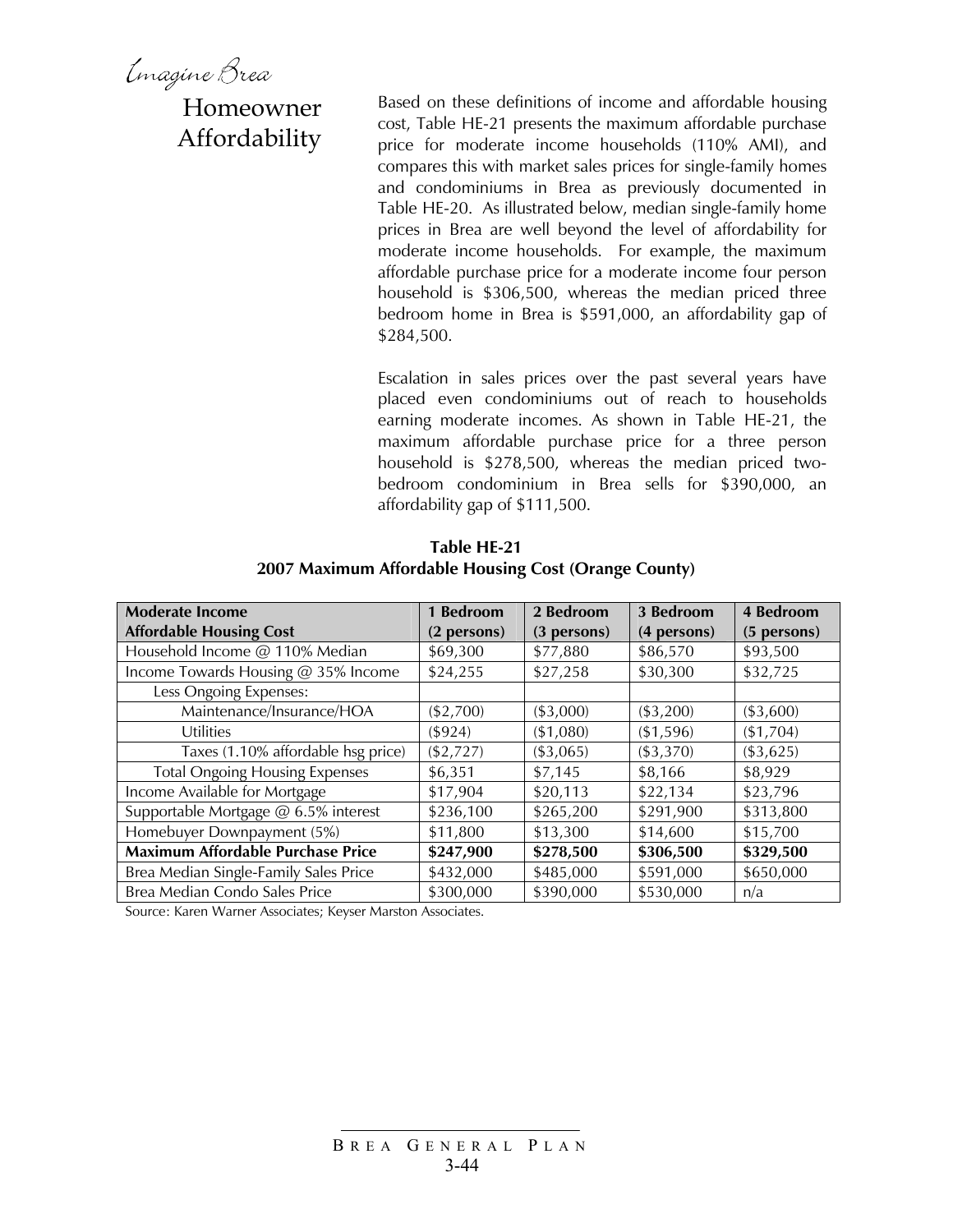Renter Affordability Table HE-22 presents the maximum affordable rents for very low, low and moderate income households by household size, and compares with median apartment rents on vacant units in Brea, as documented in Table HE-18. As the table below indicates, Citywide median rents are well above the level of affordability for very low and low income households, with the affordability gap ranging from \$280 to \$800, depending on household size. As household size increases, so does the affordability gap. Only households earning moderate incomes and above are able to afford market rents in Brea.

#### **Table HE-22 2007 Maximum Affordable Rents (Orange County)**

|                        | <b>Maximum Affordable Rent After Utilities Allowance</b> |              |              |              |  |
|------------------------|----------------------------------------------------------|--------------|--------------|--------------|--|
| Income Level           | <b>Studio</b>                                            | 1 Bedroom    | 2 Bedroom    | 3 Bedroom    |  |
|                        | $(1$ person $)$                                          | $(2$ person) | $(3$ person) | $(4$ person) |  |
| Very Low Income        | \$680                                                    | \$694        | \$780        | \$842        |  |
| Low Income             | \$746                                                    | \$852        | \$957        | \$1,038      |  |
| Moderate Income        | \$1,435                                                  | \$1,640      | \$1,842      | \$2,022      |  |
| <b>Brea Median</b>     | \$1,030                                                  | \$1,238      | \$1,580      | n/a          |  |
| <b>Apartment Rents</b> |                                                          |              |              |              |  |

\*For comparability with apartment rents which don't typically include utilities, the following utility expenses are subtracted based on the OC Housing Authority schedule: studio - \$80, 1 bdrm - \$93, 2 bdrm - \$105, 3 bdrm - \$142. Source: Karen Warner Associates



**Olen Pointe Apartments Site - 260 Units**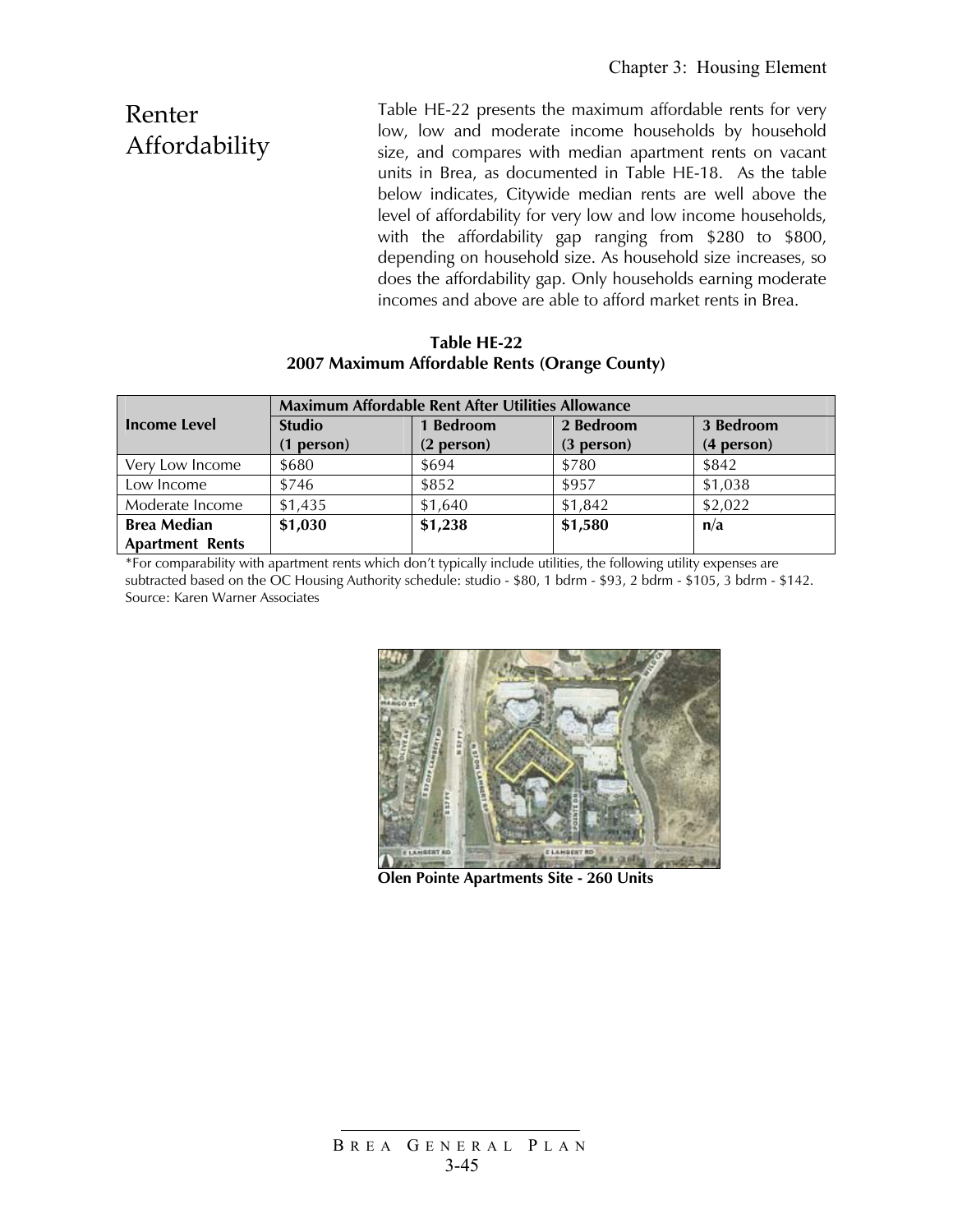Emagine Brea

At-Risk Projects

### 5. Assisted Housing At Risk of Conversion

State Housing Element law requires an analysis of the potential for currently rent-restricted low income housing units to convert to market rate housing, and to propose programs to preserve or replace any units "at-risk" of conversion. This section presents an inventory of all assisted rental housing in Brea, and evaluates those units at risk of conversion during the ten year, 2008-2018 planning period.

Brea has an active history of supporting affordable housing development in its community. As illustrated in Table HE-23, the City has facilitated the development of fifteen rental projects, providing 512 rent-restricted units for very low, low and moderate income households. This inventory includes all multi-family units assisted under federal, state, and local programs, including HUD, state/local bond programs, density bonus, inclusionary, and local redevelopment programs.

This section evaluates those lower income rental projects in Brea at risk of converting to market-rate uses prior to June 30, 2018. As shown in Table HE-23, three affordable housing projects are considered to be at risk during this period – Brea Woods Senior Apartments, Civic Center Apartments, and Town and County Apartments. All three of these projects are mixed income, including both market rate and affordable units. Redevelopment Agency staff report that two of the projects – Civic Center Apartments and Town & Country Apartments – have paid off their loans early in anticipation of converting their affordable units to market rents at the end of their terms. Brea Woods is a density bonus project and currently receives no public funding. This project represents the City's most promising opportunity for preservation, which given the project's twenty year age, could potentially be linked to rehabilitation assistance.

#### B REA G ENERAL P LAN 3-46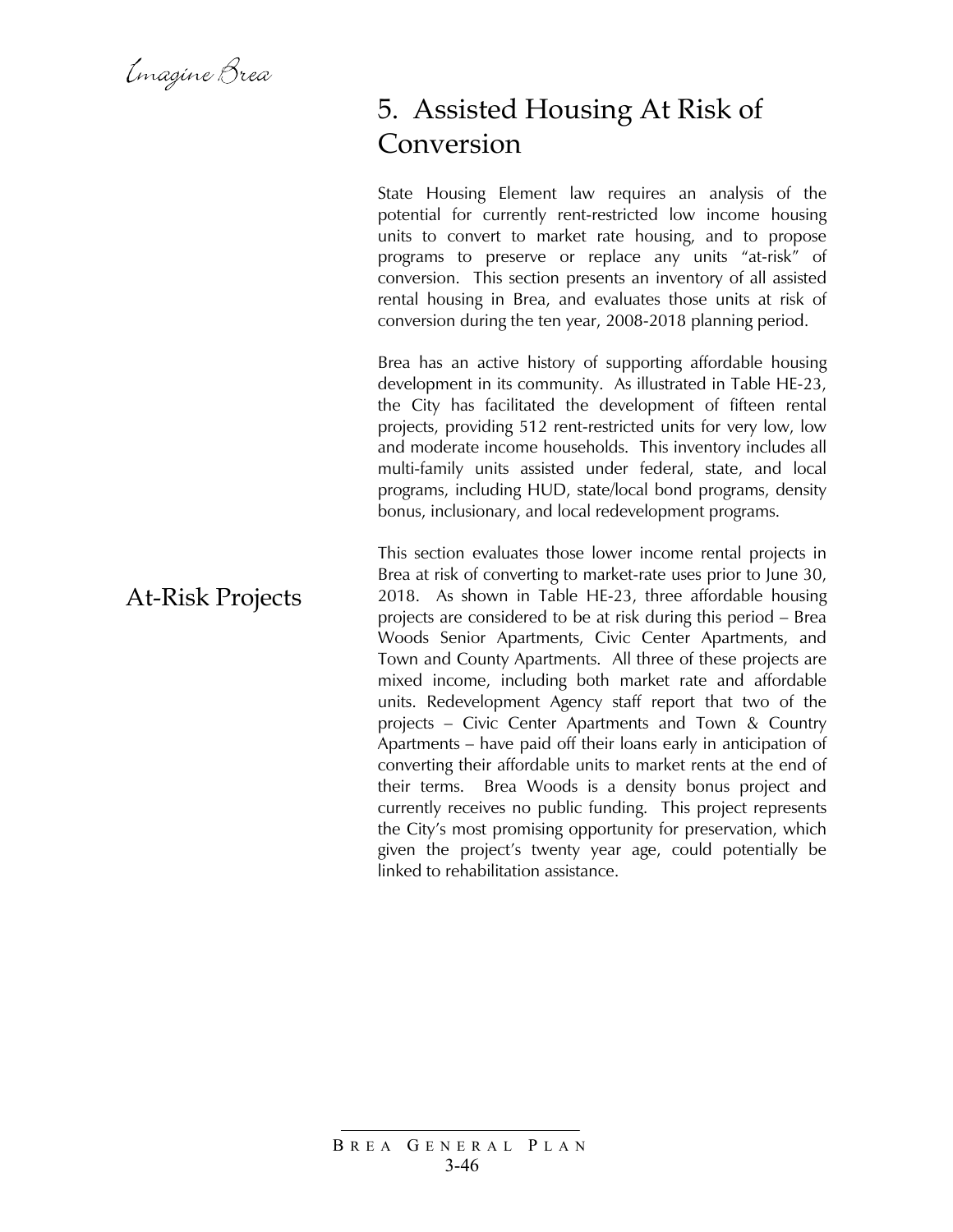### **Table HE-23 Assisted Rental Housing**

| <b>Project Name and Address</b>                                                 | <b>Total</b><br>Units | <b>Affordable</b><br><b>Units</b>       | <b>Potential</b><br>Conversion<br><b>Date</b>       | Source of<br><b>Assistance</b>                         | <b>Tenant Type</b> |
|---------------------------------------------------------------------------------|-----------------------|-----------------------------------------|-----------------------------------------------------|--------------------------------------------------------|--------------------|
| <b>Birch Street Loft Apartments</b><br>330 W. Birch Street<br>215 S. Brea Blvd. | 30<br>32              | 25 - Low/Mod<br>$8 - Low$               | 2029-2030                                           | RDA Set-Aside                                          | Families           |
| <b>Birch Terrace Apartments</b><br>651 E. Birch Street                          | 36                    | 11 - Very Low<br>$7 - Low$              | 2031                                                | RDA Set-Aside;<br><b>HOME</b>                          | Families           |
| <b>Brea Woods Senior Apartments</b><br>195 W. Central Avenue                    | 151                   | $36 - Low$<br>$39 - Mod$                | 2014                                                | <b>Density Bonus</b>                                   | Seniors            |
| <b>BREAL</b><br>111 N. Orange Avenue                                            | 30                    | 30 - Very Low                           | 2048                                                | RDA Set-Aside;<br>City Land Lease                      | Seniors            |
| <b>Civic Center Apartments</b><br>647-669 Birch Street                          | 30                    | 14 - Very Low<br>$2 - Low$              | 2014                                                | RDA Set-Aside;<br><b>HOME</b>                          | Families           |
| <b>Foursquare Church</b><br>123 W. Ash Street                                   | 9                     | 6 - Very Low<br>$3 - Low$               | 2029                                                | RDA funds (non-<br>housing)                            | Families           |
| <b>Imperial Terrace*</b><br>430 W. Imperial Highway                             | 37                    | 11 - Very Low<br>$7 - Low$              | 2011/<br>2063                                       | RDA Set-Aside;<br><b>HOME</b> funds                    | Families           |
| <b>Orange Villa Senior Apartments</b><br>137 N. Orange Avenue                   | 37                    | $9 - Low$                               | 2019                                                | RDA Set-Aside;<br><b>Density Bonus</b>                 | Seniors            |
| Rancho Brea Mobile Home Park<br>1414 W. Central Avenue                          | 100                   | 20 - Very Low<br>$25 - Low$<br>15 - Mod | 2027                                                | RDA Set-Aside;<br>Tax-exempt<br>revenue bonds          | Families           |
| <b>South Walnut Bungalows</b><br>302-314 S. Walnut Avenue                       | 9                     | 9 - Very Low                            | 2060                                                | RDA Set-Aside;<br>Inclusionary;<br><b>Tax Credits</b>  | Families           |
| <b>Tamarack Pointe Villas</b><br>330 W. Central Avenue                          | 48                    | $3 - Low$<br>$2 - Mod$                  | 2026                                                | Inclusionary<br>Ordinance                              | Families           |
| <b>Town &amp; Country Apartments</b><br>800 S. Brea Boulevard                   | 122                   | $25 - Low$<br>25 - Mod                  | 2009 (38<br>low/mod) 2024<br>$(12 \text{ low/mol})$ | RDA Set-Aside;<br>Tax-exempt<br>revenue bonds          | Families           |
| <b>Vintage Canyon Apartments</b><br>855 N. Brea Boulevard                       | 105                   | 105 - Very Low                          | 2029                                                | Tax credits;<br>Density Bonus;<br>Parking<br>Reduction | Seniors            |
| <b>Walnut Village Apartments</b><br>523 S. Walnut Avenue                        | 47                    | 47 - Very Low                           | 2035                                                | RDA Set-Aside;<br>Tax Credits;<br><b>HOME</b>          | Families           |
| <b>William's Senior Apartments</b><br>212 S. Orange Avenue                      | 28                    | 28 - Low/Mod                            | 2019                                                | Density Bonus                                          | Seniors            |
| <b>Total Units</b>                                                              | 851                   | 512                                     |                                                     |                                                        |                    |

Source: Brea Economic Development Dept.

\* Affordability to be extended 55 years in 2008 as part of project acquisition/rehab

B REA G ENERAL P LAN 3-47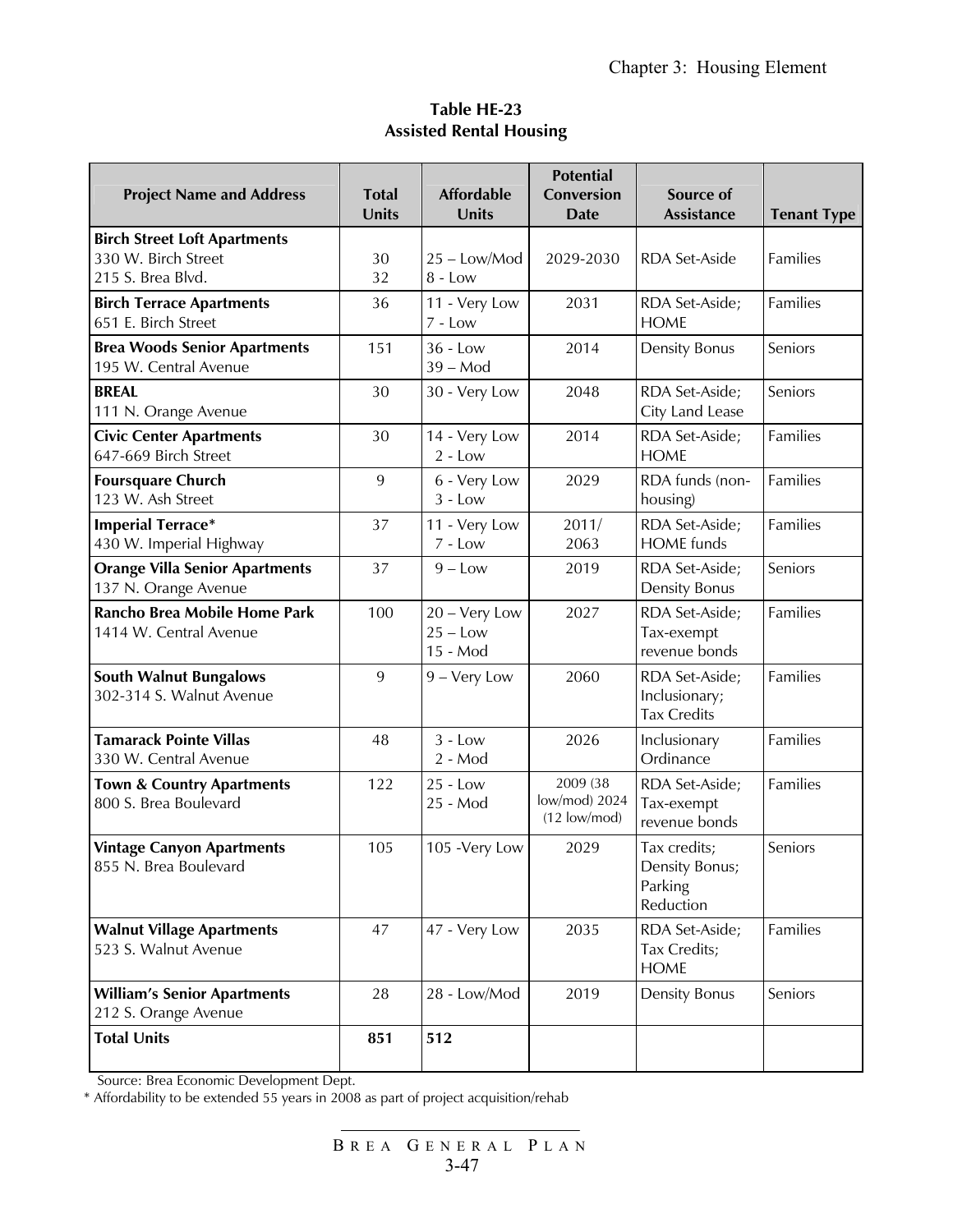Emagine Brea

### Preservation and Replacement Options

Preservation or replacement of the three at-risk projects in Brea can be achieved through: 1) transfer of ownership to non-profit organizations; 2) provision of rental assistance to tenants using other funding sources; and 3) replacement or development of new assisted units. Each of these options are described below, along with a general cost estimate for each.

#### **Option 1: Transfer of Ownership**

Transferring ownership of the at-risk projects to non-profit organizations has several benefits: 1) affordability can be secured indefinitely; and 2) projects become eligible for a greater range of governmental assistance. The feasibility of this option is dependent both on the willingness of the owner to sell the property, and the existence of qualified non-profit purchasers.

The current market value for Brea Woods, Civic Center Apartments, and Town and Country Apartments can generally be estimated based on each projects' potential annual income and standard costs associated with apartment maintenance and management. While each of these projects contain both market rate and assisted units, transfer of ownership involves purchase of the entire project, therefore rendering this preservation option more expensive than others involving subsidizing or replacing only the 129 assisted units. As shown in Table HE-24, the market value of the total 303 project units is generally estimated at \$38.5 million.

| <b>Project Units</b>         | <b>Brea Woods</b> | <b>Civic</b><br><b>Center</b> | Town and            | <b>Total</b> |
|------------------------------|-------------------|-------------------------------|---------------------|--------------|
|                              |                   | <b>Apts</b>                   | <b>Country Apts</b> |              |
| Studio                       | 16                |                               |                     | 16           |
| 1 bdrm                       | 133               | 26                            | 61                  | 220          |
| 2 bdrm                       |                   | 4                             | 61                  | 66           |
| 3 bdrm                       |                   |                               |                     |              |
| Total                        | 151               | 30                            | 122                 | 303          |
| <b>Annual Operating Cost</b> | \$934,000         | \$194,700                     | \$871,000           |              |
| <b>Gross Annual Income</b>   | \$2,100,000       | \$440,000                     | \$1,960,000         |              |
| Net Annual Income            | \$1,166,000       | \$245,300                     | \$1,089,000         |              |
| Est. Market Value            | \$18,000,000      | \$3,700,000                   | \$16,800,000        | \$38,500,000 |

**Table HE-24 Market Value of At-Risk Projects** 

Market value for each project based on the following assumptions:

1. Average market rents: studio \$1,030, 1-bd \$1,238, 2-bd \$1,580, 3-bd \$1,700

- 2. Vacancy Rate = 5%
- 3. Annual operating expense =  $35\%$  gross income  $+ 1.1\%$  property taxes
- 4. Market value based on 6.5% capitalization rate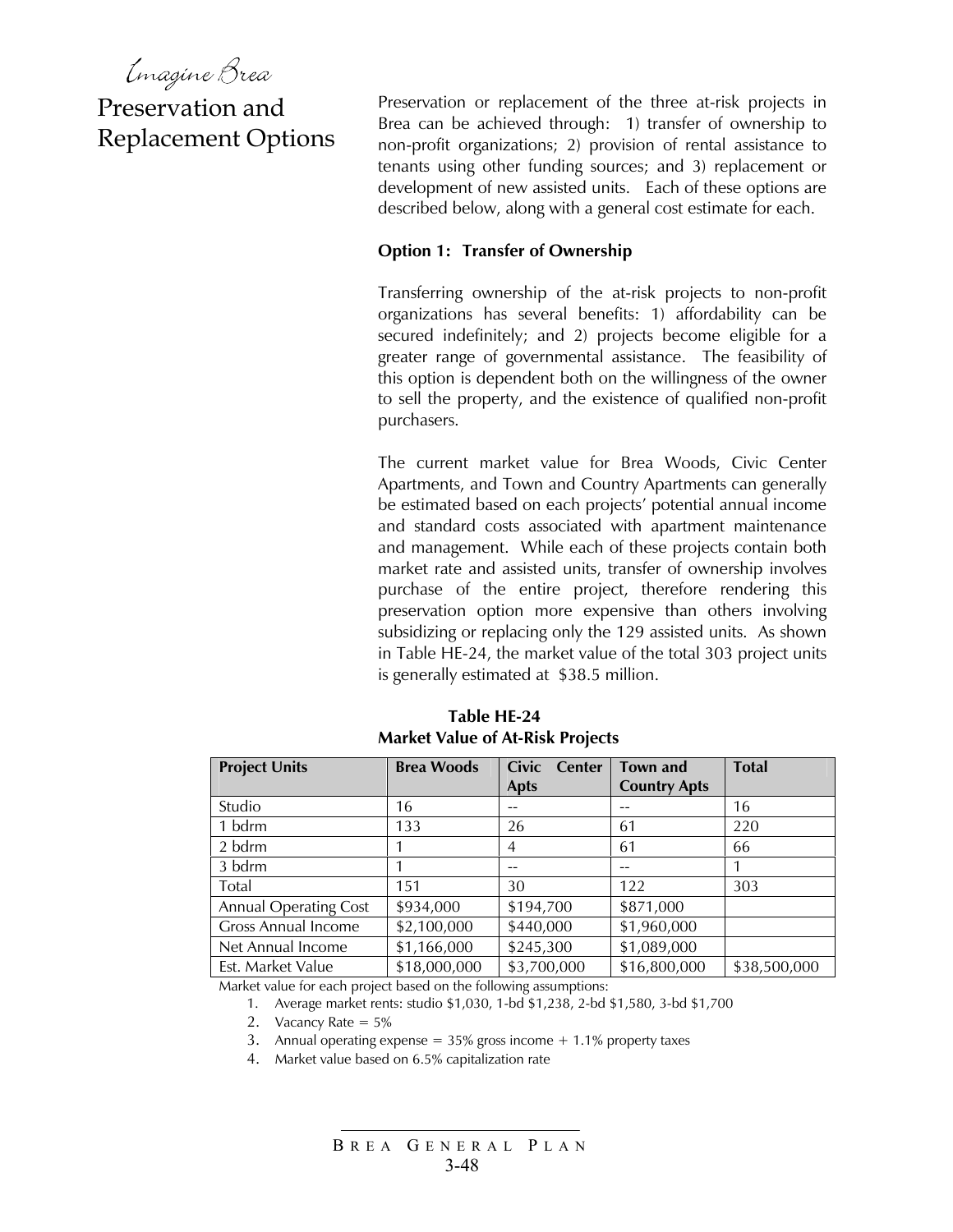#### **Option 2: Rental Assistance/Rent Buy-Down**

Brea Woods Senior Apartments maintains a Section 8 contract for rental assistance. If Section 8 rent subsidies are terminated at the federal level, rent subsidies using alternative State or local funding sources could be used to maintain affordability. Subsidies could be structured similar to the Section 8 program, where HUD pays the owners the difference between what tenants can afford to pay (30% income) and what HUD establishes as the Fair Market Rent on the unit.

The feasibility of this alternative depends on the willingness of property owners to accept rental vouchers and limit rents to fair market levels. Given the 129 at-risk units in Brea Woods, Civic Center Apartments, and Town and Country Apartments, the total cost of subsidizing rents in these projects is estimated at approximately \$60,000 per month, or \$730,000 annually, translating to \$40 million in subsidies over a 55-year period.

#### **Table HE-25 Required Subsidies for At-Risk Projects**

| $#$ Bdrms    | #     | Fair          | <b>Hhld Size</b> | <b>Hhld</b>  | Max.          | <b>Unit</b><br>Per | <b>Total</b>   | <b>Total</b> |
|--------------|-------|---------------|------------------|--------------|---------------|--------------------|----------------|--------------|
|              | Units | <b>Market</b> |                  | Income       | <b>Afford</b> | Subsidy            | <b>Monthly</b> | Annual       |
|              |       | Rent          |                  | $(50\%$ AMI) | Rent          |                    | Subsidy        | Subsidy      |
| Studio       | 10    | \$1.103       | person           | \$30,300     | \$688         | \$415              | \$4,150        | \$49,800     |
| bdrm         | 98    | \$1,238       | 2 person         | \$34,650     | \$788         | \$450              | \$44,100       | \$529,200    |
| 2 bdrm       | 21    | \$1,485       | 3 person         | \$38,950     | \$885         | \$600              | \$12,600       | \$151,200    |
| <b>Total</b> | 129   |               |                  |              |               |                    | \$60,850       | \$730,200    |

Source: Orange County Housing Authority, 2007; Stradling, Yocca, Carlson & Rauth; Karen Warner Associates.

Another way rent subsidies could be structured is as a rent buy-down. This would involve the Agency providing a onetime assistance loan to the property owner to cover the present value of the decrease in rents associated with the extended affordability term compared with market rents achievable on the units. This approach offers a benefit to the owner in that they receive cash upfront from the loan. The disincentive is that the use of Redevelopment set-aside funds for the rent buy-down necessitates a 55 year affordability covenant on the units.

#### **Option 3: Construction/Purchase of Replacement Units**

The construction or purchase of a replacement building is another option to replace at-risk units. Recent apartment acquisitions by the Redevelopment Agency at appraised value show current purchase prices for apartment buildings to be in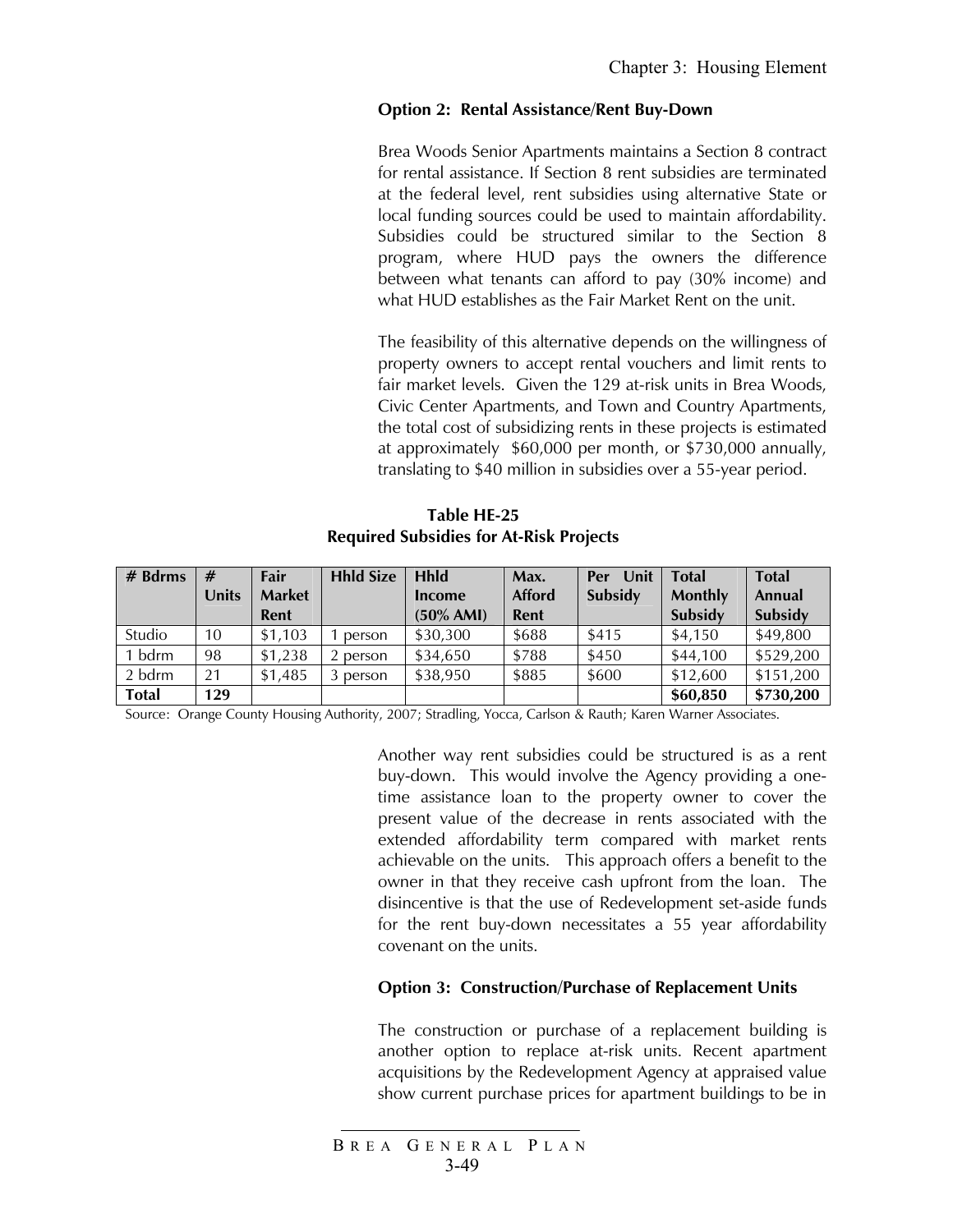Emagine Brea

the range of \$220,000 to \$320,000 per unit, including rehabilitation costs. Therefore, the cost to replace the 129 atrisk units in Brea can be estimated to range anywhere from \$28 to \$41 million.

#### **Cost Comparisons**

In terms of cost effectiveness for preservation of the 129 atrisk units, 55 years worth of rent subsidies (\$40 million) are fairly comparable to transfer of ownership (\$38 million). The cost of purchase or construction of replacement units (\$28- \$41 million) varies depending on factors related to the quality of development, and may result in either higher or lower costs than the other two options. The Agency's preferred approach may be a one-time rent buy-down loan, which could potentially be linked with Agency rehabilitation assistance. As the expiration dates on these at-risk projects approach, the Agency's economic consultant will perform the present value analysis to determine the cost of a rent buy-down loan on each of these projects. In addition, the City plans on exploring funding sources and programs through the California Housing Partnership Corporation which is chartered for the purpose of preserving existing affordable housing units at risk of conversion.



**Brea Woods Apartments** 



**Civic Center Apartments** 



**Town and Country Apartments**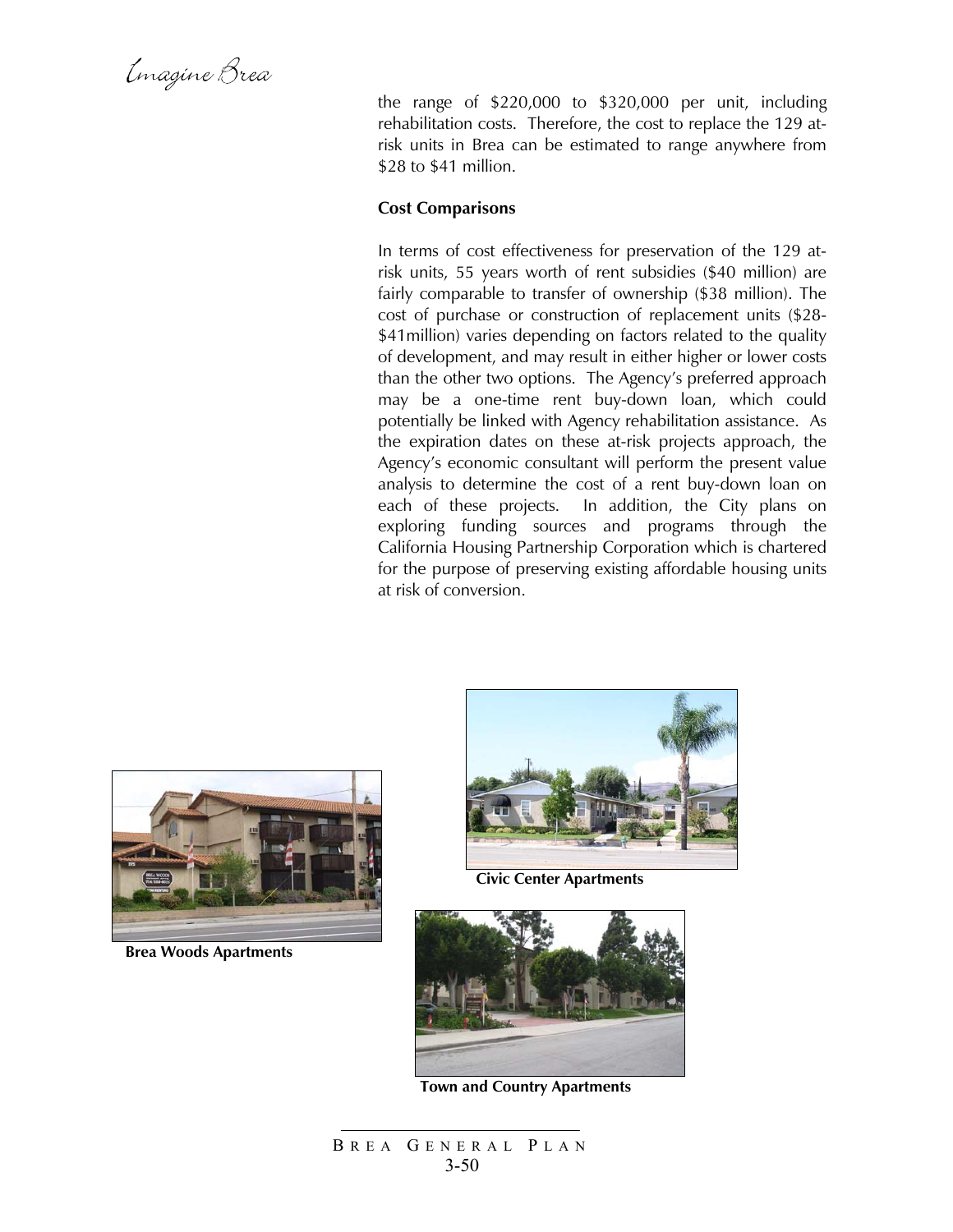# D. REGIONAL HOUSING NEEDS

State law requires all regional councils of governments, including the Southern California Association of Governments (SCAG) to determine the existing and projected housing need for its region and determine the portion allocated to each jurisdiction within the SCAG region. This is known as the "Regional Housing Needs Assessment " (RHNA) process.

### 1. Existing Housing Needs

### **Overcrowding**

The Census defines overcrowding as an average of more than one person per room in a housing unit (excluding kitchens, porches, and hallways); Table HE-26 shows the incidence of household overcrowding in Brea by tenure.

| Overcrowding        | <b>Households</b> | <b>Percent</b> | <b>Orange</b><br>Co.% |
|---------------------|-------------------|----------------|-----------------------|
| <b>Owners</b>       |                   |                |                       |
| Overcrowding        | 343               | 4%             | 8%                    |
| Severe Overcrowding | 154               | 2%             | 4%                    |
| <b>Renters</b>      |                   |                |                       |
| Overcrowding        | 678               | 15%            | 28%                   |
| Severe Overcrowding | 386               | 8%             | 19%                   |
| Total Overcrowding  | 1.021             | 8%             | 16%                   |

#### **Table HE-26 Overcrowded Households 2000**

Source: U.S. Census, 2000.

In 2000, there were 1,021 households living in overcrowded conditions in Brea, representing 8 percent of all households. Approximately 15 percent of renter households were overcrowded compared to just 4 percent of owner households. About 390 renter households (8%) experienced severe overcrowding, defined as more than 1.5 persons per room. Figure 6 shows the incidence of severe renter overcrowding by census block group. The highest incidence of overcrowding (>25%) occurs in the neighborhoods immediately west of the 57 Freeway between Lambert and Imperial Highway. Neighborhoods west of Brea Boulevard also evidence relatively high levels (15-25%) of severe renter overcrowding. Portions of both of these areas fall within Brea's Neighborhood Enhancement Areas.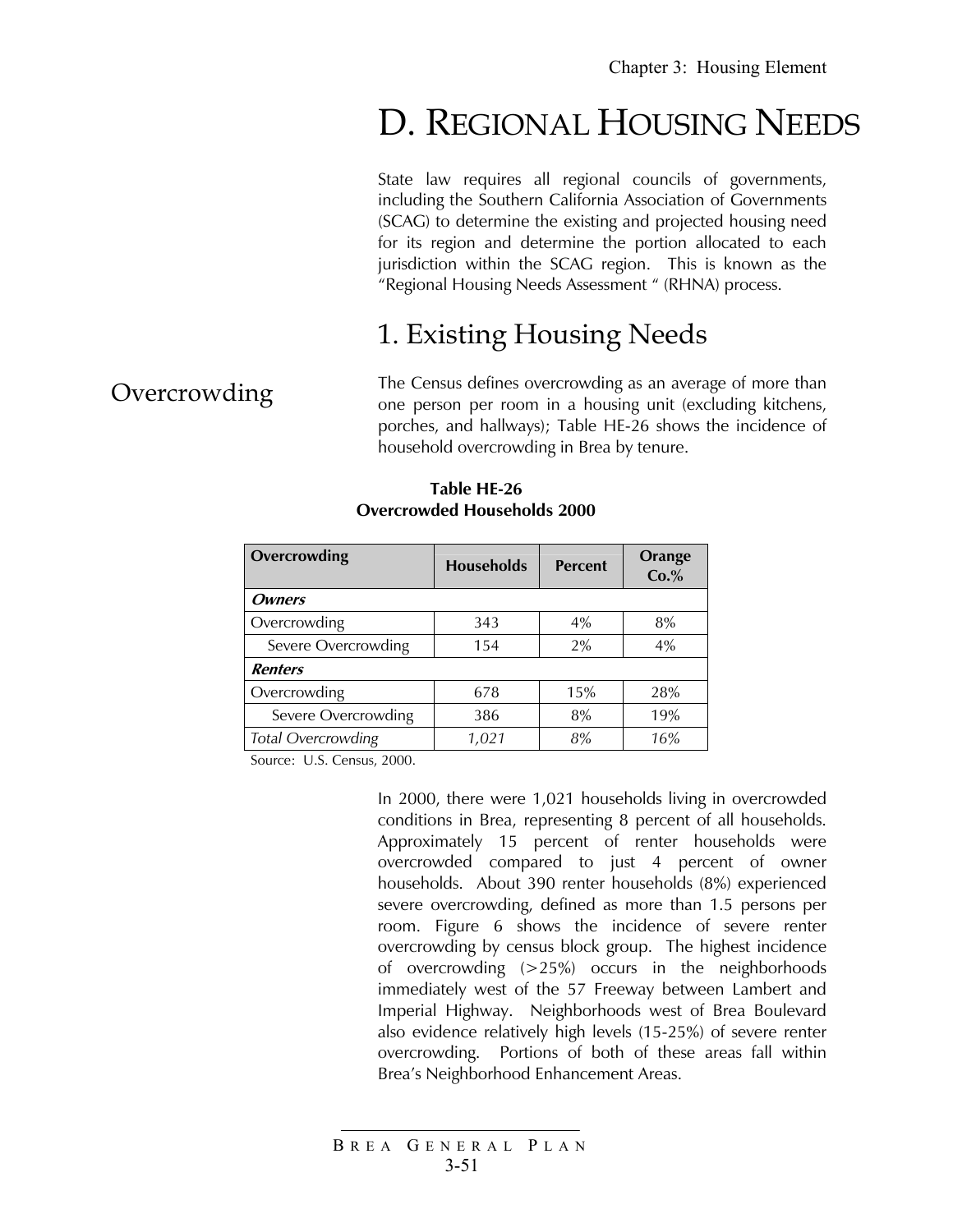Imagine Brea

Figure 6: Severe Renter Overcrowding 2000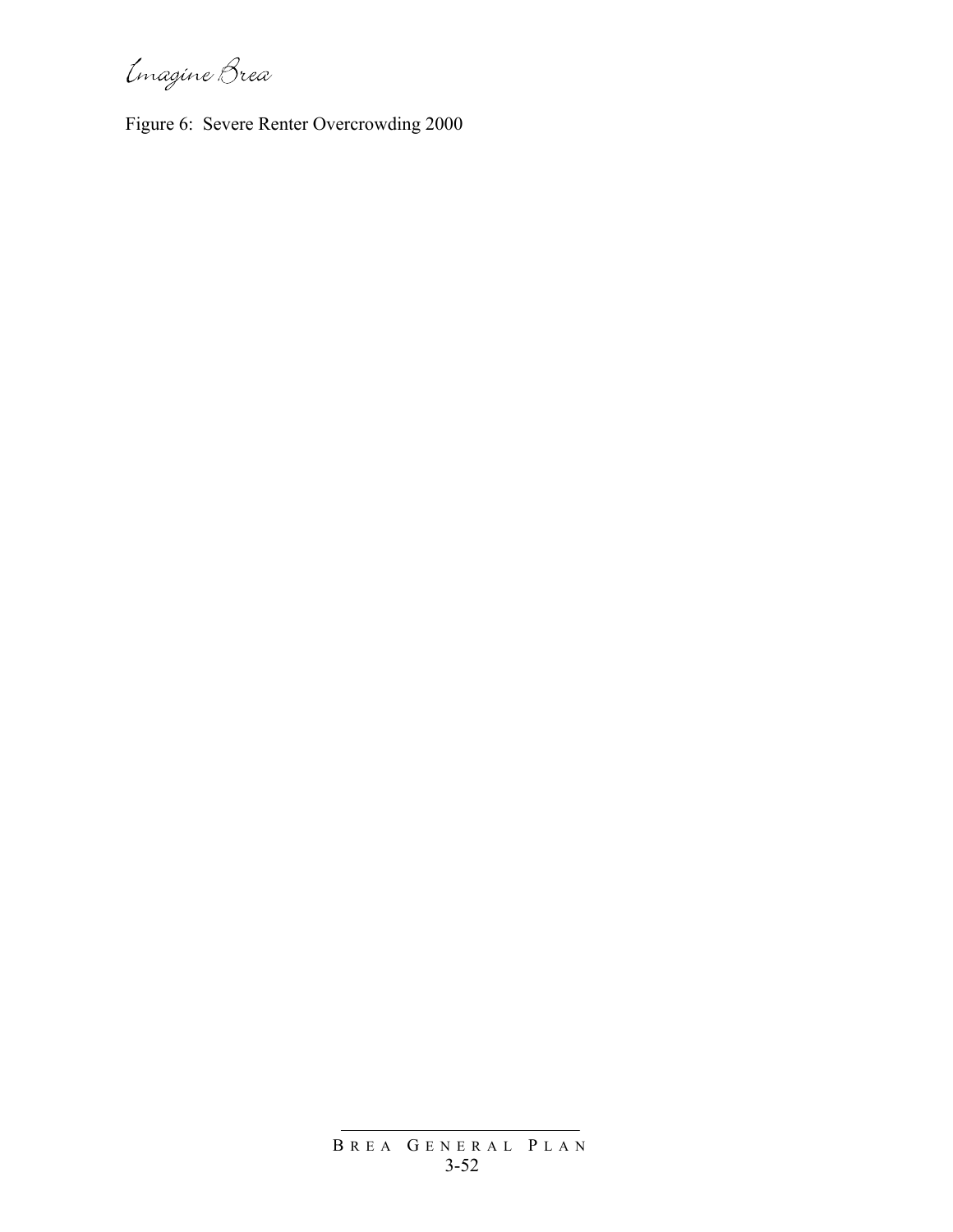Overpayment Housing overpayment remains a critical need for low and moderate-income households, who are disproportionately affected by this burden compared to other households. Affordability problems occur when housing costs become so high in relation to income that households have to pay an excessive proportion of their income for housing, leaving less income remaining for other basic essentials. Housing overpayment occurs when a household spends more than 30 percent of its income on housing; severe overpayment refers to spending greater than 50 percent of income on housing. Table HE-27 shows the incidence of overpayment in Brea.

### **Table HE-27 Housing Overpayment**

| Overpayment                                    | <b>Households</b> | <b>Percent</b> | Orange<br>Co. % |
|------------------------------------------------|-------------------|----------------|-----------------|
| <b>Owners</b>                                  |                   |                |                 |
| Overpayment<br>$($ >30% income on housing)     | 2,063             | 29%            | 32%             |
| Severe Overpayment<br>(>50% income on housing) | 649               | 9%             | 10%             |
| <b>Renters</b>                                 |                   |                |                 |
| Overpayment<br>$($ >30% income on housing)     | 1,841             | 41%            | 44%             |
| Severe Overpayment<br>(>50% income on housing) | 697               | 16%            | 19%             |
| <b>Total Overpayment</b>                       | 3,904             | 34%            | 37%             |

Source: U.S. Census, 2000.

Note: Severe overpayment is a subset of overpayment.

The 2000 Census documents 41 percent of renters and 29 percent of homeowners in Brea were spending more than 30 percent of their incomes on housing, just slightly below the levels of overpayment experienced Countywide. Severe overpayment impacts 16 percent of the City's renters, which, while significant, is still below the Countywide average of 19 percent.

Figure 7 shows locations in Brea with concentrations of severe overpayment among the renter population. High levels of overpayment (>25%) are evident in the Tamarack/Mariposa neighborhood located north of Central; this neighborhood also contains a large number of senior households. The neighborhood immediately east of the 57 Freeway and north of Imperial Highway also exhibits high renter overpayment.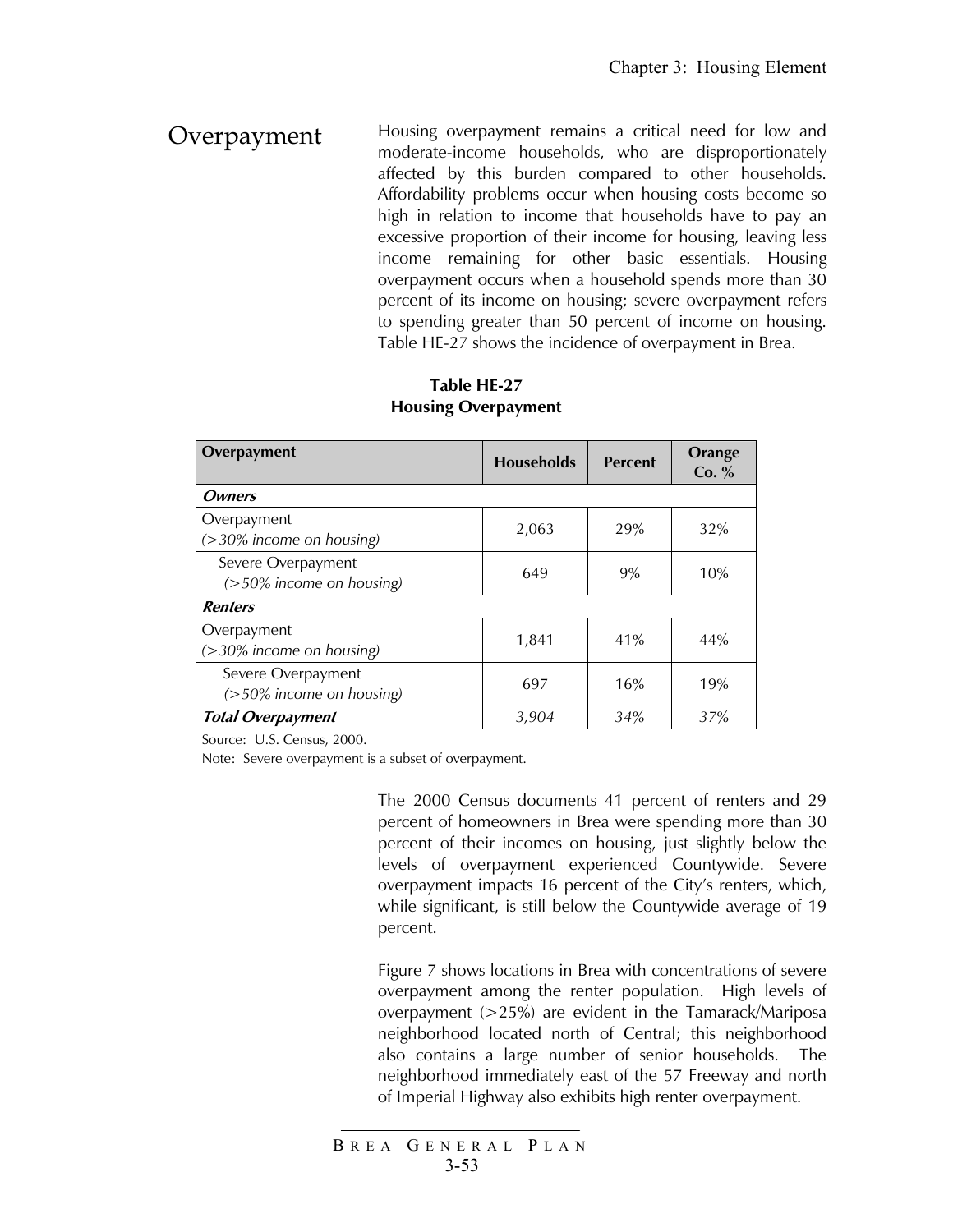Imagine Brea

Figure 7: Severe Renter Overpayment 2000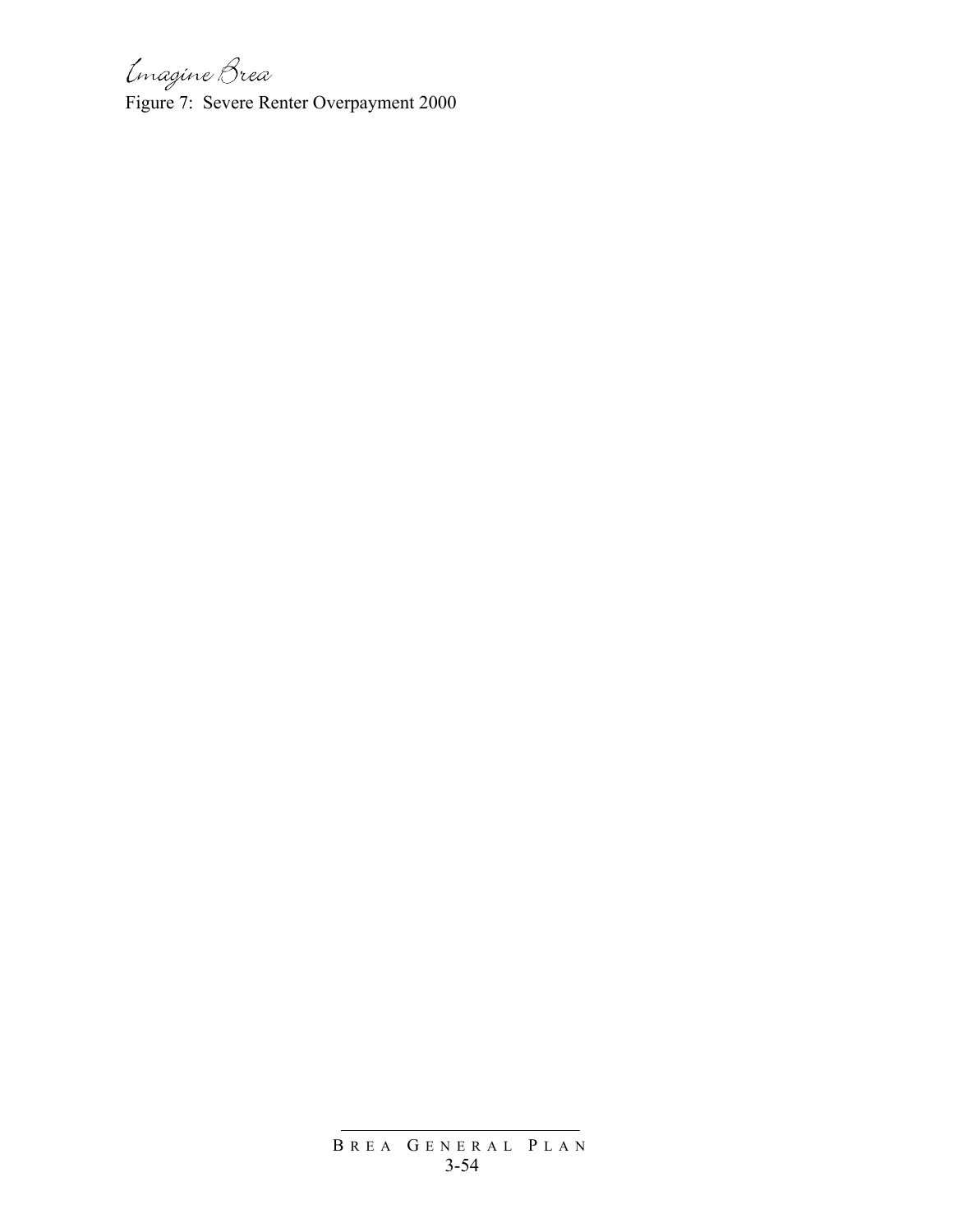Table HE-28 provides a more detailed review of Brea households that experienced severe housing overpayment. Among renters, the elderly were most impacted by severe overpayment, with nearly one-third of the City's total 784 elderly renters spending more than half their income on rent. Large renter households also evidenced high levels of severe overpayment. Among homeowners, elderly and "other" households experienced fairly comparable levels of severe overpayment, ranging from 12-19 percent. These households are most at risk of foreclosure, particularly in a declining housing market with rising interest rates.

### **Table HE-28 Severe Housing Cost Burden by Type and Tenure**

|                             | <b>Elderly</b> | <b>Small Family</b><br>$(2-4$ person) | <b>Large Family</b><br>$(5 + person)$ | Other | <b>Total</b> |
|-----------------------------|----------------|---------------------------------------|---------------------------------------|-------|--------------|
| <b>Renter Households</b>    |                |                                       |                                       |       |              |
| Total $#$ by household type | 784            | 1.845                                 | 444                                   | 1,575 | 4,648        |
| % with severe cost burden   | 32%            | 9%                                    | 18%                                   | 11%   | 15%          |
| <b>Owner Households</b>     |                |                                       |                                       |       |              |
| Total $#$ by household type | 2,000          | 4,442                                 | 1.054                                 | 923   | 8.419        |
| % with severe cost burden   | 12%            | 8%                                    | 6%                                    | 19%   | 10%          |

Source: SCAG Existing Housing Needs (HUD User WebPage).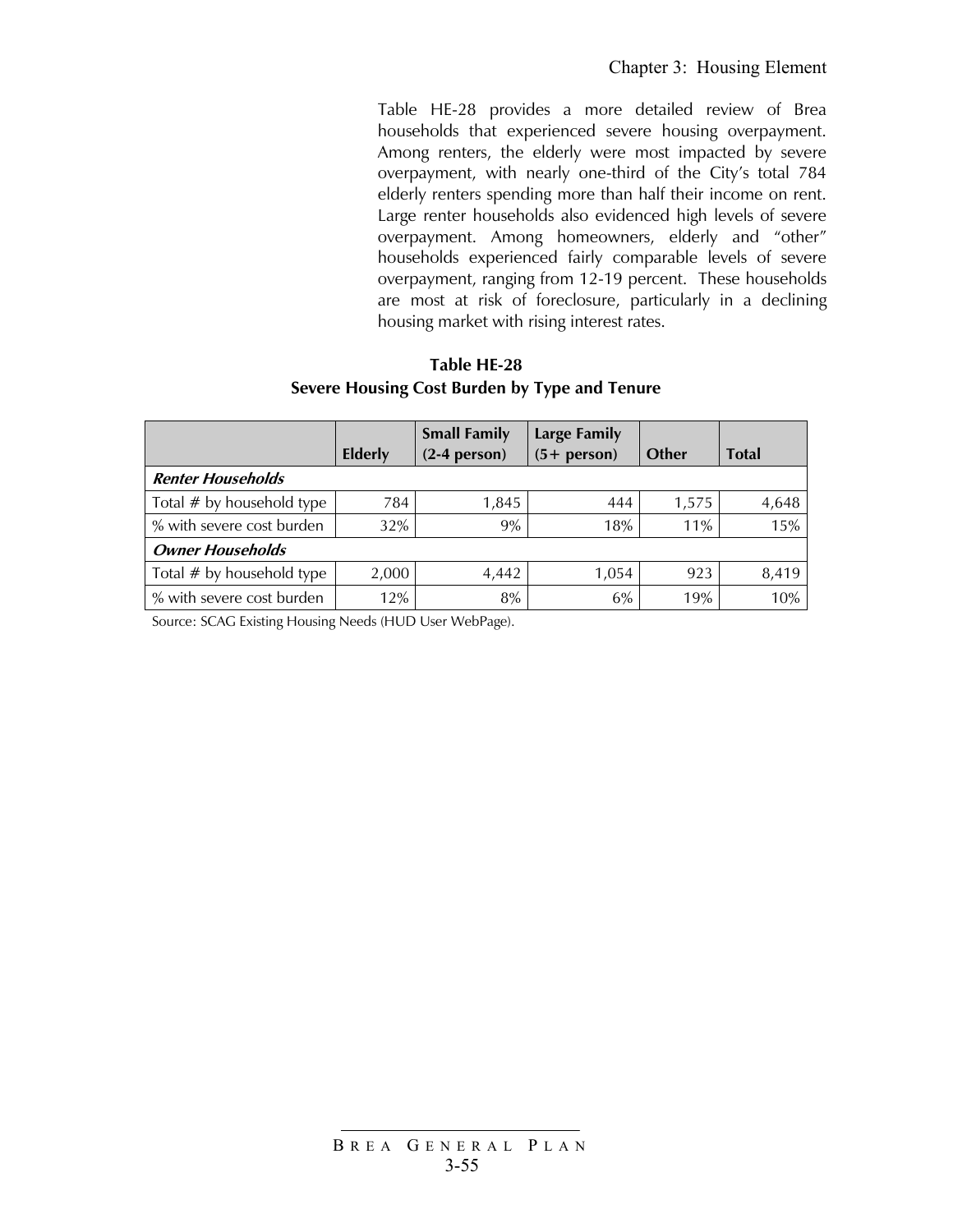Emagine Brea

### 2. Five-Year Projected Housing Growth Needs

California's Housing element law requires that each city and county develop local housing programs to meet its "fair share" of existing and future housing needs for all income groups, as determined by the jurisdiction's Council of Governments. This "fair share" allocation concept seeks to ensure that each jurisdiction accepts responsibility for the housing needs of not only its resident population, but also for the jurisdiction's projected share of regional housing growth across all income categories. Regional growth needs are defined as the number of units that would have to be added in each jurisdiction to accommodate the forecasted number of households, as well as the number of units that would have to be added to compensate for anticipated demolitions and changes to achieve an "ideal" vacancy rate.

In the six-county southern California region, which includes Brea, the agency responsible for assigning these regional housing needs to each jurisdiction is the Southern California Association of Governments (SCAG). The regional growth allocation process begins with the State Department of Finance's projection of Statewide housing demand for a fiveyear planning period, which is then apportioned by the State Department of Housing and Community Development (HCD) among each of the State's official regions.

SCAG has determined the projected housing need for its region for the 2008-2014 Housing Element cycle, and has allocated this housing need to each jurisdiction by income category. This is referred to as the Regional Housing Needs Assessment (RHNA) process. The RHNA represents the minimum number of housing units each community is required to provide "adequate sites" for through zoning and is one of the primary threshold criteria necessary to achieve HCD approval of the Housing Element.

In allocating the region's future housing needs to jurisdictions, SCAG is required to take the following factors into consideration:

- $\checkmark$  Market demand for housing
- $\checkmark$  Employment opportunities
- $\checkmark$  Availability of suitable sites and public facilities